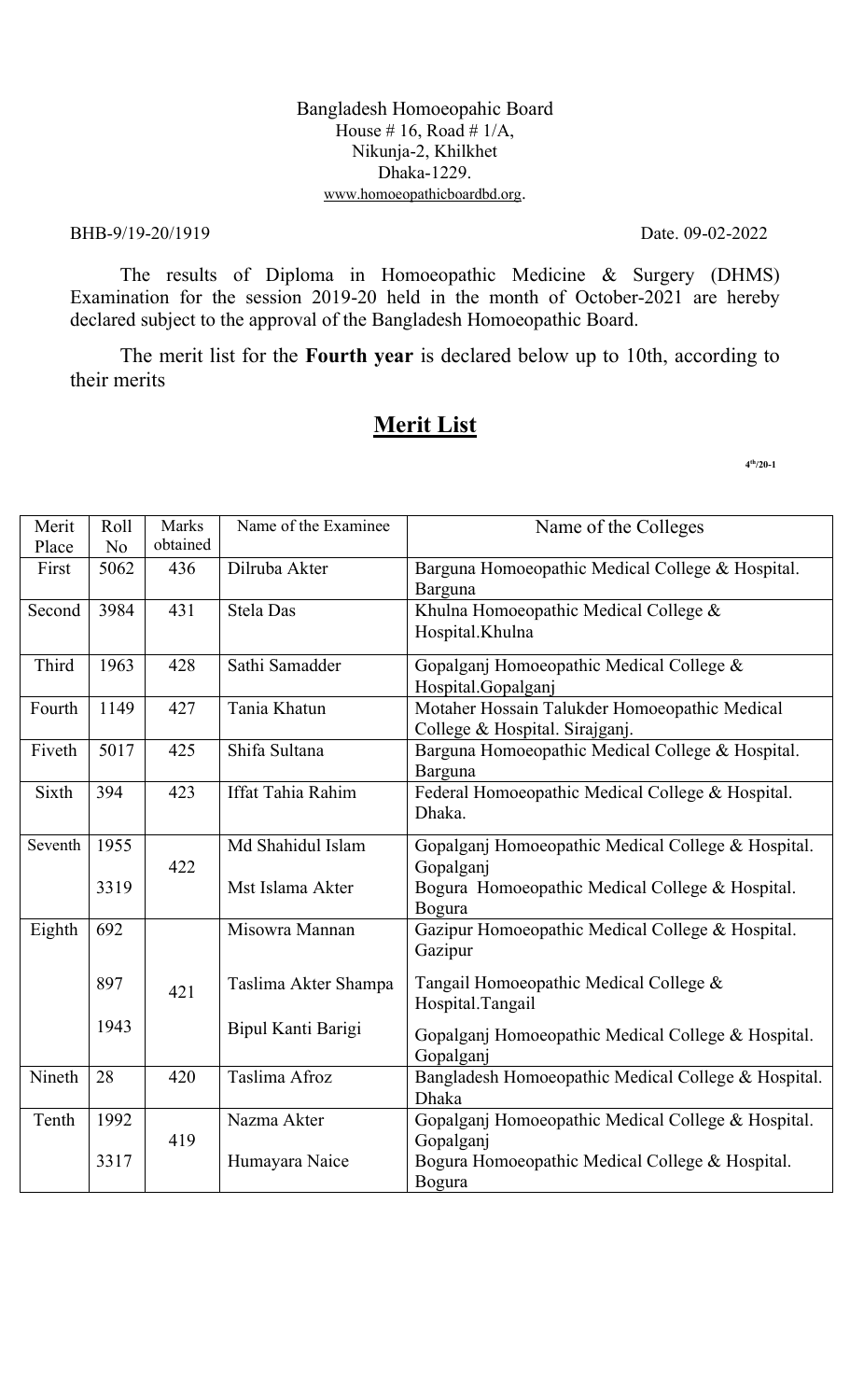|               |                |                         | <u>Bangiadesh Homoeopating medical Conege &amp; Hospital. Dhaka</u> |     |        |            |     |      |     |                |     |     |     |
|---------------|----------------|-------------------------|---------------------------------------------------------------------|-----|--------|------------|-----|------|-----|----------------|-----|-----|-----|
| <b>Passed</b> |                |                         |                                                                     |     |        |            |     |      |     |                |     |     |     |
|               | 01             | 02                      | 03                                                                  | 04  | 05     | 06         | 07  | 08   | 09  | 10             | 11  | 12  | 13  |
|               | 14             | 16                      | 17                                                                  | 18  | 19     | 21         | 22  | 23   | 24  | 25             | 26  | 27  | 29  |
|               | 30             | 31                      | 32                                                                  | 33  | 34     | 35         | 36  | 37   | 38  | 39             | 40  | 41  | 42  |
|               | 43             | 44                      | 45                                                                  | 46  | 47     | 48         | 50  | 51   | 53  | 54             | 55  | 56  | 57  |
|               | 58             | 59                      | 60                                                                  | 61  | 62     | 63         | 64  | 65   | 66  | 67             | 69  | 70  | 71  |
|               | 72             | 73                      | 74                                                                  | 75  | 76     | 77         | 78  | 79   | 80  | 82             | 83  | 84  | 85  |
|               | 86             | 87                      | 88                                                                  | 89  | 90     | 91         | 92  | 93   | 94  | 95             | 96  | 97  | 98  |
|               | 99             | 100                     | 101                                                                 | 102 | 103    | 104        | 105 | 106  | 107 | 108            | 112 | 113 | 114 |
|               | 115            | 116                     | 117                                                                 | 118 | 119    | 120        | 121 | 122  | 123 | 124            | 125 | 126 | 127 |
|               | 128            | 129                     | 131                                                                 | 132 | 133    | 134        | 135 | 136  | 137 | 138            | 140 | 141 | 142 |
|               | 143            | 144                     | 145                                                                 | 146 | 147    | 148        | 149 | 150  | 151 | 152            | 153 | 154 | 156 |
|               | 157            | 158                     | 159                                                                 | 160 | 161    | 162        | 163 | 164  | 165 | 166            | 167 | 168 | 169 |
|               | 170            | 171                     | 172                                                                 | 173 | 174    | 175        | 176 | 177  | 180 | 181            | 182 | 183 | 184 |
|               | 185            | 188                     | 189                                                                 | 190 | 193    | 194        | 195 | 196  | 197 | 200            | 201 | 202 | 203 |
|               | 204            | 205                     | 207                                                                 | 208 | 209    | 210        | 211 | 212  | 213 | 214            | 215 | 216 | 217 |
|               | 218            | 219                     | 220                                                                 | 221 | 222    | 223        | 224 | 225  | 226 | 227            | 228 | 229 | 230 |
|               | 231            | 232                     | 233                                                                 | 234 | 235    | 236        | 237 | 238  | 239 | 240            | 241 | 242 | 243 |
|               | 245            | 246                     | 247                                                                 | 248 | 249    | 250        | 252 | 253  | 254 | 255            | 256 | 257 | 258 |
|               | 259            | 260                     | 262                                                                 | 263 | 264    | 265        | 266 | 267  | 268 | 269            | 270 | 271 | 272 |
|               | 273            | 274                     | 275                                                                 | 276 | 277    | 278        | 279 | 280  | 282 | 283            | 284 | 285 | 287 |
|               | 288            | 289                     | 290                                                                 | 291 | 292    | 293        | 294 | 295  | 296 | 297            | 298 | 299 | 300 |
|               | 301            | 302                     | 303                                                                 | 304 | 305    | 308        | 309 | 6162 |     | 6163 6164 6169 |     |     |     |
|               | Supplimentary. |                         |                                                                     |     |        |            |     |      |     |                |     |     |     |
|               |                | Materia Medica          |                                                                     |     | °      | 110        | 111 | 130  | 139 | 179            | 186 | 187 | 191 |
|               |                | <b>Chronic Diseases</b> |                                                                     |     |        | 192<br>178 | 198 | 199  | 206 | 244            | 251 | 286 |     |
|               | Surgery        |                         |                                                                     |     | 8<br>8 | 15         | 49  | 52   | 68  |                |     |     |     |
|               | Expeled        |                         |                                                                     |     | ိ      | $-$        |     |      |     |                |     |     |     |
|               | With held      |                         |                                                                     |     | 8      | 307        |     |      |     |                |     |     |     |
|               |                |                         |                                                                     |     |        |            |     |      |     |                |     |     |     |

# **Bangladesh Homoeopathic Medical College & Hospital. Dhaka**

# **Statistics of Result**

| Examinee<br>usted.<br>Numbers of | $\overline{\phantom{a}}$<br>Numbers of Attended<br>Examinee | Passed<br>Examinee<br>Numbers of | Percentage    |
|----------------------------------|-------------------------------------------------------------|----------------------------------|---------------|
|                                  | JV.                                                         | 286                              | ື ເມ          |
|                                  |                                                             |                                  | $4^{th}/20-2$ |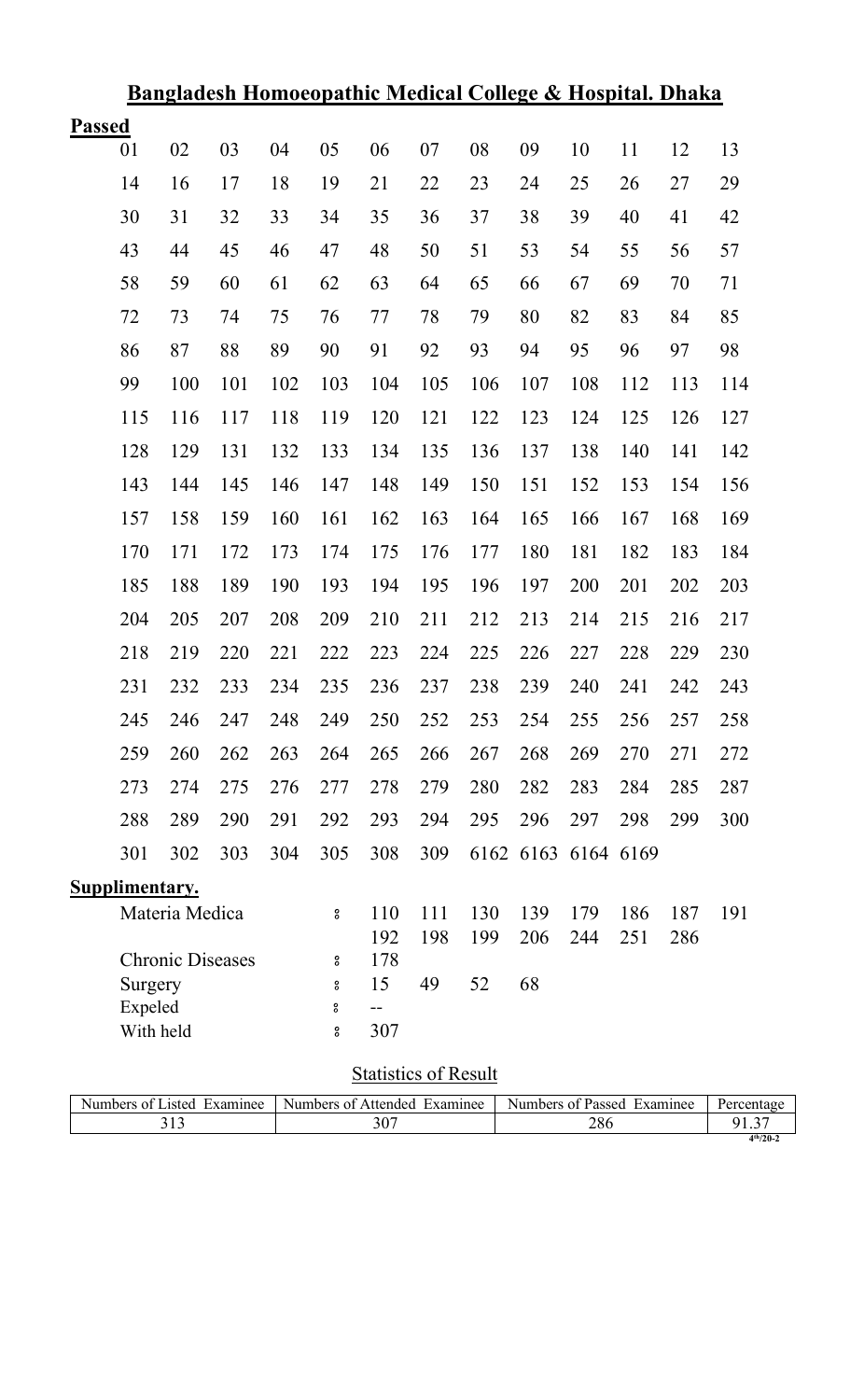| Federal Homoeopathic Medical College & Hospital. Dhaka |                |                            |     |     |                              |                             |     |     |                            |     |     |     |            |
|--------------------------------------------------------|----------------|----------------------------|-----|-----|------------------------------|-----------------------------|-----|-----|----------------------------|-----|-----|-----|------------|
| <b>Passed</b>                                          |                |                            |     |     |                              |                             |     |     |                            |     |     |     |            |
|                                                        | 310            | 312                        | 313 | 314 | 315                          | 316                         | 317 | 318 | 319                        | 321 | 322 | 323 | 324        |
|                                                        | 325            | 326                        | 327 | 328 | 329                          | 330                         | 331 | 332 | 333                        | 334 | 335 | 336 | 337        |
|                                                        | 338            | 339                        | 340 | 341 | 342                          | 343                         | 344 | 345 | 346                        | 347 | 348 | 349 | 350        |
|                                                        | 351            | 352                        | 353 | 354 | 355                          | 357                         | 358 | 359 | 360                        | 361 | 362 | 363 | 364        |
|                                                        | 365            | 366                        | 367 | 368 | 369                          | 370                         | 371 | 372 | 373                        | 374 | 375 | 376 | 377        |
|                                                        | 378            | 379                        | 382 | 383 | 384                          | 385                         | 386 | 387 | 388                        | 389 | 390 | 391 | 393        |
|                                                        | 396            | 397                        | 398 | 399 | 400                          | 402                         | 403 | 404 | 405                        | 406 | 407 | 408 | 409        |
|                                                        | 410            | 411                        | 412 | 413 | 414                          | 415                         | 417 | 418 | 420                        | 424 | 425 | 426 | 427        |
|                                                        | 428            | 430                        | 432 | 433 | 434                          | 435                         | 436 | 437 | 438                        | 439 | 440 | 441 | 442        |
|                                                        | 443            | 444                        | 445 | 446 | 447                          | 448                         | 449 | 450 | 451                        | 452 | 453 |     |            |
|                                                        | Supplimentary. |                            |     |     |                              |                             |     |     |                            |     |     |     |            |
|                                                        |                | <b>Chronic Diseases</b>    |     |     | °                            | 320                         | 380 | 381 | 392                        | 423 | 429 | 431 |            |
|                                                        |                | Case Taking & Repertory    |     |     | $^{\circ}_{\rm o}$           | 311                         | 419 | 422 |                            |     |     |     |            |
|                                                        | Expeled        |                            |     |     | °                            | $-$                         |     |     |                            |     |     |     |            |
|                                                        | With held      |                            |     |     | 8                            | $\qquad \qquad -$           |     |     |                            |     |     |     |            |
|                                                        |                |                            |     |     |                              | <b>Statistics of Result</b> |     |     |                            |     |     |     |            |
|                                                        |                | Numbers of Listed Examinee |     |     | Numbers of Attended Examinee |                             |     |     | Numbers of Passed Examinee |     |     |     | Percentage |

# **Tanzim Homoeopathic Medical College & Hospital, Narayanganj.**

144 142 129 89.58

| <b>Passed</b> |                |                         |     |     |     |                             |     |     |     |     |     |     |     |
|---------------|----------------|-------------------------|-----|-----|-----|-----------------------------|-----|-----|-----|-----|-----|-----|-----|
|               | 454            | 455                     | 456 | 457 | 458 | 459                         | 460 | 461 | 462 | 463 | 464 | 465 | 466 |
|               | 467            | 468                     | 469 | 470 | 471 | 472                         | 473 | 474 | 475 | 476 | 477 | 478 | 479 |
|               | 480            | 481                     | 482 | 483 | 484 | 485                         | 486 | 488 | 490 | 491 | 492 | 493 | 494 |
|               | 495            | 496                     | 497 | 498 | 499 | 500                         | 501 | 502 | 503 | 504 | 505 | 506 | 507 |
|               | 509            | 510                     | 511 | 512 | 513 | 514                         | 515 | 516 | 517 | 522 | 525 | 526 | 528 |
|               | Supplimentary. |                         |     |     |     |                             |     |     |     |     |     |     |     |
|               |                | <b>Chronic Diseases</b> |     |     | 8   | 487                         |     |     |     |     |     |     |     |
|               | Surgery        |                         |     |     | °   | 489                         | 519 | 520 | 523 | 524 | 529 |     |     |
|               | Expeled        |                         |     |     | 8   | $- -$                       |     |     |     |     |     |     |     |
|               | With held      |                         |     |     | 8   | 508                         | 518 | 521 | 527 |     |     |     |     |
|               |                |                         |     |     |     | <b>Statistics of Result</b> |     |     |     |     |     |     |     |

| Examinee<br>Numbers of Listed | Numbers of Attended<br>Examinee | Numbers of Passed<br>Examinee | Percentage      |
|-------------------------------|---------------------------------|-------------------------------|-----------------|
|                               |                                 |                               | 90.78           |
|                               |                                 |                               | $4^{th}/20 -$ 3 |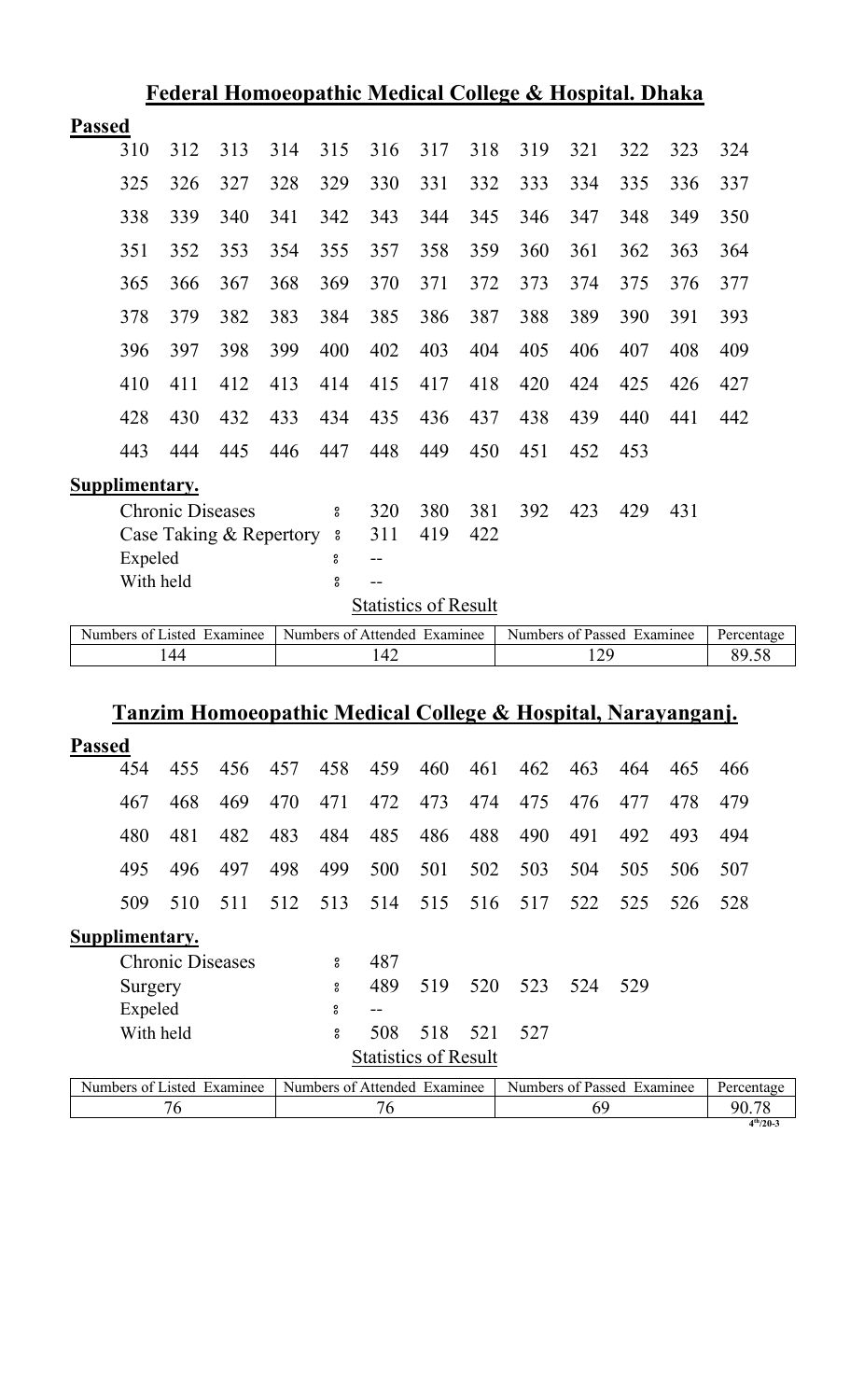|               | Gazipur Homoeopathic Medical College & Hospital. Gazipur. |                |                            |      |                         |           |                              |     |                                                                 |     |     |     |                     |
|---------------|-----------------------------------------------------------|----------------|----------------------------|------|-------------------------|-----------|------------------------------|-----|-----------------------------------------------------------------|-----|-----|-----|---------------------|
| <b>Passed</b> |                                                           |                |                            |      |                         |           |                              |     |                                                                 |     |     |     |                     |
|               | 530                                                       | 531            | 532                        | 533  | 534                     | 535       | 536                          | 537 | 538                                                             | 539 | 540 | 541 | 542                 |
|               | 543                                                       | 544            | 545                        | 546  | 547                     | 548       | 549                          | 550 | 551                                                             | 552 | 553 | 554 | 555                 |
|               | 556                                                       | 557            | 560                        | 561  | 562                     | 563       | 564                          | 565 | 566                                                             | 567 | 568 | 569 | 571                 |
|               | 572                                                       | 573            | 574                        | 575  | 576                     | 577       | 578                          | 579 | 580                                                             | 581 | 583 | 584 | 585                 |
|               | 586                                                       | 587            | 588                        | 589  | 590                     | 591       | 592                          | 593 | 594                                                             | 595 | 596 | 597 | 598                 |
|               | 599                                                       | 600            | 601                        | 602  | 604                     | 606       | 607                          | 608 | 609                                                             | 610 | 611 | 612 | 613                 |
|               | 614                                                       | 615            | 616                        | 617  | 618                     | 619       | 620                          | 621 | 622                                                             | 623 | 624 | 625 | 626                 |
|               | 627                                                       | 628            | 629                        | 630  | 631                     | 632       | 633                          | 634 | 635                                                             | 636 | 637 | 638 | 639                 |
|               | 641                                                       | 642            | 643                        | 644  | 645                     | 646       | 647                          | 648 | 649                                                             | 650 | 651 | 652 | 653                 |
|               | 655                                                       | 656            | 657                        | 658  | 659                     | 660       | 661                          | 662 | 663                                                             | 664 | 665 | 666 | 667                 |
|               | 668                                                       | 669            | 670                        | 671  | 672                     | 673       | 674                          | 675 | 676                                                             | 677 | 678 | 679 | 680                 |
|               | 681                                                       | 682            | 683                        | 684  | 685                     | 688       | 689                          | 690 | 694                                                             | 695 | 696 | 697 | 698                 |
|               | 699                                                       | 700            | 702                        | 703  | 704                     | 707       | 708                          | 710 | 711                                                             | 712 | 713 | 714 | 716                 |
|               | 717                                                       | 718            | 719                        | 721  | 722                     | 726       | 727                          | 728 | 729                                                             | 730 | 732 | 734 | 735                 |
|               | 736                                                       | 738            | 6167                       | 6168 | 6166                    |           |                              |     |                                                                 |     |     |     |                     |
|               |                                                           |                |                            |      |                         |           |                              |     |                                                                 |     |     |     |                     |
|               | Supplimentary.                                            | Materia Medica |                            |      | 8                       | 686       | 691                          | 693 | 701                                                             | 705 | 709 | 715 | 723                 |
|               |                                                           |                |                            |      |                         | 724       | 725                          | 731 |                                                                 |     |     |     |                     |
|               |                                                           |                | Medical Jurisprudence      |      | °                       | 558       | 559                          |     |                                                                 |     |     |     |                     |
|               | Surgery                                                   |                |                            |      | $\rm ^o$                | 720       |                              |     |                                                                 |     |     |     |                     |
|               | Expeled                                                   |                |                            |      | °                       | --        |                              |     |                                                                 |     |     |     |                     |
|               | With held                                                 |                |                            |      | °                       | 582       | 605                          | 640 | 654                                                             | 706 | 733 |     | 739                 |
|               |                                                           |                |                            |      |                         |           |                              |     |                                                                 |     |     | 737 |                     |
|               |                                                           |                |                            |      |                         |           | <b>Statistics of Result</b>  |     |                                                                 |     |     |     |                     |
|               |                                                           |                | Numbers of Listed Examinee |      |                         |           | Numbers of Attended Examinee |     | Numbers of Passed Examinee                                      |     |     |     | Percentage          |
|               |                                                           | 213            |                            |      |                         | 211       |                              |     |                                                                 | 196 |     |     | 92.01               |
|               |                                                           |                |                            |      |                         |           |                              |     | Mymensingh Homoeopathic Medical College & Hospital, Mymensingh. |     |     |     |                     |
| <b>Passed</b> |                                                           |                |                            |      |                         |           |                              |     |                                                                 |     |     |     |                     |
|               | 740                                                       | 741            | 742                        | 743  | 744                     | 745       | 746                          | 747 | 748                                                             | 749 | 750 | 753 | 755                 |
|               | 756                                                       | 757            | 758                        | 759  | 760                     | 761       | 762                          | 763 | 764                                                             | 765 | 766 | 767 | 768                 |
|               | 769                                                       | 770            | 771                        | 772  | 773                     | 774       | 775                          | 776 | 777                                                             | 779 | 780 | 781 | 782                 |
|               | 783                                                       | 784            | 785                        | 786  | 787                     | 789       | 790                          | 791 | 792                                                             | 793 | 794 | 795 | 796                 |
|               | 797                                                       | 798            | 799                        | 800  | 801                     | 802       | 803                          | 804 | 805                                                             | 806 | 807 | 808 | 809                 |
|               | 810                                                       | 811            | 812                        | 813  | 814                     | 815       | 816                          | 817 | 818                                                             | 819 | 820 | 821 | 822                 |
|               | 823                                                       | 824            | 825                        | 826  | 827                     | 828       | 829                          | 830 | 831                                                             | 832 | 833 | 834 | 835                 |
|               | 837                                                       | 838            | 839                        | 840  | 841                     | 842       | 843                          | 844 | 845                                                             | 846 | 847 | 848 | 849                 |
|               | 851                                                       | 853            | 854                        | 855  | 856                     | 857       | 859                          | 860 | 861                                                             | 862 | 863 | 864 | 865                 |
|               | 867                                                       | 868            | 870                        | 871  | 872                     | 873       | 874                          | 875 | 876                                                             | 877 | 878 | 879 | 880                 |
|               | 881                                                       | 882            | 883                        | 884  | 885                     | 886       | 887                          | 890 | 892                                                             |     |     |     |                     |
|               | <b>Supplimentary.</b>                                     |                |                            |      |                         |           |                              |     |                                                                 |     |     |     |                     |
|               |                                                           |                | Practice of Medicine       |      | °                       | 889       |                              |     |                                                                 |     |     |     |                     |
|               |                                                           |                | Medical Jurisprudence      |      | $\rm ^o$                | 778<br>-- | 788                          | 852 | 866                                                             | 869 |     |     |                     |
|               | Expeled<br>With held                                      |                |                            |      | $^{\circ}_{\circ}$<br>8 |           |                              |     |                                                                 |     |     |     |                     |
|               |                                                           |                |                            |      |                         |           | <b>Statistics of Result</b>  |     |                                                                 |     |     |     |                     |
|               |                                                           | 153            | Numbers of Listed Examinee |      |                         | 147       | Numbers of Attended Examinee |     | Numbers of Passed Examinee                                      | 139 |     |     | Percentage<br>90.84 |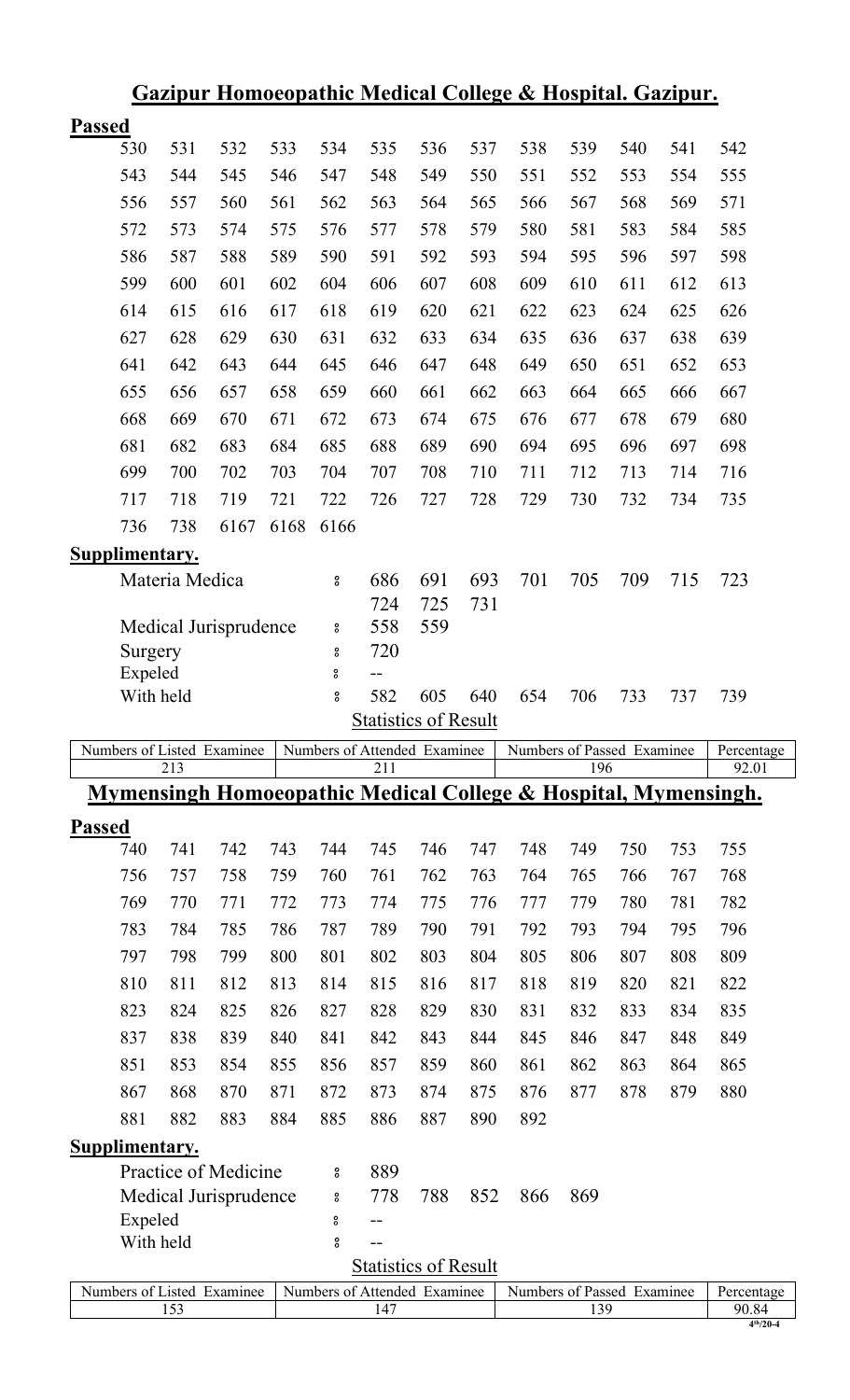|               | Tangail Homoeopathic Medical College & Hospital, Tangail. |                                                  |      |      |                         |                                     |            |                    |                                                                        |      |      |                    |                     |
|---------------|-----------------------------------------------------------|--------------------------------------------------|------|------|-------------------------|-------------------------------------|------------|--------------------|------------------------------------------------------------------------|------|------|--------------------|---------------------|
| <b>Passed</b> |                                                           |                                                  |      |      |                         |                                     |            |                    |                                                                        |      |      |                    |                     |
|               | 893                                                       | 894                                              | 895  | 896  | 898                     | 899                                 | 900        | 902                | 903                                                                    | 904  | 906  | 907                | 908                 |
|               | 909                                                       | 910                                              | 911  | 912  | 913                     | 914                                 | 915        | 917                | 918                                                                    | 919  | 920  | 921                | 922                 |
|               | 923                                                       | 924                                              | 925  | 926  | 927                     | 928                                 | 930        | 931                | 932                                                                    | 933  | 935  | 936                | 937                 |
|               | 938                                                       | 940                                              | 941  | 943  | 944                     | 945                                 | 946        | 947                | 948                                                                    | 949  | 950  | 951                | 952                 |
|               | 953                                                       | 954                                              | 956  | 957  | 958                     | 959                                 | 960        | 961                | 962                                                                    | 964  | 966  | 967                | 968                 |
|               | 969                                                       | 970                                              | 971  | 972  | 973                     | 974                                 | 975        | 976                | 977                                                                    | 979  | 981  | 982                | 983                 |
|               | 984                                                       | 985                                              | 986  | 987  | 988                     | 989                                 | 990        | 991                | 992                                                                    | 993  | 994  | 995                | 996                 |
|               | 997                                                       | 998                                              | 999  | 1002 | 1003                    | 1004                                | 1005       | 1006               | 1007                                                                   | 1008 | 1009 | 1010               | 1011                |
|               | 1012                                                      | 1013                                             | 1014 | 1015 | 1016                    | 1017                                | 1018       | 1021               | 1023                                                                   | 1024 | 1025 | 1027               | 1028                |
|               | 1030                                                      | 1031                                             | 1032 | 1033 | 1034                    | 1035                                | 1036       | 1038               | 1040                                                                   | 1041 | 1042 | 1043               | 1044                |
|               | 1045                                                      | 1046                                             | 1047 | 1048 | 1055                    | 1056                                | 1058       | 1059               | 1060                                                                   | 1062 | 1063 | 1064               | 1065                |
|               | 1066                                                      | 1067                                             | 1068 | 1072 | 1073                    | 1074                                | 1075       | 1076               | 1077                                                                   | 1078 | 1079 | 1080               | 1081                |
|               | 1082                                                      | 1083                                             | 1084 | 1085 | 1086                    | 1087                                | 1088       | 1089               | 1090                                                                   | 1091 | 1092 | 1093               | 1094                |
|               | 1095                                                      | 1096                                             | 1097 | 1098 | 1099                    | 1100                                | 1101       | 1102               | 1103                                                                   | 1104 | 1105 | 1106               | 1107                |
|               | 1108                                                      | 1109                                             | 1110 | 1112 | 1113                    | 1114                                | 1117       | 1118               | 1119                                                                   | 1121 | 1123 | 1124               | 1125                |
|               | 1131                                                      | 1132                                             | 1133 | 1134 | 1135                    | 1136                                | 1139       | 1140               | 1141                                                                   | 1142 | 1144 |                    |                     |
|               | Supplimentary.                                            |                                                  |      |      |                         |                                     |            |                    |                                                                        |      |      |                    |                     |
|               |                                                           | Materia Medica                                   |      |      | $\rm ^o$                | 1111                                | 1115       | 1127               | 1130                                                                   |      |      |                    |                     |
|               |                                                           | Case Taking & Repertory<br>Medical Jurisprudence |      |      | $^{\circ}_{\circ}$      | 916<br>901                          | 950<br>955 | 1001<br>929        | 1020<br>934                                                            | 942  | 963  | 978                | 980                 |
|               |                                                           |                                                  |      |      | $^{\circ}_{\circ}$      | 1019                                |            | 1026 (Conditional) |                                                                        | 1039 | 1049 | 1050               | 1051                |
|               |                                                           |                                                  |      |      |                         | 4052                                | 1053       | 1054               | 1069                                                                   | 1070 |      | 1071 (Conditional) |                     |
|               | Expeled                                                   |                                                  |      |      | °                       | 1120<br>--                          | 1126       |                    |                                                                        |      |      |                    |                     |
|               | With held                                                 |                                                  |      |      | 8                       | 1029                                |            |                    | 1037 1057 1061 1143 1138                                               |      |      |                    |                     |
|               |                                                           |                                                  |      |      |                         | <b>Statistics of Result</b>         |            |                    |                                                                        |      |      |                    |                     |
|               | Numbers of Listed Examinee                                | 252                                              |      |      |                         | Numbers of Attended Examinee<br>249 |            |                    | Numbers of Passed Examinee                                             | 213  |      |                    | Percentage<br>84.52 |
|               |                                                           |                                                  |      |      |                         |                                     |            |                    | <u>Jamalpur Homoeopathic Medical College &amp; Hospital, Jamalpur.</u> |      |      |                    |                     |
| <b>Passed</b> |                                                           |                                                  |      |      |                         |                                     |            |                    |                                                                        |      |      |                    |                     |
|               | 1345                                                      | 1346                                             | 1347 | 1348 | 1349                    | 1350                                | 1351       | 1352               | 1353                                                                   | 1354 | 1355 | 1356               | 1357                |
|               | 1358                                                      | 1359                                             | 1360 | 1361 | 1362                    | 1363                                | 1364       | 1365               | 1366                                                                   | 1367 | 1368 | 1369               | 1370                |
|               | 1371                                                      | 1372                                             | 1373 | 1374 | 1375                    | 1376                                | 1377       | 1378               | 1379                                                                   | 1380 | 1381 | 1382               | 1383                |
|               | 1384                                                      | 1385                                             | 1386 | 1388 | 1389                    | 1390                                | 1391       | 1392               | 1393                                                                   | 1394 | 1395 | 1396               | 1398                |
|               | 1399                                                      | 1400                                             | 1401 | 1402 | 1403                    | 1404                                | 1405       | 1406               | 1407                                                                   | 1409 | 1410 | 1411               | 1412                |
|               | 1413                                                      | 1414                                             | 1415 | 1416 | 1417                    | 1418                                | 1419       | 1420               | 1421                                                                   | 1422 | 1423 | 1424               | 1425                |
|               |                                                           |                                                  |      |      |                         |                                     | 1434       | 1435               | 1436                                                                   | 1437 | 1438 | 1439               | 1440                |
|               | 1426                                                      | 1427                                             | 1428 | 1429 | 1430                    | 1431                                |            |                    |                                                                        |      |      |                    |                     |
|               | 1441                                                      | 1442                                             | 1443 | 1444 | 1445                    | 1446                                | 1447       | 1448               | 1449                                                                   | 1450 | 1451 | 1452               | 1453                |
|               | 1454                                                      | 1455                                             | 1456 | 1457 | 1458                    | 1459                                | 1460       | 1461               | 1462                                                                   | 1463 | 1464 | 1465               | 1466                |
|               | 1467                                                      | 1468                                             | 1469 | 1470 | 1471                    | 1472                                | 1473       | 1474               | 1475                                                                   | 5443 | 5444 |                    |                     |
|               | <b>Supplimentary.</b>                                     |                                                  |      |      |                         |                                     |            |                    |                                                                        |      |      |                    |                     |
|               |                                                           | Materia Medica                                   |      |      | 8                       | 1433                                |            |                    |                                                                        |      |      |                    |                     |
|               |                                                           | Medical Jurisprudence                            |      |      | °                       | 1408                                |            |                    |                                                                        |      |      |                    |                     |
|               | Surgery                                                   |                                                  |      |      | °                       | 1432<br>$-$                         |            |                    |                                                                        |      |      |                    |                     |
|               | Expeled<br>With held                                      |                                                  |      |      | $^{\circ}_{\circ}$<br>8 | 1397                                |            |                    |                                                                        |      |      |                    |                     |
|               |                                                           |                                                  |      |      |                         | <b>Statistics of Result</b>         |            |                    |                                                                        |      |      |                    |                     |
|               | Numbers of Listed Examinee                                | 133                                              |      |      |                         | Numbers of Attended Examinee<br>133 |            |                    | Numbers of Passed Examinee                                             | 129  |      |                    | Percentage<br>96.99 |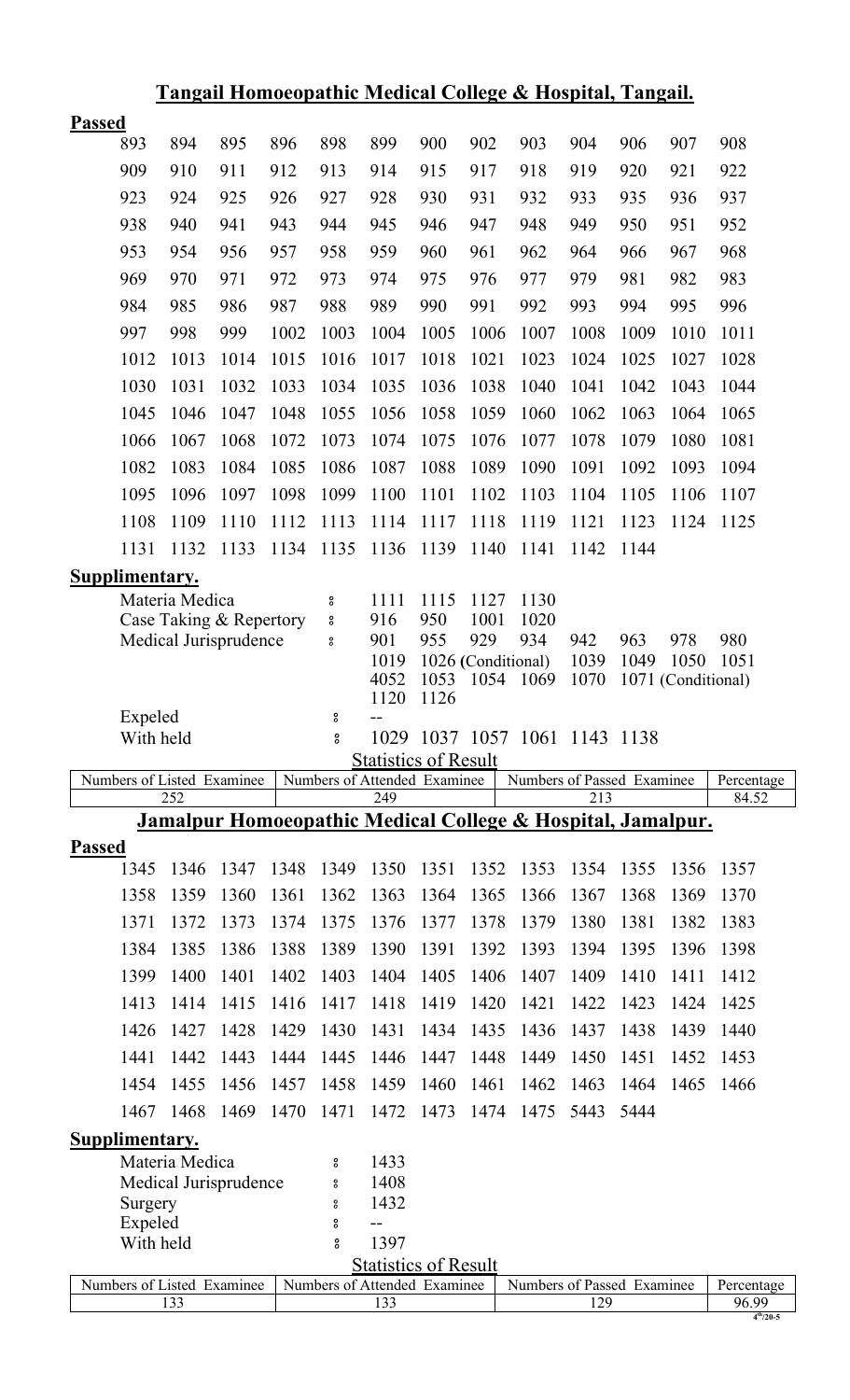| <u>Sarishabari Homoeopathic Medical College &amp; Hospital, Sarishabari, Jamalpur.</u>                                                                           |                       |                                              |        |                              |           |                             |      |                            |      |      |      |            |
|------------------------------------------------------------------------------------------------------------------------------------------------------------------|-----------------------|----------------------------------------------|--------|------------------------------|-----------|-----------------------------|------|----------------------------|------|------|------|------------|
| <b>Passed</b>                                                                                                                                                    |                       |                                              |        |                              |           |                             |      |                            |      |      |      |            |
| 1476                                                                                                                                                             | 1477                  | 1479                                         | 1480   | 1481                         | 1482      | 1483                        | 1484 | 1485                       | 1486 | 1487 | 1488 | 1489       |
| 1490                                                                                                                                                             | 1491                  | 1492                                         | 1493   | 1494                         | 1495      | 1496                        | 1497 | 1498                       | 1499 | 1500 | 1501 | 1502       |
| 1503                                                                                                                                                             | 1504                  | 1505                                         | 1506   | 1507                         | 1508      | 1509                        | 1510 | 1511                       | 1512 | 1513 | 1514 | 1515       |
| 1516                                                                                                                                                             | 1517                  | 1518                                         | 1520   | 1521                         | 1522      | 1523                        | 1524 | 1525                       | 1526 | 1527 | 1528 | 1530       |
| 1531                                                                                                                                                             | 1532                  | 1533                                         | 1534   | 1535                         | 1536      | 1537                        | 1538 | 1539                       | 1540 | 1542 | 1544 | 1545       |
| 1546                                                                                                                                                             | 1547                  |                                              |        |                              |           |                             |      |                            |      |      |      |            |
| Supplimentary.                                                                                                                                                   |                       |                                              |        |                              |           |                             |      |                            |      |      |      |            |
|                                                                                                                                                                  | Materia Medica        |                                              | 8      |                              |           | 1478 1519 1541 1543         |      |                            |      |      |      |            |
| Surgery<br>Expeled                                                                                                                                               |                       |                                              | 8<br>8 | 1529                         |           |                             |      |                            |      |      |      |            |
| With held                                                                                                                                                        |                       |                                              | 8      | $-1$                         |           |                             |      |                            |      |      |      |            |
|                                                                                                                                                                  |                       |                                              |        |                              |           |                             |      |                            |      |      |      |            |
| <b>Statistics of Result</b><br>Numbers of Listed Examinee<br>Numbers of Attended Examinee<br>Numbers of Passed Examinee<br>Percentage<br>93.06<br>72<br>72<br>67 |                       |                                              |        |                              |           |                             |      |                            |      |      |      |            |
| Alhaj Abdul Quddus Homoeopathic Medical College & Hospital, Kishoreganj.                                                                                         |                       |                                              |        |                              |           |                             |      |                            |      |      |      |            |
| <b>Passed</b>                                                                                                                                                    |                       |                                              |        |                              |           |                             |      |                            |      |      |      |            |
| 1548                                                                                                                                                             | 1549                  | 1550                                         | 1552   | 1553                         | 1554 1555 |                             | 1556 | 1557                       | 1558 | 1559 | 1560 | 1561       |
| 1562                                                                                                                                                             | 1563                  | 1564                                         | 1565   | 1566                         | 1567      | 1568                        | 1569 | 1570                       | 1571 | 1572 | 1573 | 1574       |
| 1575                                                                                                                                                             | 1576                  | 1577                                         | 1578   | 1579                         | 1580      | 1581                        | 1582 | 1583                       | 1584 | 1585 | 1586 | 1587       |
| 1588                                                                                                                                                             | 1589                  | 1590                                         | 1591   | 1592                         | 1593      | 1594                        | 1595 | 1596                       | 1597 | 1598 | 1599 | 1600       |
| 1601                                                                                                                                                             |                       | 1603 1604 1605 1606 1607 1608 1609 1611 1612 |        |                              |           |                             |      |                            |      |      |      |            |
| <b>Supplimentary.</b>                                                                                                                                            |                       |                                              |        |                              |           |                             |      |                            |      |      |      |            |
|                                                                                                                                                                  | Medical Jurisprudence |                                              |        | $\bf{S}$                     | 1610      |                             |      |                            |      |      |      |            |
| Expeled<br>With held                                                                                                                                             |                       |                                              |        | 8<br>$_{\rm o}^{\rm o}$      |           |                             |      |                            |      |      |      |            |
|                                                                                                                                                                  |                       |                                              |        |                              |           | <b>Statistics of Result</b> |      |                            |      |      |      |            |
| Numbers of Listed Examinee                                                                                                                                       |                       |                                              |        | Numbers of Attended Examinee |           |                             |      | Numbers of Passed Examinee |      |      |      | Percentage |
| Narsingdi Begum Fatikunnesa Idris Homoeopathic Medical College & Hospital, Narsingdi.                                                                            | 65                    |                                              |        |                              | 64        |                             |      |                            | 62   |      |      | 95.38      |
| <b>Passed</b>                                                                                                                                                    |                       |                                              |        |                              |           |                             |      |                            |      |      |      |            |
| 1613                                                                                                                                                             | 1614                  | 1615                                         | 1616   | 1617                         | 1618      | 1619                        | 1620 | 1621                       | 1622 | 1623 | 1624 | 1625       |
| 1626                                                                                                                                                             | 1627                  | 1628                                         | 1629   | 1630                         | 1631      | 1632                        | 1633 | 1634                       | 1635 | 1636 | 1637 | 1638       |
| 1639                                                                                                                                                             | 1640                  | 1641                                         | 1642   | 1643                         | 1644      | 1645                        | 1646 | 1647                       | 1648 | 1649 | 1650 | 1651       |
| 1652                                                                                                                                                             | 1653                  | 1654                                         | 1655   | 1657                         | 1658      | 1659                        | 1660 | 1661                       | 1662 | 1663 | 1664 | 1665       |
| 1666                                                                                                                                                             | 1667                  | 1668                                         | 1669   | 1670                         | 1671      | 1672                        | 1673 | 1674                       | 1675 | 1676 | 1677 | 1678       |
| 1679                                                                                                                                                             | 1680                  | 1681                                         | 1682   | 1683                         | 1684      | 1685                        | 1686 | 1687                       | 1688 | 1689 | 1690 | 1691       |
| 1692                                                                                                                                                             | 1693                  | 1694                                         | 1695   | 1696                         | 1697      | 1698                        | 1699 | 1700                       | 1701 | 1702 | 1703 | 1704       |
| 1705                                                                                                                                                             | 1706                  | 1707                                         | 1708   | 1709                         | 1710      | 1711                        |      |                            |      |      |      |            |
|                                                                                                                                                                  | Supplimentary         |                                              | °      |                              |           |                             |      |                            |      |      |      |            |
| Expeled                                                                                                                                                          |                       |                                              | °      | $-$                          |           |                             |      |                            |      |      |      |            |
| With held                                                                                                                                                        |                       |                                              | 8      | --                           |           |                             |      |                            |      |      |      |            |
|                                                                                                                                                                  |                       |                                              |        |                              |           | <b>Statistics of Result</b> |      |                            |      |      |      |            |

| Numbers of Listed | Numbers of Attended | Numbers of Passed | Percentage |
|-------------------|---------------------|-------------------|------------|
| Examinee          | Examinee            | Examinee          |            |
| 100               | 98                  | ٥٢                | 98.00      |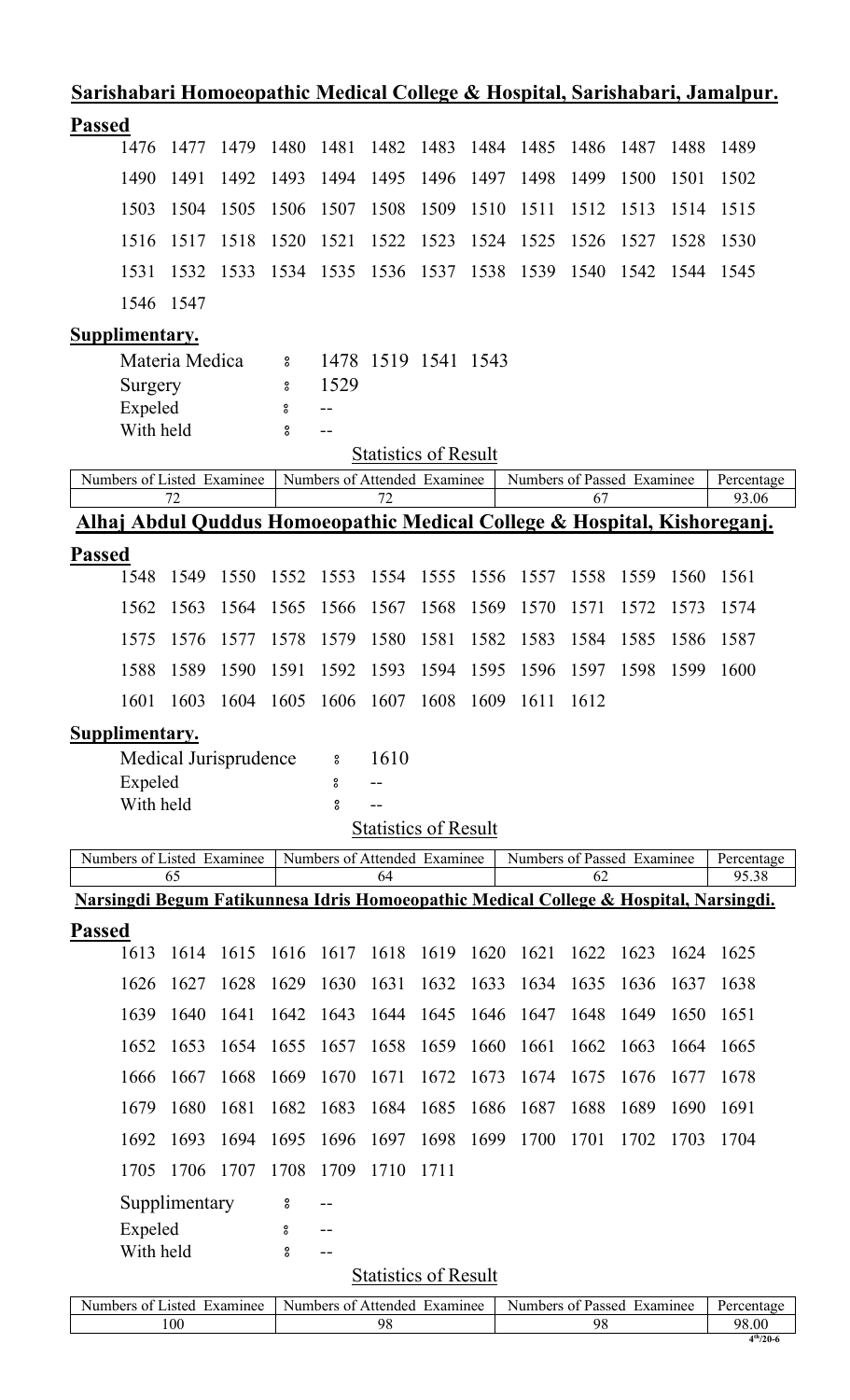| <b>Passed</b><br>1713 1714 1715 1716 1718 1719 1720 1721 1722 1723 1724 1725 1726<br>1727 1728 1729 1730 1731 1732 1133 1734 1735 1736 1737 1738 1739<br>1742 1743 1744 1745 1746 1747 1748 1749 1750 1751<br>1740<br>1741<br>1752<br>1754 1755 1756 1757 1759 1760 1761 1762 1763 1764 1765 1766<br>1753<br>1774 1775<br>1776 1778 1779<br>1767 1769<br>1770<br>1771<br>1772 1773<br>1780<br>-1781<br>1784 1785 1786 1787 1788 1789 1790 1791 1792 1793 1795<br>1782 1783<br>1796 1797 1798 1799 1800 1801 1802<br>Supplimentary.<br>Materia Medica<br>1717<br>8<br>Case Taking & Repertory<br>1768<br>$\rm ^o$<br>Expeled<br>8<br>With held<br>å<br><b>Statistics of Result</b><br>Numbers of Listed Examinee<br>Numbers of Attended Examinee<br>Numbers of Passed Examinee<br>Percentage<br>91<br>87<br>85<br>93.40<br>Kazi Sirajul Islam Homoeopathic Medical College & Hospital, Alfadanga, Faridpur.<br><b>Passed</b><br>1806 1807 1808 1809 1811 1812 1814 1815 1816 1817 1818<br>1804 1805<br>1824 1825 1826 1827 1828 1829 1830 1831 1832<br>1820<br>1821<br>1822<br>1823<br>1833 1834 1835 1842 1843<br>Supplimentary.<br><b>Chronic Diseases</b><br>1844<br>$\boldsymbol{S}$<br>Case Taking & Repertory<br>1837<br>$^{\circ}_{\circ}$<br>Medical Jurisprudence<br>1813<br>°<br>Expeled<br>8<br>With held<br>1836 1838 1839 1841<br>å<br><b>Statistics of Result</b><br>Numbers of Attended Examinee<br>Numbers of Listed Examinee<br>Numbers of Passed Examinee<br>Percentage<br>39<br>35<br>85.36<br>41<br><u> Rajbari Homoeopathic Medical College &amp; Hospital, Rajbari.</u><br><b>Passed</b><br>1845 1846 1847 1849 1850 1851 1852 1853 1854 1855 1856 1857 1858<br>1860 1861 1862 1863 1864 1865 1866 1867 1868 1869 1871<br>1859<br>1873<br>1874 1875 1876 1877 1878 1879 1880 1881 1882 1883 1884 1885 1886<br>1887 1888 1890 1891 1892 1893 1894 1895 1896 1899 1900 1901 1902<br>1903 1904 1905 1906 1907 1908 1909<br><b>Supplimentary.</b><br>1870 1889 1897 1898<br>Surgery<br>8<br>Expeled<br>8<br>$\qquad \qquad -$<br>With held<br>8<br><b>Statistics of Result</b><br>Numbers of Listed Examinee<br>Numbers of Attended Examinee<br>Numbers of Passed Examinee<br>Percentage<br>65<br>63<br>59<br>90.77<br>$4^{th}/20 - 7$ | <u>Faridpur Homoeopathic Medical College &amp; Hospital, Faridpur.</u> |  |  |  |  |  |  |  |  |  |  |  |  |
|---------------------------------------------------------------------------------------------------------------------------------------------------------------------------------------------------------------------------------------------------------------------------------------------------------------------------------------------------------------------------------------------------------------------------------------------------------------------------------------------------------------------------------------------------------------------------------------------------------------------------------------------------------------------------------------------------------------------------------------------------------------------------------------------------------------------------------------------------------------------------------------------------------------------------------------------------------------------------------------------------------------------------------------------------------------------------------------------------------------------------------------------------------------------------------------------------------------------------------------------------------------------------------------------------------------------------------------------------------------------------------------------------------------------------------------------------------------------------------------------------------------------------------------------------------------------------------------------------------------------------------------------------------------------------------------------------------------------------------------------------------------------------------------------------------------------------------------------------------------------------------------------------------------------------------------------------------------------------------------------------------------------------------------------------------------------------------------------------------------------------------------------------------------------------------------------------------------------------------------------------------|------------------------------------------------------------------------|--|--|--|--|--|--|--|--|--|--|--|--|
|                                                                                                                                                                                                                                                                                                                                                                                                                                                                                                                                                                                                                                                                                                                                                                                                                                                                                                                                                                                                                                                                                                                                                                                                                                                                                                                                                                                                                                                                                                                                                                                                                                                                                                                                                                                                                                                                                                                                                                                                                                                                                                                                                                                                                                                         |                                                                        |  |  |  |  |  |  |  |  |  |  |  |  |
|                                                                                                                                                                                                                                                                                                                                                                                                                                                                                                                                                                                                                                                                                                                                                                                                                                                                                                                                                                                                                                                                                                                                                                                                                                                                                                                                                                                                                                                                                                                                                                                                                                                                                                                                                                                                                                                                                                                                                                                                                                                                                                                                                                                                                                                         |                                                                        |  |  |  |  |  |  |  |  |  |  |  |  |
|                                                                                                                                                                                                                                                                                                                                                                                                                                                                                                                                                                                                                                                                                                                                                                                                                                                                                                                                                                                                                                                                                                                                                                                                                                                                                                                                                                                                                                                                                                                                                                                                                                                                                                                                                                                                                                                                                                                                                                                                                                                                                                                                                                                                                                                         |                                                                        |  |  |  |  |  |  |  |  |  |  |  |  |
|                                                                                                                                                                                                                                                                                                                                                                                                                                                                                                                                                                                                                                                                                                                                                                                                                                                                                                                                                                                                                                                                                                                                                                                                                                                                                                                                                                                                                                                                                                                                                                                                                                                                                                                                                                                                                                                                                                                                                                                                                                                                                                                                                                                                                                                         |                                                                        |  |  |  |  |  |  |  |  |  |  |  |  |
|                                                                                                                                                                                                                                                                                                                                                                                                                                                                                                                                                                                                                                                                                                                                                                                                                                                                                                                                                                                                                                                                                                                                                                                                                                                                                                                                                                                                                                                                                                                                                                                                                                                                                                                                                                                                                                                                                                                                                                                                                                                                                                                                                                                                                                                         |                                                                        |  |  |  |  |  |  |  |  |  |  |  |  |
|                                                                                                                                                                                                                                                                                                                                                                                                                                                                                                                                                                                                                                                                                                                                                                                                                                                                                                                                                                                                                                                                                                                                                                                                                                                                                                                                                                                                                                                                                                                                                                                                                                                                                                                                                                                                                                                                                                                                                                                                                                                                                                                                                                                                                                                         |                                                                        |  |  |  |  |  |  |  |  |  |  |  |  |
|                                                                                                                                                                                                                                                                                                                                                                                                                                                                                                                                                                                                                                                                                                                                                                                                                                                                                                                                                                                                                                                                                                                                                                                                                                                                                                                                                                                                                                                                                                                                                                                                                                                                                                                                                                                                                                                                                                                                                                                                                                                                                                                                                                                                                                                         |                                                                        |  |  |  |  |  |  |  |  |  |  |  |  |
|                                                                                                                                                                                                                                                                                                                                                                                                                                                                                                                                                                                                                                                                                                                                                                                                                                                                                                                                                                                                                                                                                                                                                                                                                                                                                                                                                                                                                                                                                                                                                                                                                                                                                                                                                                                                                                                                                                                                                                                                                                                                                                                                                                                                                                                         |                                                                        |  |  |  |  |  |  |  |  |  |  |  |  |
|                                                                                                                                                                                                                                                                                                                                                                                                                                                                                                                                                                                                                                                                                                                                                                                                                                                                                                                                                                                                                                                                                                                                                                                                                                                                                                                                                                                                                                                                                                                                                                                                                                                                                                                                                                                                                                                                                                                                                                                                                                                                                                                                                                                                                                                         |                                                                        |  |  |  |  |  |  |  |  |  |  |  |  |
|                                                                                                                                                                                                                                                                                                                                                                                                                                                                                                                                                                                                                                                                                                                                                                                                                                                                                                                                                                                                                                                                                                                                                                                                                                                                                                                                                                                                                                                                                                                                                                                                                                                                                                                                                                                                                                                                                                                                                                                                                                                                                                                                                                                                                                                         |                                                                        |  |  |  |  |  |  |  |  |  |  |  |  |
|                                                                                                                                                                                                                                                                                                                                                                                                                                                                                                                                                                                                                                                                                                                                                                                                                                                                                                                                                                                                                                                                                                                                                                                                                                                                                                                                                                                                                                                                                                                                                                                                                                                                                                                                                                                                                                                                                                                                                                                                                                                                                                                                                                                                                                                         |                                                                        |  |  |  |  |  |  |  |  |  |  |  |  |
|                                                                                                                                                                                                                                                                                                                                                                                                                                                                                                                                                                                                                                                                                                                                                                                                                                                                                                                                                                                                                                                                                                                                                                                                                                                                                                                                                                                                                                                                                                                                                                                                                                                                                                                                                                                                                                                                                                                                                                                                                                                                                                                                                                                                                                                         |                                                                        |  |  |  |  |  |  |  |  |  |  |  |  |
|                                                                                                                                                                                                                                                                                                                                                                                                                                                                                                                                                                                                                                                                                                                                                                                                                                                                                                                                                                                                                                                                                                                                                                                                                                                                                                                                                                                                                                                                                                                                                                                                                                                                                                                                                                                                                                                                                                                                                                                                                                                                                                                                                                                                                                                         |                                                                        |  |  |  |  |  |  |  |  |  |  |  |  |
|                                                                                                                                                                                                                                                                                                                                                                                                                                                                                                                                                                                                                                                                                                                                                                                                                                                                                                                                                                                                                                                                                                                                                                                                                                                                                                                                                                                                                                                                                                                                                                                                                                                                                                                                                                                                                                                                                                                                                                                                                                                                                                                                                                                                                                                         |                                                                        |  |  |  |  |  |  |  |  |  |  |  |  |
|                                                                                                                                                                                                                                                                                                                                                                                                                                                                                                                                                                                                                                                                                                                                                                                                                                                                                                                                                                                                                                                                                                                                                                                                                                                                                                                                                                                                                                                                                                                                                                                                                                                                                                                                                                                                                                                                                                                                                                                                                                                                                                                                                                                                                                                         |                                                                        |  |  |  |  |  |  |  |  |  |  |  |  |
|                                                                                                                                                                                                                                                                                                                                                                                                                                                                                                                                                                                                                                                                                                                                                                                                                                                                                                                                                                                                                                                                                                                                                                                                                                                                                                                                                                                                                                                                                                                                                                                                                                                                                                                                                                                                                                                                                                                                                                                                                                                                                                                                                                                                                                                         |                                                                        |  |  |  |  |  |  |  |  |  |  |  |  |
|                                                                                                                                                                                                                                                                                                                                                                                                                                                                                                                                                                                                                                                                                                                                                                                                                                                                                                                                                                                                                                                                                                                                                                                                                                                                                                                                                                                                                                                                                                                                                                                                                                                                                                                                                                                                                                                                                                                                                                                                                                                                                                                                                                                                                                                         |                                                                        |  |  |  |  |  |  |  |  |  |  |  |  |
|                                                                                                                                                                                                                                                                                                                                                                                                                                                                                                                                                                                                                                                                                                                                                                                                                                                                                                                                                                                                                                                                                                                                                                                                                                                                                                                                                                                                                                                                                                                                                                                                                                                                                                                                                                                                                                                                                                                                                                                                                                                                                                                                                                                                                                                         |                                                                        |  |  |  |  |  |  |  |  |  |  |  |  |
|                                                                                                                                                                                                                                                                                                                                                                                                                                                                                                                                                                                                                                                                                                                                                                                                                                                                                                                                                                                                                                                                                                                                                                                                                                                                                                                                                                                                                                                                                                                                                                                                                                                                                                                                                                                                                                                                                                                                                                                                                                                                                                                                                                                                                                                         |                                                                        |  |  |  |  |  |  |  |  |  |  |  |  |
|                                                                                                                                                                                                                                                                                                                                                                                                                                                                                                                                                                                                                                                                                                                                                                                                                                                                                                                                                                                                                                                                                                                                                                                                                                                                                                                                                                                                                                                                                                                                                                                                                                                                                                                                                                                                                                                                                                                                                                                                                                                                                                                                                                                                                                                         |                                                                        |  |  |  |  |  |  |  |  |  |  |  |  |
|                                                                                                                                                                                                                                                                                                                                                                                                                                                                                                                                                                                                                                                                                                                                                                                                                                                                                                                                                                                                                                                                                                                                                                                                                                                                                                                                                                                                                                                                                                                                                                                                                                                                                                                                                                                                                                                                                                                                                                                                                                                                                                                                                                                                                                                         |                                                                        |  |  |  |  |  |  |  |  |  |  |  |  |
|                                                                                                                                                                                                                                                                                                                                                                                                                                                                                                                                                                                                                                                                                                                                                                                                                                                                                                                                                                                                                                                                                                                                                                                                                                                                                                                                                                                                                                                                                                                                                                                                                                                                                                                                                                                                                                                                                                                                                                                                                                                                                                                                                                                                                                                         |                                                                        |  |  |  |  |  |  |  |  |  |  |  |  |
|                                                                                                                                                                                                                                                                                                                                                                                                                                                                                                                                                                                                                                                                                                                                                                                                                                                                                                                                                                                                                                                                                                                                                                                                                                                                                                                                                                                                                                                                                                                                                                                                                                                                                                                                                                                                                                                                                                                                                                                                                                                                                                                                                                                                                                                         |                                                                        |  |  |  |  |  |  |  |  |  |  |  |  |
|                                                                                                                                                                                                                                                                                                                                                                                                                                                                                                                                                                                                                                                                                                                                                                                                                                                                                                                                                                                                                                                                                                                                                                                                                                                                                                                                                                                                                                                                                                                                                                                                                                                                                                                                                                                                                                                                                                                                                                                                                                                                                                                                                                                                                                                         |                                                                        |  |  |  |  |  |  |  |  |  |  |  |  |
|                                                                                                                                                                                                                                                                                                                                                                                                                                                                                                                                                                                                                                                                                                                                                                                                                                                                                                                                                                                                                                                                                                                                                                                                                                                                                                                                                                                                                                                                                                                                                                                                                                                                                                                                                                                                                                                                                                                                                                                                                                                                                                                                                                                                                                                         |                                                                        |  |  |  |  |  |  |  |  |  |  |  |  |
|                                                                                                                                                                                                                                                                                                                                                                                                                                                                                                                                                                                                                                                                                                                                                                                                                                                                                                                                                                                                                                                                                                                                                                                                                                                                                                                                                                                                                                                                                                                                                                                                                                                                                                                                                                                                                                                                                                                                                                                                                                                                                                                                                                                                                                                         |                                                                        |  |  |  |  |  |  |  |  |  |  |  |  |
|                                                                                                                                                                                                                                                                                                                                                                                                                                                                                                                                                                                                                                                                                                                                                                                                                                                                                                                                                                                                                                                                                                                                                                                                                                                                                                                                                                                                                                                                                                                                                                                                                                                                                                                                                                                                                                                                                                                                                                                                                                                                                                                                                                                                                                                         |                                                                        |  |  |  |  |  |  |  |  |  |  |  |  |
|                                                                                                                                                                                                                                                                                                                                                                                                                                                                                                                                                                                                                                                                                                                                                                                                                                                                                                                                                                                                                                                                                                                                                                                                                                                                                                                                                                                                                                                                                                                                                                                                                                                                                                                                                                                                                                                                                                                                                                                                                                                                                                                                                                                                                                                         |                                                                        |  |  |  |  |  |  |  |  |  |  |  |  |
|                                                                                                                                                                                                                                                                                                                                                                                                                                                                                                                                                                                                                                                                                                                                                                                                                                                                                                                                                                                                                                                                                                                                                                                                                                                                                                                                                                                                                                                                                                                                                                                                                                                                                                                                                                                                                                                                                                                                                                                                                                                                                                                                                                                                                                                         |                                                                        |  |  |  |  |  |  |  |  |  |  |  |  |
|                                                                                                                                                                                                                                                                                                                                                                                                                                                                                                                                                                                                                                                                                                                                                                                                                                                                                                                                                                                                                                                                                                                                                                                                                                                                                                                                                                                                                                                                                                                                                                                                                                                                                                                                                                                                                                                                                                                                                                                                                                                                                                                                                                                                                                                         |                                                                        |  |  |  |  |  |  |  |  |  |  |  |  |
|                                                                                                                                                                                                                                                                                                                                                                                                                                                                                                                                                                                                                                                                                                                                                                                                                                                                                                                                                                                                                                                                                                                                                                                                                                                                                                                                                                                                                                                                                                                                                                                                                                                                                                                                                                                                                                                                                                                                                                                                                                                                                                                                                                                                                                                         |                                                                        |  |  |  |  |  |  |  |  |  |  |  |  |
|                                                                                                                                                                                                                                                                                                                                                                                                                                                                                                                                                                                                                                                                                                                                                                                                                                                                                                                                                                                                                                                                                                                                                                                                                                                                                                                                                                                                                                                                                                                                                                                                                                                                                                                                                                                                                                                                                                                                                                                                                                                                                                                                                                                                                                                         |                                                                        |  |  |  |  |  |  |  |  |  |  |  |  |
|                                                                                                                                                                                                                                                                                                                                                                                                                                                                                                                                                                                                                                                                                                                                                                                                                                                                                                                                                                                                                                                                                                                                                                                                                                                                                                                                                                                                                                                                                                                                                                                                                                                                                                                                                                                                                                                                                                                                                                                                                                                                                                                                                                                                                                                         |                                                                        |  |  |  |  |  |  |  |  |  |  |  |  |
|                                                                                                                                                                                                                                                                                                                                                                                                                                                                                                                                                                                                                                                                                                                                                                                                                                                                                                                                                                                                                                                                                                                                                                                                                                                                                                                                                                                                                                                                                                                                                                                                                                                                                                                                                                                                                                                                                                                                                                                                                                                                                                                                                                                                                                                         |                                                                        |  |  |  |  |  |  |  |  |  |  |  |  |
|                                                                                                                                                                                                                                                                                                                                                                                                                                                                                                                                                                                                                                                                                                                                                                                                                                                                                                                                                                                                                                                                                                                                                                                                                                                                                                                                                                                                                                                                                                                                                                                                                                                                                                                                                                                                                                                                                                                                                                                                                                                                                                                                                                                                                                                         |                                                                        |  |  |  |  |  |  |  |  |  |  |  |  |
|                                                                                                                                                                                                                                                                                                                                                                                                                                                                                                                                                                                                                                                                                                                                                                                                                                                                                                                                                                                                                                                                                                                                                                                                                                                                                                                                                                                                                                                                                                                                                                                                                                                                                                                                                                                                                                                                                                                                                                                                                                                                                                                                                                                                                                                         |                                                                        |  |  |  |  |  |  |  |  |  |  |  |  |
|                                                                                                                                                                                                                                                                                                                                                                                                                                                                                                                                                                                                                                                                                                                                                                                                                                                                                                                                                                                                                                                                                                                                                                                                                                                                                                                                                                                                                                                                                                                                                                                                                                                                                                                                                                                                                                                                                                                                                                                                                                                                                                                                                                                                                                                         |                                                                        |  |  |  |  |  |  |  |  |  |  |  |  |
|                                                                                                                                                                                                                                                                                                                                                                                                                                                                                                                                                                                                                                                                                                                                                                                                                                                                                                                                                                                                                                                                                                                                                                                                                                                                                                                                                                                                                                                                                                                                                                                                                                                                                                                                                                                                                                                                                                                                                                                                                                                                                                                                                                                                                                                         |                                                                        |  |  |  |  |  |  |  |  |  |  |  |  |
|                                                                                                                                                                                                                                                                                                                                                                                                                                                                                                                                                                                                                                                                                                                                                                                                                                                                                                                                                                                                                                                                                                                                                                                                                                                                                                                                                                                                                                                                                                                                                                                                                                                                                                                                                                                                                                                                                                                                                                                                                                                                                                                                                                                                                                                         |                                                                        |  |  |  |  |  |  |  |  |  |  |  |  |
|                                                                                                                                                                                                                                                                                                                                                                                                                                                                                                                                                                                                                                                                                                                                                                                                                                                                                                                                                                                                                                                                                                                                                                                                                                                                                                                                                                                                                                                                                                                                                                                                                                                                                                                                                                                                                                                                                                                                                                                                                                                                                                                                                                                                                                                         |                                                                        |  |  |  |  |  |  |  |  |  |  |  |  |
|                                                                                                                                                                                                                                                                                                                                                                                                                                                                                                                                                                                                                                                                                                                                                                                                                                                                                                                                                                                                                                                                                                                                                                                                                                                                                                                                                                                                                                                                                                                                                                                                                                                                                                                                                                                                                                                                                                                                                                                                                                                                                                                                                                                                                                                         |                                                                        |  |  |  |  |  |  |  |  |  |  |  |  |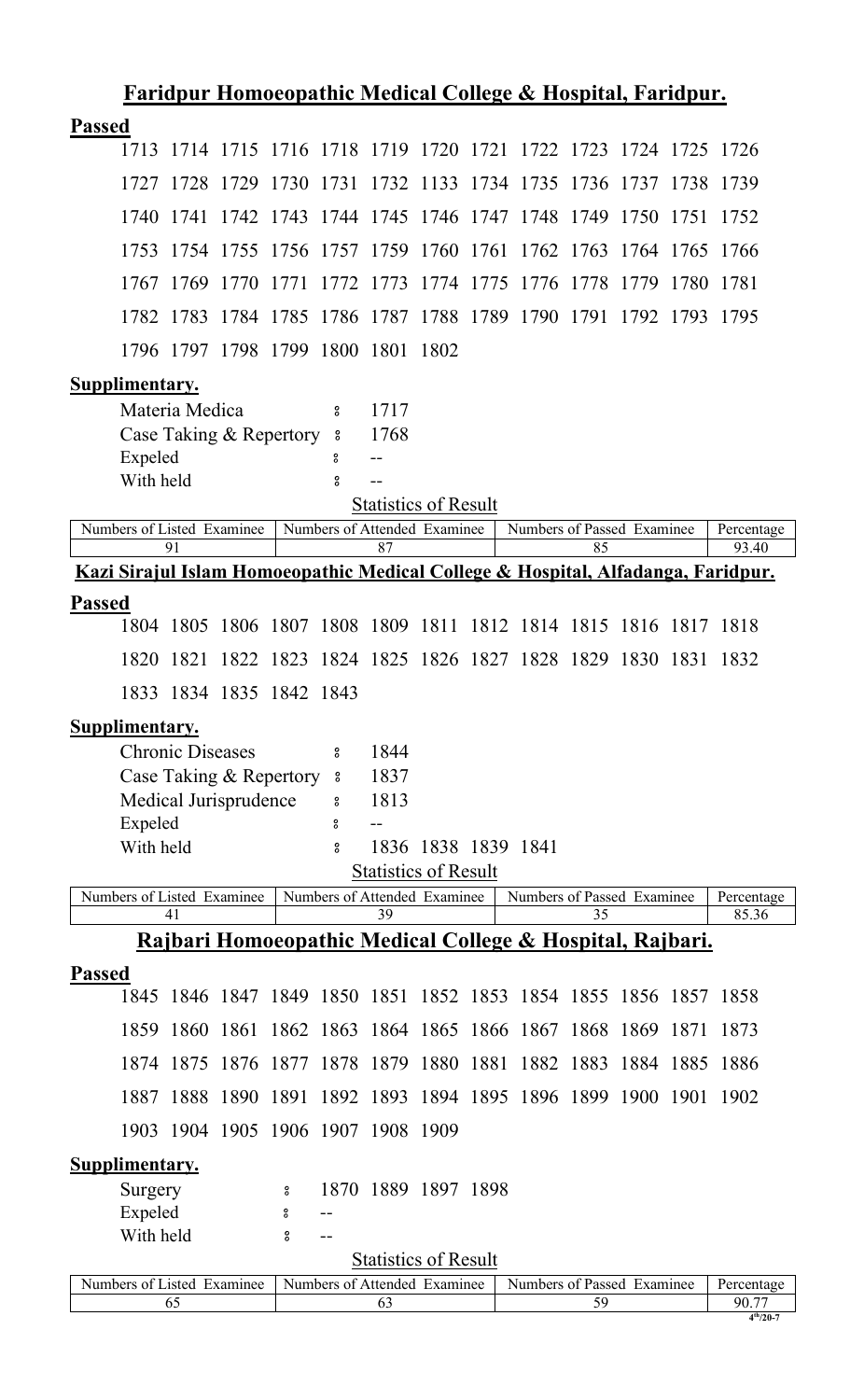|               | Gopalganj Homoeopathic Medical College & Hospital, Gopalganj. |               |                          |                                                                  |           |                             |  |  |           |  |
|---------------|---------------------------------------------------------------|---------------|--------------------------|------------------------------------------------------------------|-----------|-----------------------------|--|--|-----------|--|
| <b>Passed</b> |                                                               |               |                          |                                                                  |           |                             |  |  |           |  |
|               | 1910                                                          |               |                          | 1911 1912 1913 1914 1915 1916 1917 1918 1919 1920                |           |                             |  |  | 1921 1922 |  |
|               |                                                               |               |                          | 1923 1924 1925 1926 1927 1928 1929 1930 1931 1932 1933 1934 1935 |           |                             |  |  |           |  |
|               |                                                               | 1936 1937     |                          | 1938 1939 1940 1941 1942 1944 1945 1946 1947 1948 1949           |           |                             |  |  |           |  |
|               |                                                               |               |                          | 1950 1951 1952 1953 1954 1956 1957 1958 1959 1960 1961 1962 1964 |           |                             |  |  |           |  |
|               |                                                               |               |                          | 1965 1966 1967 1968 1969 1970 1971 1972 1973 1974 1975           |           |                             |  |  | 1976 1977 |  |
|               |                                                               |               |                          | 1978 1979 1980 1981 1982 1983 1984 1985 1986 1987 1988 1989 1990 |           |                             |  |  |           |  |
|               | 1991                                                          |               |                          | 1993 1994 1995 1996 1997 1998 1999 2000 2001 2002 2003 2004      |           |                             |  |  |           |  |
|               |                                                               |               | 2005 2006 2007 2008 2009 |                                                                  |           |                             |  |  |           |  |
|               |                                                               | Supplimentary |                          | 8                                                                |           |                             |  |  |           |  |
|               | Expeled                                                       |               |                          | 8                                                                |           |                             |  |  |           |  |
|               | With held                                                     |               |                          | 8                                                                |           |                             |  |  |           |  |
|               | Incomplete                                                    |               |                          | å                                                                | 2010 2011 |                             |  |  |           |  |
|               |                                                               |               |                          |                                                                  |           | <b>Statistics of Result</b> |  |  |           |  |

| $\sim$ $ \sim$<br>Examinee<br>Jumbers<br>ΩŤ<br>usted. | Numbers<br>Examinee<br>Affended<br>ΩŤ | Numbers<br>Examinee<br>- Passec<br>Λt | <b>Llargan</b> |
|-------------------------------------------------------|---------------------------------------|---------------------------------------|----------------|
| 1 U Z                                                 | 102                                   | 100                                   | 98.04          |

# **Dr Zakir Hossain Homoeopathic Medical College & Hospital, Chattogram.**

| Passed |  |
|--------|--|
|        |  |

|  | 2012 2013 2014 2015 2016 2017 2018 2019 2020 2021 2022 2024 2025 |  |  |  |  |  |  |
|--|------------------------------------------------------------------|--|--|--|--|--|--|
|  | 2026 2027 2028 2029 2030 2031 2032 2033 2034 2035 2036 2037 2038 |  |  |  |  |  |  |
|  | 2039 2040 2041 2042 2043 2044 2045 2046 2047 2048 2049 2050 2051 |  |  |  |  |  |  |
|  | 2052 2053 2054 2055 2056 2057 2058 2059 2061 2062 2063 2064 2065 |  |  |  |  |  |  |
|  | 2066 2067 2068 2069 2070 2071 2072 2073 2074 2075 2077 2078 2079 |  |  |  |  |  |  |
|  | 2080 2081 2082 2083 2084 2085 2086 2087 2088 2089 2090 2091 2092 |  |  |  |  |  |  |
|  | 2093 2094 2095 2096 2097 2098 2099 2100 2101 2102 2103 2104 2105 |  |  |  |  |  |  |
|  | 2106 2107 2108 2109 2110 2111 2112 2113 2114 2115 2116 2117 2118 |  |  |  |  |  |  |
|  | 2119 2120 2121 2122 2123 2124 2125 2126 2127 2128 2129 2130 2131 |  |  |  |  |  |  |
|  | 2132 2133 2134 2135 2136 2137 2138 2139 2140 2141 2142 2143 2144 |  |  |  |  |  |  |
|  | 2145 2146 2147 2148 2149 2150 2151 2152 2153 2154 2155 2156 2157 |  |  |  |  |  |  |
|  | 2158 2159 2160 2161 2162 2163                                    |  |  |  |  |  |  |

**Supplimentary.**

| Surgery                    | 8 | 2060                         |                            |            |
|----------------------------|---|------------------------------|----------------------------|------------|
| Expeled                    |   |                              |                            |            |
| With held                  | 8 | 2076                         |                            |            |
|                            |   | <b>Statistics of Result</b>  |                            |            |
| Numbers of Listed Examinee |   | Numbers of Attended Examinee | Numbers of Passed Examinee | Percentage |
| 152                        |   | 151                          | 150                        | 98.68      |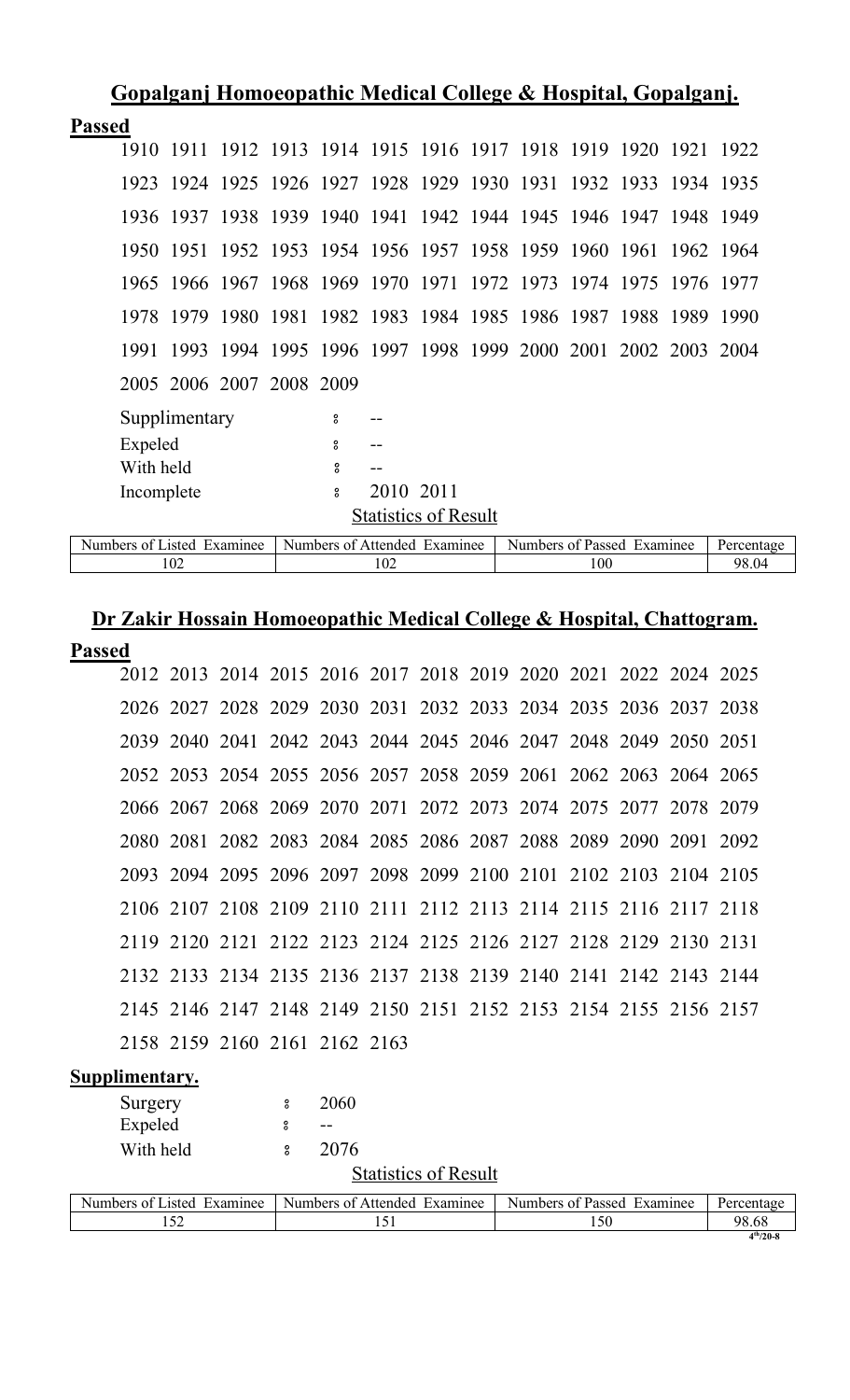# **Azizur Rahman Homoeopathic Medical College & Hospital, Chattogram. Passed**

| eu |  |  |  |  |                                              |  |                                                                                                                                                                                                                                                                                                                                                                                                                                                                                                                                                                                                                                                                                                                                                                          |
|----|--|--|--|--|----------------------------------------------|--|--------------------------------------------------------------------------------------------------------------------------------------------------------------------------------------------------------------------------------------------------------------------------------------------------------------------------------------------------------------------------------------------------------------------------------------------------------------------------------------------------------------------------------------------------------------------------------------------------------------------------------------------------------------------------------------------------------------------------------------------------------------------------|
|    |  |  |  |  |                                              |  |                                                                                                                                                                                                                                                                                                                                                                                                                                                                                                                                                                                                                                                                                                                                                                          |
|    |  |  |  |  |                                              |  |                                                                                                                                                                                                                                                                                                                                                                                                                                                                                                                                                                                                                                                                                                                                                                          |
|    |  |  |  |  |                                              |  |                                                                                                                                                                                                                                                                                                                                                                                                                                                                                                                                                                                                                                                                                                                                                                          |
|    |  |  |  |  |                                              |  |                                                                                                                                                                                                                                                                                                                                                                                                                                                                                                                                                                                                                                                                                                                                                                          |
|    |  |  |  |  |                                              |  |                                                                                                                                                                                                                                                                                                                                                                                                                                                                                                                                                                                                                                                                                                                                                                          |
|    |  |  |  |  |                                              |  |                                                                                                                                                                                                                                                                                                                                                                                                                                                                                                                                                                                                                                                                                                                                                                          |
|    |  |  |  |  |                                              |  |                                                                                                                                                                                                                                                                                                                                                                                                                                                                                                                                                                                                                                                                                                                                                                          |
|    |  |  |  |  |                                              |  |                                                                                                                                                                                                                                                                                                                                                                                                                                                                                                                                                                                                                                                                                                                                                                          |
|    |  |  |  |  |                                              |  |                                                                                                                                                                                                                                                                                                                                                                                                                                                                                                                                                                                                                                                                                                                                                                          |
|    |  |  |  |  |                                              |  |                                                                                                                                                                                                                                                                                                                                                                                                                                                                                                                                                                                                                                                                                                                                                                          |
|    |  |  |  |  |                                              |  |                                                                                                                                                                                                                                                                                                                                                                                                                                                                                                                                                                                                                                                                                                                                                                          |
|    |  |  |  |  |                                              |  |                                                                                                                                                                                                                                                                                                                                                                                                                                                                                                                                                                                                                                                                                                                                                                          |
|    |  |  |  |  | 2312 2313 2314 2315 2316 2317 2318 2319 2320 |  | 2164 2165 2166 2167 2168 2169 2171 2172 2173 2174 2175 2176 2177<br>2178 2179 2180 2181 2182 2183 2184 2185 2186 2187 2188 2189 2190<br>2191 2192 2193 2194 2195 2196 2197 2198 2199 2200 2201 2202 2203<br>2204 2205 2206 2207 2208 2209 2210 2211 2212 2213 2214 2215 2216<br>2217 2218 2219 2220 2221 2222 2223 2224 2225 2226 2227 2228 2229<br>2230 2231 2232 2233 2234 2235 2236 2237 2238 2239 2240 2241 2242<br>2243 2244 2245 2246 2247 2248 2249 2251 2252 2253 2254 2255 2256<br>2257 2258 2259 2260 2261 2262 2263 2264 2265 2266 2267 2268 2269<br>2270 2271 2272 2273 2274 2275 2276 2277 2278 2279 2280 2281 2283<br>2284 2285 2286 2288 2289 2290 2291 2292 2293 2294 2295 2296 2297<br>2298 2299 2300 2302 2303 2304 2305 2306 2307 2308 2309 2310 2311 |

### **Supplimentary.**

| Case Taking & Repertory 8 | 2287                        |
|---------------------------|-----------------------------|
| Expeled                   |                             |
| With held                 |                             |
|                           | <b>Statistics of Result</b> |

| $x$ amınee<br>Numbers<br>usted.<br>$\cdot$ $\alpha^{*}$ | Examinee<br>Attended<br>Numbers of | Examinee<br>Numbers<br>Passed<br>nt. | Percentage |
|---------------------------------------------------------|------------------------------------|--------------------------------------|------------|
| $ -$<br>. J .                                           | ו ש⊥                               |                                      | 36         |

# **Chattogram Homoeopathic Medical College & Hospital, Chattogram.**

| <b>Passed</b>              |                         |  |                                                                  |                             |  |                            |  |  |  |            |
|----------------------------|-------------------------|--|------------------------------------------------------------------|-----------------------------|--|----------------------------|--|--|--|------------|
|                            |                         |  | 2321 2322 2323 2325 2326 2327 2328 2329 2330 2331 2332 2335 2336 |                             |  |                            |  |  |  |            |
|                            |                         |  | 2337 2338 2339 2340 2341 2342 2343 2344 2345 2346 2347 2348 2349 |                             |  |                            |  |  |  |            |
|                            |                         |  | 2350 2351 2352 2353 2354 2355 2356 2358 2360 2361 2363 2364 2365 |                             |  |                            |  |  |  |            |
|                            |                         |  | 2366 2367 2368 2370 2371 2372 2373 2375 2376 2377 2378 2379 2380 |                             |  |                            |  |  |  |            |
| 2381 2382 2383             |                         |  |                                                                  |                             |  |                            |  |  |  |            |
| Supplimentary.             |                         |  |                                                                  |                             |  |                            |  |  |  |            |
|                            | <b>Chronic Diseases</b> |  | $\mathbf{S}$                                                     | 2362                        |  |                            |  |  |  |            |
| Expeled                    |                         |  | å                                                                | $- -$                       |  |                            |  |  |  |            |
| With held                  |                         |  | °                                                                | 2333 2334                   |  |                            |  |  |  |            |
|                            |                         |  |                                                                  | <b>Statistics of Result</b> |  |                            |  |  |  |            |
| Numbers of Listed Examinee |                         |  | Numbers of Attended Examinee                                     |                             |  | Numbers of Passed Examinee |  |  |  | Percentage |
|                            | 63                      |  |                                                                  | 60                          |  | 57                         |  |  |  | 90.47      |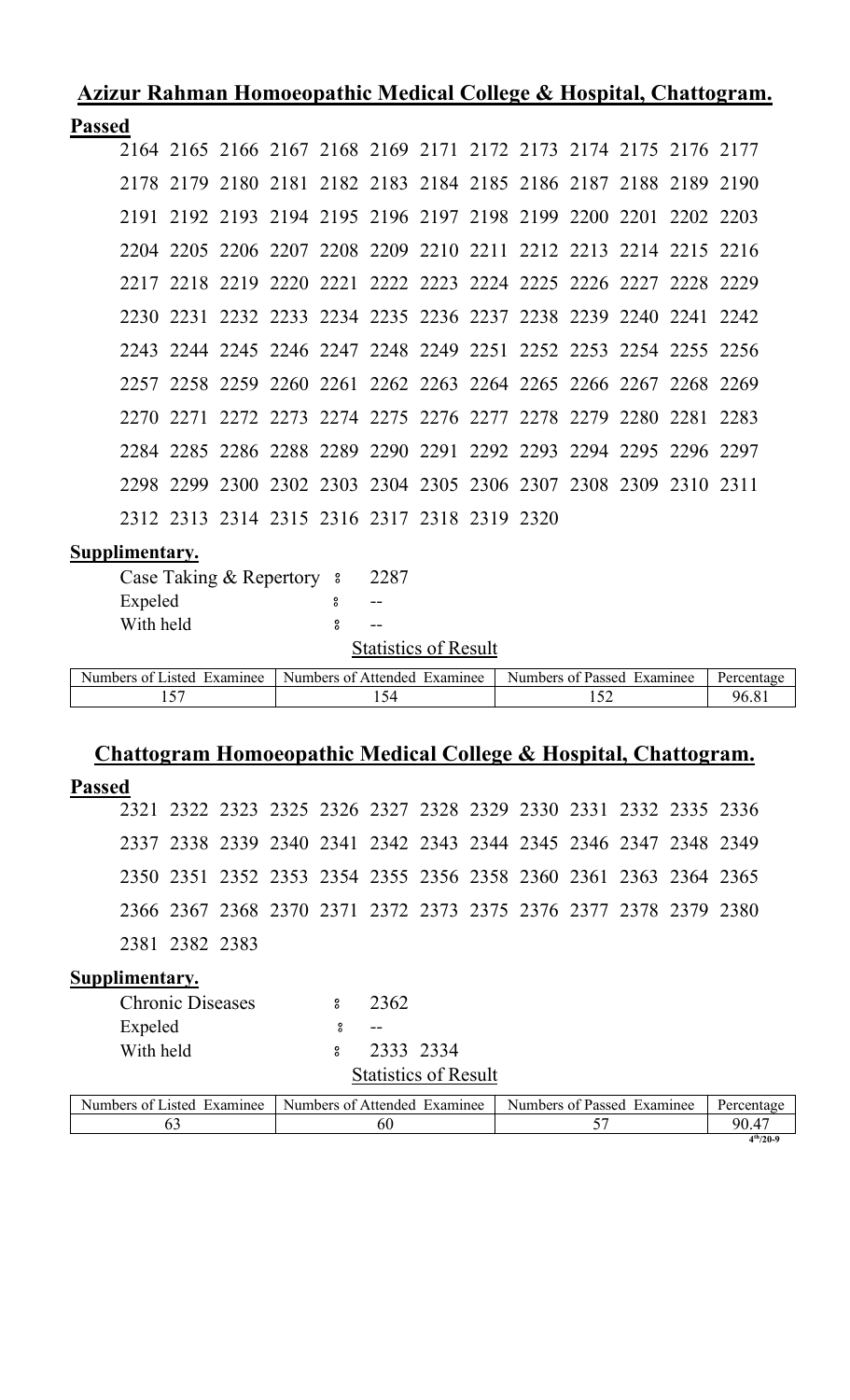|               |                             |               | <u>нипитини потосоритно несисит сопере со повртану с иншин</u> |                          |                                         |     |  |  |                                                                  |     |            |  |       |
|---------------|-----------------------------|---------------|----------------------------------------------------------------|--------------------------|-----------------------------------------|-----|--|--|------------------------------------------------------------------|-----|------------|--|-------|
| <b>Passed</b> |                             |               |                                                                |                          |                                         |     |  |  |                                                                  |     |            |  |       |
|               |                             |               |                                                                |                          |                                         |     |  |  | 2385 2386 2387 2388 2389 2390 2391 2392 2393 2394 2395 2396 2398 |     |            |  |       |
|               |                             |               |                                                                |                          |                                         |     |  |  | 2399 2400 2401 2402 2403 2404 2405 2406 2407 2408 2409 2410 2411 |     |            |  |       |
|               |                             |               |                                                                |                          |                                         |     |  |  | 2412 2413 2414 2415 2416 2417 2418 2419 2420 2421 2422 2423 2424 |     |            |  |       |
|               |                             |               |                                                                |                          |                                         |     |  |  | 2425 2426 2427 2429 2430 2431 2432 2433 2434 2435 2436 2437 2438 |     |            |  |       |
|               |                             |               |                                                                |                          |                                         |     |  |  | 2439 2440 2441 2442 2444 2445 2446 2447 2448 2449 2450 2452 2453 |     |            |  |       |
|               |                             |               |                                                                |                          |                                         |     |  |  | 2454 2455 2456 2457 2458 2459 2460 2461 2462 2463 2465 2466 2467 |     |            |  |       |
|               |                             |               |                                                                |                          |                                         |     |  |  | 2468 2469 2470 2471 2472 2474 2475 2476 2477 2478 2479 2480 2481 |     |            |  |       |
|               |                             |               |                                                                |                          |                                         |     |  |  | 2482 2483 2484 2485 2486 2487 2488 2489 2490 2491 2492 2493 2494 |     |            |  |       |
|               |                             |               |                                                                |                          |                                         |     |  |  | 2495 2496 2497 2498 2499 2500 2501 2502 2503 2504 2505 2506 2507 |     |            |  |       |
|               |                             |               |                                                                |                          |                                         |     |  |  | 2508 2509 2510 2511 2512 2513 2514 2515 2516 2517 2518 2519 2520 |     |            |  |       |
|               |                             |               |                                                                |                          |                                         |     |  |  | 2521 2522 2523 2524 2525 2526 2527 2528 2529 2530 2531 2532 2533 |     |            |  |       |
|               |                             |               |                                                                |                          | 2534 2535 2536 2537 2538 2539 2540 2541 |     |  |  |                                                                  |     |            |  |       |
|               |                             | Supplimentary |                                                                | $\overline{\phantom{0}}$ |                                         |     |  |  |                                                                  |     |            |  |       |
|               | Expeled                     |               |                                                                | $\boldsymbol{S}$         | $\overline{\phantom{m}}$                |     |  |  |                                                                  |     |            |  |       |
|               | With held                   |               |                                                                | $\boldsymbol{S}$         | 2473                                    |     |  |  |                                                                  |     |            |  |       |
|               | <b>Statistics of Result</b> |               |                                                                |                          |                                         |     |  |  |                                                                  |     |            |  |       |
|               | Numbers of Listed Examinee  |               |                                                                |                          | Numbers of Attended Examinee            |     |  |  | Numbers of Passed Examinee                                       |     | Percentage |  |       |
|               |                             | 158           |                                                                |                          |                                         | 152 |  |  |                                                                  | 152 |            |  | 96.20 |

# **Brahmanbaria Homoeopathic Medical College & Hospital, Brahmanbari.**

| <b>Passed</b> |                            |                         |                                    |               |                              |  |                                                                  |     |  |            |
|---------------|----------------------------|-------------------------|------------------------------------|---------------|------------------------------|--|------------------------------------------------------------------|-----|--|------------|
|               |                            |                         |                                    |               |                              |  | 2542 2544 2545 2546 2547 2548 2549 2550 2551 2552 2553 2554 2555 |     |  |            |
|               |                            |                         |                                    |               |                              |  | 2556 2557 2558 2559 2560 2561 2562 2563 2564 2565 2566 2567 2568 |     |  |            |
|               |                            |                         |                                    |               |                              |  | 2569 2570 2571 2572 2573 2574 2575 2576 2577 2578 2579 2580 2581 |     |  |            |
|               |                            |                         |                                    |               |                              |  | 2582 2583 2584 2585 2586 2587 2588 2589 2590 2591 2592 2593 2594 |     |  |            |
|               |                            |                         |                                    |               |                              |  | 2595 2596 2597 2598 2599 2600 2602 2603 2604 2605 2606 2607 2608 |     |  |            |
|               |                            |                         |                                    |               |                              |  | 2609 2610 2611 2612 2613 2614 2615 2616 2617 2618 2619 2620 2621 |     |  |            |
|               |                            |                         |                                    |               |                              |  | 2622 2624 2625 2627 2629 2631 2632 2633 2634 2635 2636 2637 2638 |     |  |            |
|               |                            |                         | 2639 2640 2641 2643 2644 2645 2646 |               |                              |  |                                                                  |     |  |            |
|               | <b>Supplimentary.</b>      |                         |                                    |               |                              |  |                                                                  |     |  |            |
|               |                            | <b>Chronic Diseases</b> |                                    | $\frac{8}{6}$ |                              |  | 2601 2623 2626 2628 2630                                         |     |  |            |
|               | Expeled                    |                         |                                    | å.            |                              |  |                                                                  |     |  |            |
|               | With held                  |                         |                                    | 8             | 2543 2642                    |  |                                                                  |     |  |            |
|               |                            |                         |                                    |               | <b>Statistics of Result</b>  |  |                                                                  |     |  |            |
|               | Numbers of Listed Examinee |                         |                                    |               | Numbers of Attended Examinee |  | Numbers of Passed Examinee                                       |     |  | Percentage |
|               |                            | 105                     |                                    |               | 105                          |  |                                                                  | 100 |  | 95.23      |

**th/20-10**

**Hahnemann Homoeopathic Medical College & Hospital, Cumilla.**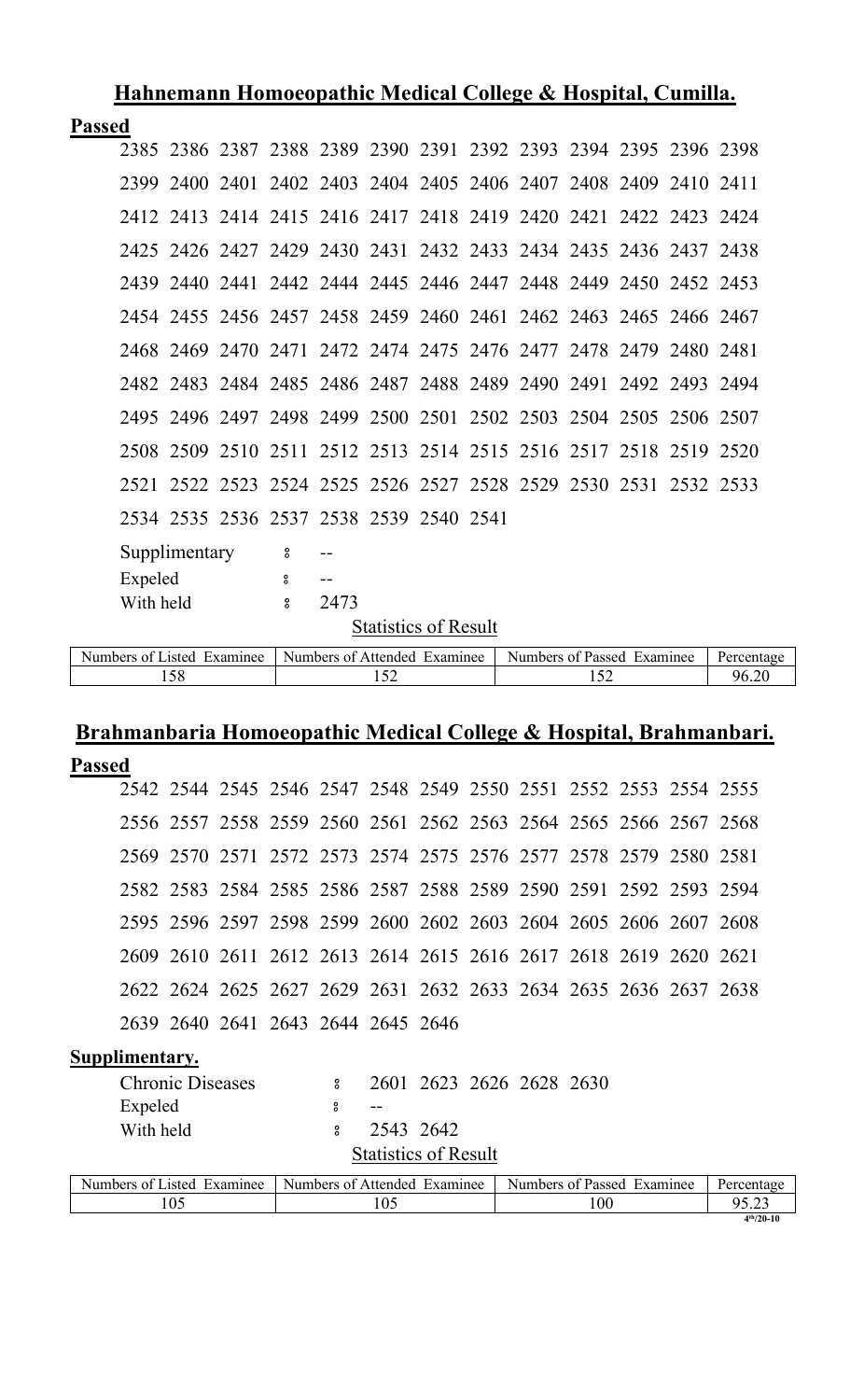|                                                                                   |                                                                       |              |              |                    |                                    |              | <u> Adarsha Homoeopathic Medical College &amp; Hospital, Chandpur.</u> |              |              |                            |              |                     |
|-----------------------------------------------------------------------------------|-----------------------------------------------------------------------|--------------|--------------|--------------------|------------------------------------|--------------|------------------------------------------------------------------------|--------------|--------------|----------------------------|--------------|---------------------|
| <b>Passed</b>                                                                     |                                                                       |              |              |                    |                                    |              |                                                                        |              |              |                            |              |                     |
| 2647                                                                              | 2648                                                                  | 2649         | 2650         | 2651               | 2652                               | 2653         | 2654                                                                   | 2655         | 2658         | 2659                       | 2660         | 2661                |
| 2662                                                                              | 2663                                                                  | 2664         | 2665         | 2666               | 2667                               | 2668         | 2669                                                                   | 2671         | 2672         | 2673                       | 2674         | 2675                |
| 2676                                                                              | 2680                                                                  | 2681         | 2682         | 2683               | 2684                               | 2685         | 2686                                                                   | 2687         | 2688         | 2689                       | 2690         | 2691                |
| 2692                                                                              | 2694                                                                  | 2695         | 2696         | 2697               | 2698                               | 2699         | 2701                                                                   | 2702         | 2703         | 2704                       | 2705         | 2706                |
| 2707                                                                              | 2708                                                                  |              |              |                    |                                    |              |                                                                        |              |              |                            |              |                     |
| Supplimentary.                                                                    |                                                                       |              |              |                    |                                    |              |                                                                        |              |              |                            |              |                     |
|                                                                                   | Materia Medica                                                        |              |              | 8                  | 2700                               |              |                                                                        |              |              |                            |              |                     |
|                                                                                   | Medical Jurisprudence                                                 |              |              | $\bf{S}$           |                                    |              | 2657 2670 2678 2679                                                    |              |              |                            |              |                     |
|                                                                                   | Expeled                                                               |              |              | 8                  |                                    |              |                                                                        |              |              |                            |              |                     |
|                                                                                   | With held                                                             |              |              | °                  |                                    |              |                                                                        |              |              |                            |              |                     |
|                                                                                   |                                                                       |              |              |                    | <b>Statistics of Result</b>        |              |                                                                        |              |              |                            |              |                     |
| Numbers of Listed Examinee                                                        |                                                                       |              |              |                    | Numbers of Attended Examinee       |              |                                                                        |              |              | Numbers of Passed Examinee |              | Percentage          |
|                                                                                   | 62                                                                    |              |              |                    | 59                                 |              |                                                                        |              | 54           |                            |              | 87.09               |
| <u>Noakhali M A Rahman Homoeopathic Medical College &amp; Hospital, Noakhali.</u> |                                                                       |              |              |                    |                                    |              |                                                                        |              |              |                            |              |                     |
| <b>Passed</b>                                                                     |                                                                       |              |              |                    |                                    |              |                                                                        |              |              |                            |              |                     |
| 2709                                                                              | 2710                                                                  | 2711         | 2712         | 2713               | 2714                               | 2715         | 2716                                                                   | 2717         | 2718         | 2719                       | 2720         | 2721                |
| 2722                                                                              | 2723                                                                  | 2725         | 2726         | 2727               | 2728                               | 2729         | 2730                                                                   | 2731         | 2732         | 2733                       | 2734         | 2735                |
| 2736                                                                              | 2737                                                                  | 2738         | 2739         | 2740               | 2741                               | 2742         | 2743                                                                   | 2744         | 2745         | 2746                       | 2747         | 2748                |
| 2749                                                                              | 2750                                                                  | 2751         | 2752         | 2753               |                                    | 2754 2755    | 2756                                                                   | 2757         | 2758         | 2759                       | 2760         | 2761                |
| 2762                                                                              | 2763                                                                  | 2766         |              |                    |                                    |              |                                                                        |              |              |                            |              |                     |
| <b>Supplimentary.</b>                                                             |                                                                       |              |              |                    |                                    |              |                                                                        |              |              |                            |              |                     |
|                                                                                   | Case Taking & Repertory 8                                             |              |              |                    | 2764                               |              |                                                                        |              |              |                            |              |                     |
|                                                                                   |                                                                       |              |              |                    |                                    |              |                                                                        |              |              |                            |              |                     |
|                                                                                   | Medical Jurisprudence                                                 |              |              | °                  | 2765                               |              |                                                                        |              |              |                            |              |                     |
|                                                                                   | Expeled                                                               |              |              | 8                  |                                    |              |                                                                        |              |              |                            |              |                     |
|                                                                                   | With held                                                             |              |              | $_{\rm o}^{\rm o}$ | --                                 |              |                                                                        |              |              |                            |              |                     |
|                                                                                   |                                                                       |              |              |                    | <b>Statistics of Result</b>        |              |                                                                        |              |              |                            |              |                     |
| Numbers of Listed Examinee                                                        | 58                                                                    |              |              |                    | Numbers of Attended Examinee<br>57 |              |                                                                        |              | 55           | Numbers of Passed Examinee |              | Percentage<br>94.82 |
|                                                                                   | <b>Jalalabad Homoeopathic Medical College &amp; Hospital, Sylhet.</b> |              |              |                    |                                    |              |                                                                        |              |              |                            |              |                     |
| <b>Passed</b>                                                                     |                                                                       |              |              |                    |                                    |              |                                                                        |              |              |                            |              |                     |
| 2767                                                                              | 2768                                                                  | 2769         | 2770         | 2771               | 2772                               | 2773         | 2774                                                                   | 2775         | 2776         | 2777                       | 2778         | 2779                |
| 2780                                                                              | 2781                                                                  | 2782         | 2783         | 2784               | 2785                               | 2786         | 2787                                                                   | 2788         | 2789         | 2790                       | 2791         | 2792                |
| 2793                                                                              | 2794                                                                  | 2795         | 2796         | 2797               | 2798                               | 2799         | 2800                                                                   | 2801         | 2802         | 2803                       | 2804         | 2806                |
| 2807                                                                              | 2808                                                                  | 2809         | 2810         | 2811               | 2812                               | 2813         | 2814                                                                   | 2815         | 2816         | 2817                       | 2818         | 2820                |
| 2821                                                                              | 2822                                                                  | 2823         | 2824         | 2825               | 2826                               | 2827         | 2829                                                                   | 2830         | 2831         | 2832                       | 2833         | 2834                |
| 2835                                                                              | 2836                                                                  | 2837         | 2838         | 2839               | 2840                               | 2841         | 2842                                                                   | 2843         | 2844         | 2845                       | 2846         | 2847                |
| 2848                                                                              | 2849                                                                  | 2850         | 2851         | 2852               | 2853                               | 2854         | 2855                                                                   | 2857         | 2858         | 2859                       | 2860         | 2861                |
| 2862                                                                              | 2863                                                                  | 2864         | 2865         | 2866               | 2869                               | 2870         | 2871                                                                   | 2872         | 2875         | 2876                       | 2879         | 2880                |
| 2881                                                                              | 2882                                                                  | 2883         | 2884         | 2885               | 2886                               | 2887         | 2888                                                                   | 2889         | 2890         | 2891                       | 2892         | 2893                |
| 2894                                                                              | 2895                                                                  | 2896         | 2897         | 2898               | 2899                               | 2900         | 2901                                                                   | 2902         | 2904         | 2905                       | 2906         | 2907                |
| 2909                                                                              | 2910                                                                  | 2911         | 2912         | 2913               | 2914                               | 2915         | 2916                                                                   | 2917         | 2918         | 2919                       | 2920         | 2921                |
| 2922                                                                              | 2923                                                                  | 2924         | 2925         | 2926               | 2927                               | 2928         | 2929                                                                   | 2930         | 2931         | 2932                       | 2933         | 2934                |
|                                                                                   |                                                                       |              |              |                    |                                    |              |                                                                        |              |              | 2948                       |              |                     |
| 2935                                                                              | 2936<br>2952                                                          | 2938         | 2939         | 2941               | 2942                               | 2943         | 2944                                                                   | 2945         | 2947         |                            | 2949         | 2950                |
| 2951<br>2964                                                                      | 2965                                                                  | 2953<br>2967 | 2954<br>2968 | 2955<br>2969       | 2956<br>2970                       | 2957<br>2971 | 2958<br>2973                                                           | 2959<br>2974 | 2960<br>2975 | 2961<br>2976               | 2962<br>2979 | 2963<br>2980        |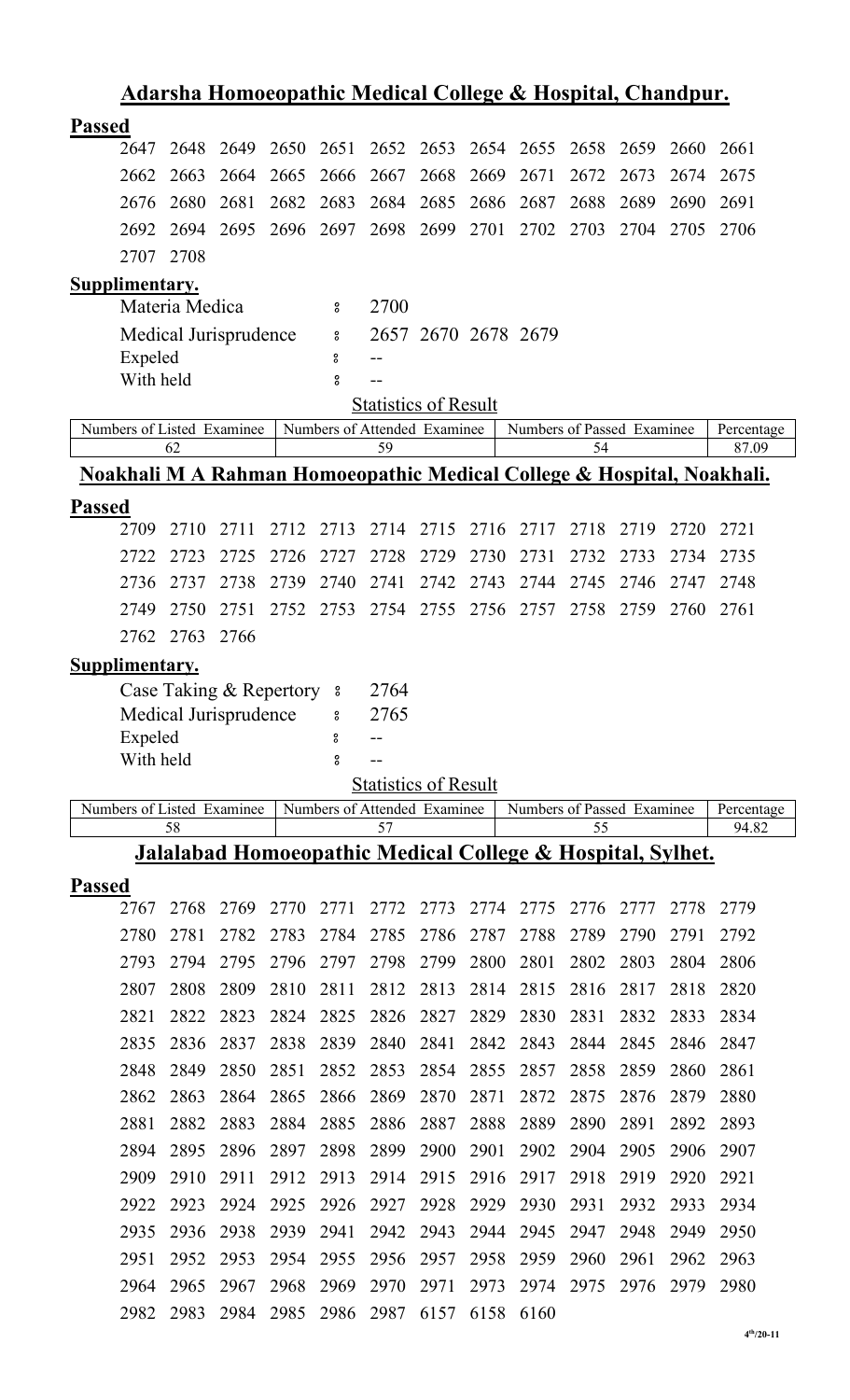| Supplimentary.                      |                  |                              |                |                            |            |
|-------------------------------------|------------------|------------------------------|----------------|----------------------------|------------|
| <b>Chronic Diseases</b>             | $\boldsymbol{S}$ |                              | 2868 2874 2940 |                            |            |
| Case Taking & Repertory 8 2966 2972 |                  |                              |                |                            |            |
| Expeled                             | 8                |                              |                |                            |            |
| With held                           | 8                |                              |                | 2867 2903 2946 2977 2981   |            |
|                                     |                  | <b>Statistics of Result</b>  |                |                            |            |
| Numbers of Listed Examinee          |                  | Numbers of Attended Examinee |                | Numbers of Passed Examinee | Percentage |
| 225                                 |                  | 214                          |                | 209                        | 92.88      |

# **Rajshahi Homoeopathic Medical College & Hospital, Rajshahi.**

| <b>Passed</b> |                |                                                   |  |  |  |                                                                  |  |
|---------------|----------------|---------------------------------------------------|--|--|--|------------------------------------------------------------------|--|
|               |                |                                                   |  |  |  | 2988 2989 2990 2991 2992 2993 2994 2995 2996 2997 2999 3000 3001 |  |
|               |                |                                                   |  |  |  | 3002 3003 3004 3005 3006 3007 3008 3009 3010 3011 3013 3015 3016 |  |
|               |                |                                                   |  |  |  | 3017 3018 3020 3021 3022 3023 3024 3025 3026 3027 3028 3029 3030 |  |
|               |                |                                                   |  |  |  | 3031 3032 3033 3034 3035 3036 3037 3038 3039 3040 3041 3042 3043 |  |
|               |                |                                                   |  |  |  | 3044 3045 3046 3047 3048 3049 3050 3051 3053 3054 3056 3058 3060 |  |
|               |                |                                                   |  |  |  | 3061 3062 3063 3064 3065 3066 3068 3069 3070 3071 3072 3073 3074 |  |
|               |                |                                                   |  |  |  | 3075 3076 3079 3080 3081 3082 3083 3084 3085 3086 3087 3088 3089 |  |
|               |                |                                                   |  |  |  | 3090 3091 3092 3093 3094 3095 3096 3097 3098 3099 3100 3101 3102 |  |
|               |                |                                                   |  |  |  | 3103 3104 3105 3107 3108 3109 3110 3111 3112 3113 3114 3115 3116 |  |
|               |                |                                                   |  |  |  | 3117 3118 3119 3120 3121 3122 3123 3124 3125 3126 3127 3128 3129 |  |
|               |                |                                                   |  |  |  | 3130 3131 3132 3133 3135 3136 3137 3138 3139 3140 3141 3142 3143 |  |
|               |                |                                                   |  |  |  | 3144 3145 3146 3147 3148 3149 3150 3151 3152 3153 3154 3155 3156 |  |
|               |                |                                                   |  |  |  | 3157 3158 3160 3161 3162 3163 3164 3165 3166 3167 3168 3169 3170 |  |
|               | 3171 3172 3173 |                                                   |  |  |  | 3174 3175 3176 3177 3178 3179 3180 3181 3182 3183                |  |
|               |                | 3184 3185 3186 3187 3188 3189 3193 3194 3195 3196 |  |  |  |                                                                  |  |
|               |                |                                                   |  |  |  |                                                                  |  |

| Materia Medica          | ႙   | 3191                        |
|-------------------------|-----|-----------------------------|
| <b>Chronic Diseases</b> | 8   | 3055 3059                   |
| Case Taking & Repertory | - 8 | 3012 3014                   |
| Medical Jurisprudence   | 8   | 3052                        |
| Expeled                 | 8   | 3190                        |
| With held               | ႙   |                             |
|                         |     | <b>Statistics of Result</b> |

| Numbers of Listed<br>Examinee | Numbers of Attended<br>Examinee | Numbers of Passed<br>Examinee | Percentage     |
|-------------------------------|---------------------------------|-------------------------------|----------------|
| 209                           | ∩∩<br>$\angle$ U $\angle$       |                               | 1.86           |
|                               |                                 |                               | $4^{th}/20-12$ |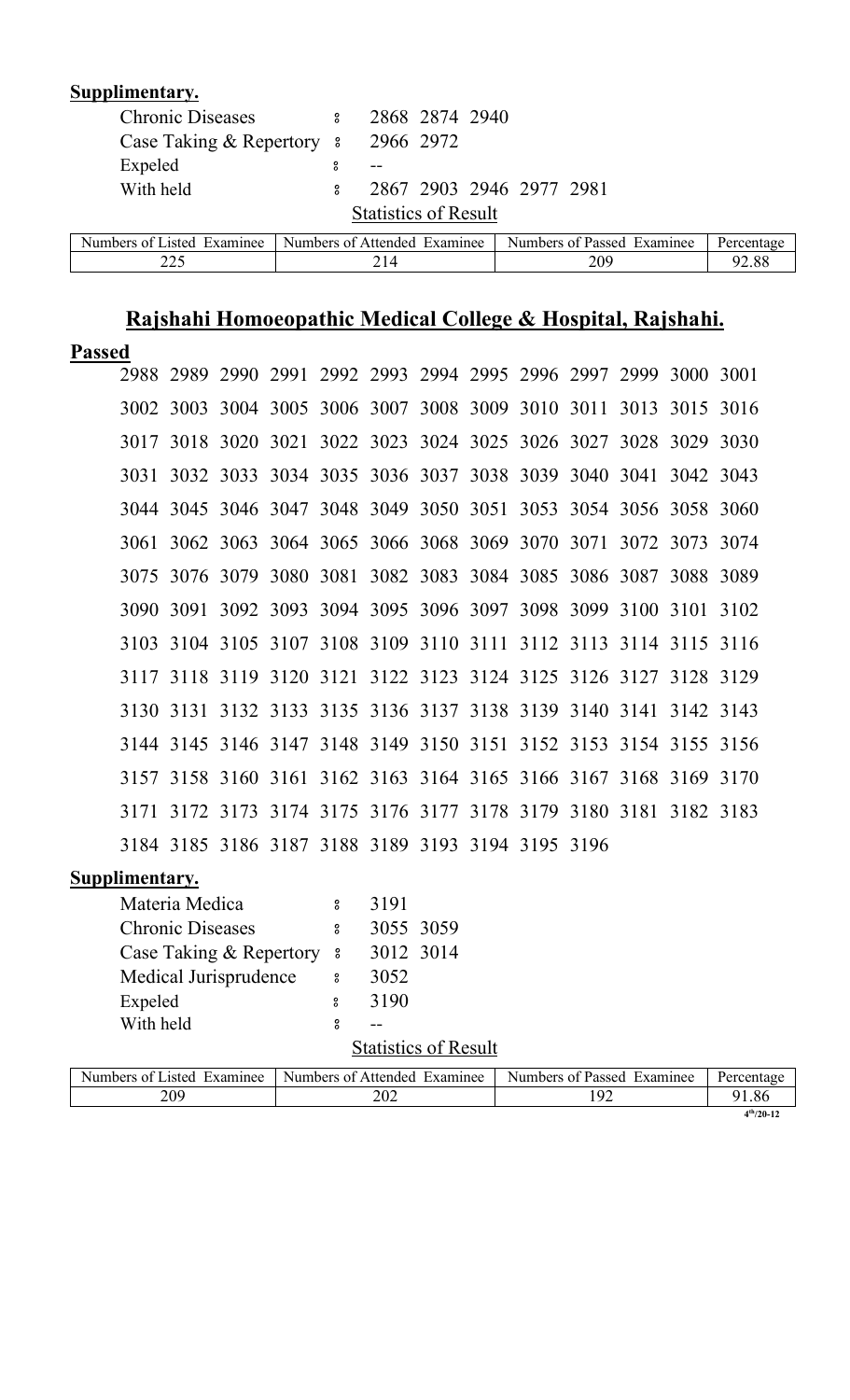# **Bogura Homoeopathic Medical College & Hospital, Bogura.**

# **Passed**

|  |                     | 3197 3198 3199 3200 3201 3202 3203 3204 3205 3206 3207 3208 3209 |  |  |  |  |  |
|--|---------------------|------------------------------------------------------------------|--|--|--|--|--|
|  |                     | 3210 3211 3212 3213 3214 3215 3216 3217 3218 3219 3220 3221 3222 |  |  |  |  |  |
|  |                     | 3223 3224 3225 3226 3227 3228 3229 3230 3231 3232 3233 3234 3235 |  |  |  |  |  |
|  |                     | 3236 3237 3238 3239 3240 3242 3243 3244 3245 3247 3248 3249 3250 |  |  |  |  |  |
|  |                     | 3251 3252 3253 3254 3255 3256 3257 3258 3259 3260 3261 3262 3263 |  |  |  |  |  |
|  |                     | 3264 3265 3266 3267 3268 3269 3270 3271 3272 3273 3274 3275 3276 |  |  |  |  |  |
|  |                     | 3277 3278 3279 3280 3281 3282 3283 3284 3285 3286 3287 3288 3289 |  |  |  |  |  |
|  |                     | 3290 3291 3292 3293 3294 3295 3296 3297 3298 3299 3300 3301 3302 |  |  |  |  |  |
|  |                     | 3303 3304 3305 3306 3307 3308 3309 3310 3311 3312 3313 3314 3315 |  |  |  |  |  |
|  |                     | 3316 3318 3320 3321 3322 3324 3325 3326 3327 3329 3330 3331 3332 |  |  |  |  |  |
|  | 3333 3334 3335 3336 |                                                                  |  |  |  |  |  |

### **Supplimentary.**

| Medical Jurisprudence      | 8 | 3328                         |                            |            |
|----------------------------|---|------------------------------|----------------------------|------------|
| Surgery                    | ႙ | 3241                         |                            |            |
| Expeled                    |   |                              |                            |            |
| With held                  |   |                              |                            |            |
|                            |   | <b>Statistics of Result</b>  |                            |            |
| Numbers of Listed Examinee |   | Numbers of Attended Examinee | Numbers of Passed Examinee | Percentage |
| 140                        |   | 138                          | 136                        |            |

# **Pabna Homoeopathic Medical College & Hospital, Pabna.**

| <b>Passed</b>              |                                                                  |  |   |                              |                |                            |     |  |            |
|----------------------------|------------------------------------------------------------------|--|---|------------------------------|----------------|----------------------------|-----|--|------------|
|                            | 3337 3338 3339 3340 3341 3342 3343 3344 3345 3346 3347 3348 3349 |  |   |                              |                |                            |     |  |            |
|                            | 3350 3351 3352 3353 3354 3355 3356 3357 3358 3359 3360 3361 3362 |  |   |                              |                |                            |     |  |            |
|                            | 3363 3364 3365 3366 3367 3369 3371 3372 3373 3374 3375 3376 3377 |  |   |                              |                |                            |     |  |            |
|                            | 3378 3379 3380 3381 3382 3383 3384 3385 3386 3388 3389 3390 3391 |  |   |                              |                |                            |     |  |            |
|                            | 3392 3394 3395 3396 3397 3398 3399 3400 3401 3402 3404 3405 3406 |  |   |                              |                |                            |     |  |            |
|                            | 3407 3408 3409 3410 3411 3412 3413 3414 3415 3416 3417 3418 3419 |  |   |                              |                |                            |     |  |            |
|                            | 3420 3421 3422 3423 3424 3425 3426 3427 3428 3429 3430 3431 3432 |  |   |                              |                |                            |     |  |            |
|                            | 3433 3434 3435 3437 3438 3439 3440                               |  |   |                              |                |                            |     |  |            |
| Supplimentary.             |                                                                  |  |   |                              |                |                            |     |  |            |
|                            | Case Taking & Repertory 8                                        |  |   | 3403                         |                |                            |     |  |            |
| Surgery                    |                                                                  |  | ° |                              | 3368 3393 3436 |                            |     |  |            |
| Expeled                    |                                                                  |  | 8 |                              |                |                            |     |  |            |
|                            | With held                                                        |  | å |                              | 3370 3387      |                            |     |  |            |
|                            |                                                                  |  |   | <b>Statistics of Result</b>  |                |                            |     |  |            |
| Numbers of Listed Examinee |                                                                  |  |   | Numbers of Attended Examinee |                | Numbers of Passed Examinee |     |  | Percentage |
|                            | 104                                                              |  |   | 100                          |                |                            | 100 |  | 94.23      |

 **4**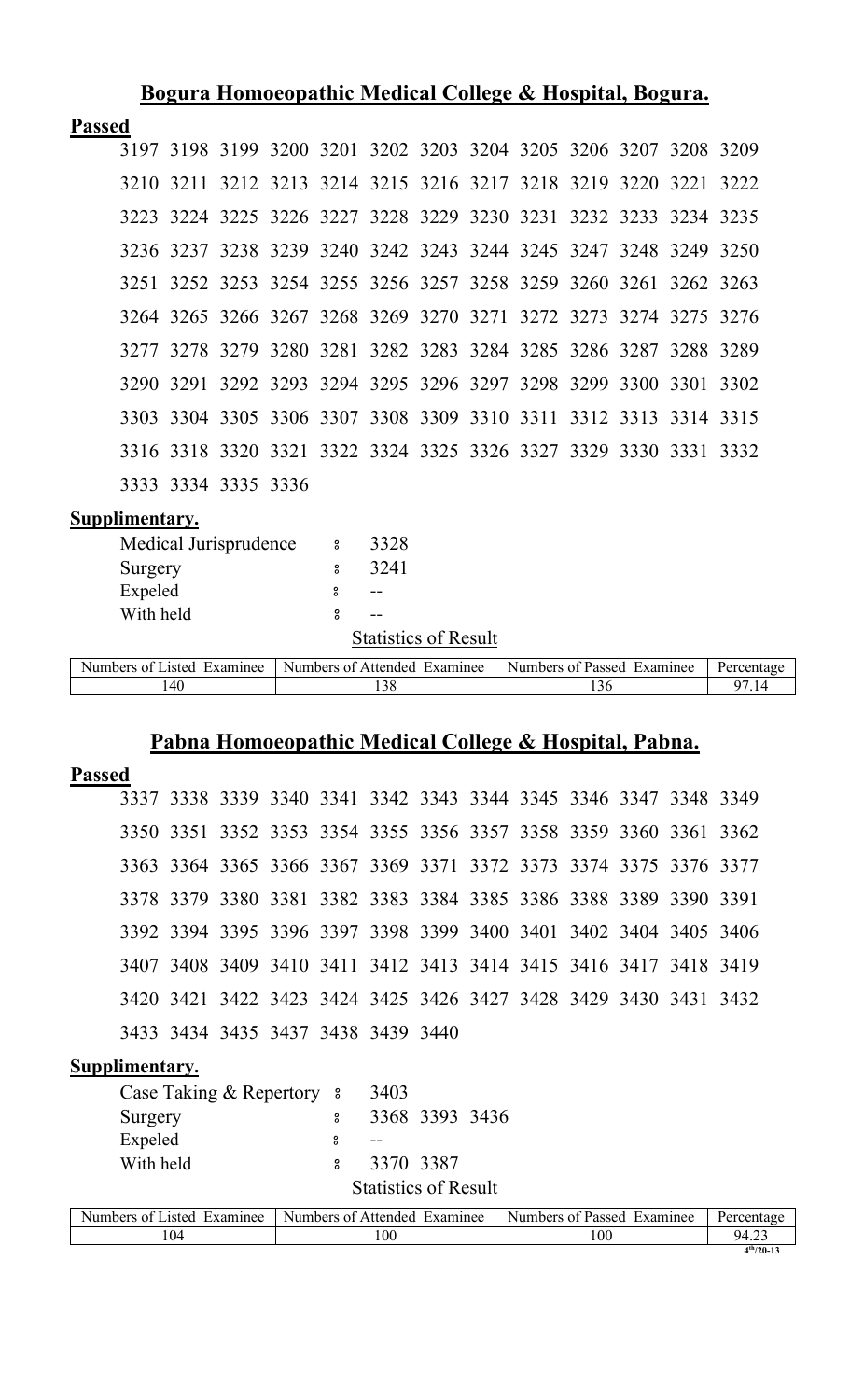### **Rohanpur Homoeopathic Medical College & Hospital, Gomostapur, Chaipnawabganj.**

| <b>Passed</b> |  |  |                                                                  |  |  |  |  |
|---------------|--|--|------------------------------------------------------------------|--|--|--|--|
|               |  |  | 3442 3443 3444 3445 3446 3447 3448 3449 3450 3451 3452 3453 3454 |  |  |  |  |
|               |  |  | 3455 3456 3457 3458 3459 3460 3461 3462 3463 3464 3465 3466 3467 |  |  |  |  |
|               |  |  | 3468 3469 3470 3471 3472 3473 3475 3476 3477 3478 3479 3480 3481 |  |  |  |  |
|               |  |  | 3482 3483 3484 3485 3487 3488 3489 3490 3491 3492 3493 3494 3495 |  |  |  |  |
|               |  |  | 3496 3497 3498 3499 3500 3501 3502 3504 3505 3506 3507 3508 3509 |  |  |  |  |
|               |  |  | 3511 3512 3513 3514 3515 3516 3517 3518 3519 3520 3521 3522 3524 |  |  |  |  |
|               |  |  | 3525 3526 3527 3528 3529 3530                                    |  |  |  |  |

#### **Supplimentary.**

| Materia Medica          | 8.           | 3510      |                             |
|-------------------------|--------------|-----------|-----------------------------|
| <b>Chronic Diseases</b> | ႙            | 3441 3486 |                             |
| Expeled                 | ႙            |           |                             |
| With held               | $\mathbf{S}$ | 3503 3523 |                             |
|                         |              |           | <b>Statistics of Result</b> |

| Numbers of I<br>Examinee<br>asted. | Numbers of Attended<br>Examinee | <sup>c</sup> Passed<br>Examinee<br>Numbers of | Percentage |
|------------------------------------|---------------------------------|-----------------------------------------------|------------|
| 90                                 | 90                              | oι                                            | ' - • - -  |

# **Motaher Hossain Talukder Homoeopathic Medical College & Hospital, Sirajganj.**

## **Passed**

|      | 1145 1146 1147 1148 1150 1151 1152 1153 1154 1155 1156 1157 1158 |  |  |  |  |  |  |
|------|------------------------------------------------------------------|--|--|--|--|--|--|
|      | 1159 1160 1161 1162 1163 1165 1166 1167 1168 1169 1170 1171 1172 |  |  |  |  |  |  |
|      | 1173 1174 1175 1176 1177 1178 1179 1180 1181 1182 1183 1184 1185 |  |  |  |  |  |  |
|      | 1186 1187 1188 1189 1190 1191 1192 1193 1194 1195 1196 1197 1198 |  |  |  |  |  |  |
|      | 1199 1200 1201 1202 1203 1204 1205 1206 1207 1208 1209 1210 1211 |  |  |  |  |  |  |
|      | 1212 1213 1214 1215 1216 1217 1218 1219 1220 1221 1222 1223 1224 |  |  |  |  |  |  |
|      | 1226 1227 1228 1229 1230 1231 1232 1233 1234 1235 1236 1237 1238 |  |  |  |  |  |  |
|      | 1239 1240 1241 1242 1243 1244 1245 1246 1247 1248 1250 1251 1252 |  |  |  |  |  |  |
| 1253 |                                                                  |  |  |  |  |  |  |

| Surgery   | 1225                        |
|-----------|-----------------------------|
| Expeled   | $- -$                       |
| With held | 1249 1254                   |
|           | <b>Statistics of Result</b> |

| Numbers of 1<br>Examinee<br>.1sted | Numbers of Attended<br>Examinee | Numbers of Passed<br>Examinee | Percentage       |
|------------------------------------|---------------------------------|-------------------------------|------------------|
|                                    | 10                              | 108                           | 98.18            |
|                                    |                                 |                               | $4^{th}/20 - 14$ |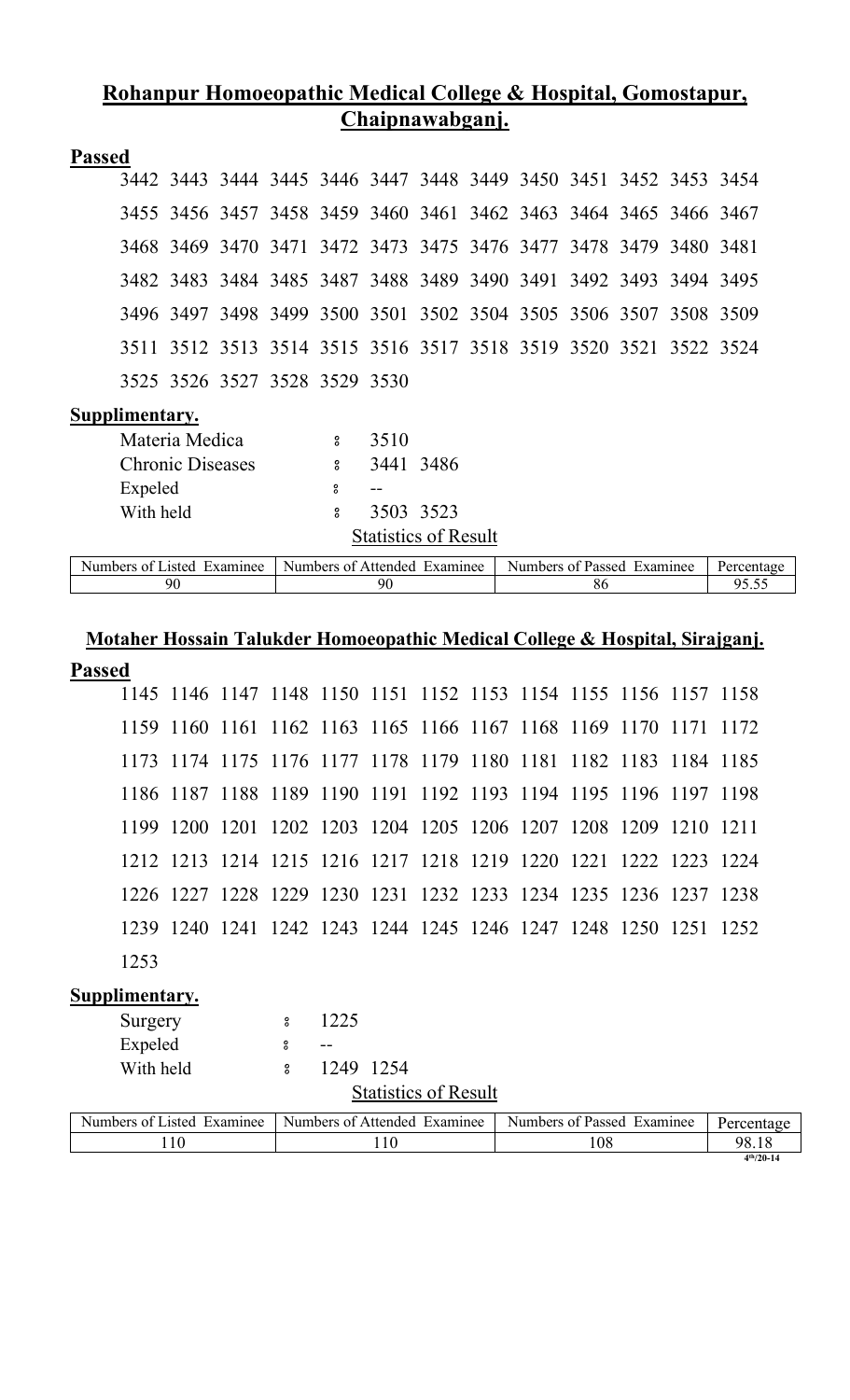|               |                |                            |  |                              |                             |  | <u> Rangpur Homoeopathic Medical College &amp; Hospital. Rangpur.</u> |     |  |            |
|---------------|----------------|----------------------------|--|------------------------------|-----------------------------|--|-----------------------------------------------------------------------|-----|--|------------|
| <b>Passed</b> |                |                            |  |                              |                             |  |                                                                       |     |  |            |
|               |                |                            |  |                              |                             |  | 3531 3532 3533 3534 3535 3536 3537 3538 3539 3540 3541 3542 3543      |     |  |            |
|               |                |                            |  |                              |                             |  | 3545 3546 3547 3548 3549 3550 3551 3552 3553 3554 3555 3556 3557      |     |  |            |
|               |                |                            |  |                              |                             |  | 3558 3559 3560 3561 3562 3563 3564 3565 3566 3567 3568 3569 3570      |     |  |            |
|               |                |                            |  |                              |                             |  | 3571 3572 3573 3574 3575 3576 3577 3578 3579 3580 3581 3582 3583      |     |  |            |
|               |                |                            |  |                              |                             |  | 3584 3585 3586 3587 3588 3589 3590 3591 3592 3593 3594 3595 3596      |     |  |            |
|               |                |                            |  |                              |                             |  | 3597 3598 3599 3600 3601 3602 3603 3604 3605 3606 3607 3608 3609      |     |  |            |
|               |                |                            |  |                              |                             |  | 3610 3611 3612 3613 3614 3615 3616 3617 3618 3619 3620 3621 3623      |     |  |            |
|               |                |                            |  |                              |                             |  | 3624 3625 3626 3627 3628 3629 3630 3631 3632 3633 3634 3636 3637      |     |  |            |
|               |                |                            |  |                              |                             |  | 3638 3639 3640 3641 3642 3643 3644 3645 3646 3647 3648 3649 3650      |     |  |            |
|               |                |                            |  |                              |                             |  | 3651 3652 3653 3654 3655 3656 3657 3658 3659 3660 3661 3662 3663      |     |  |            |
|               |                |                            |  |                              |                             |  | 3664 3665 3666 3667 3668 3669 3670 3671 3672 3673 3674 3675 3676      |     |  |            |
|               |                |                            |  |                              |                             |  | 3677 3678 3679 3680 3681 3682 3683 3684 3685 3686 3687 3688 3689      |     |  |            |
|               |                |                            |  |                              |                             |  | 3690 3691 3692 3693 3694 3696 3697 3698 3699 3700 3701 3702 3703      |     |  |            |
|               |                |                            |  |                              |                             |  | 3704 3705 3706 3707 3708 3709 3710 3711 3715                          |     |  |            |
|               | Supplimentary. |                            |  |                              |                             |  |                                                                       |     |  |            |
|               |                |                            |  |                              |                             |  | Case Taking & Repertory 8 3622 3695 3712 3713 3714                    |     |  |            |
|               | Expeled        |                            |  | 8                            |                             |  |                                                                       |     |  |            |
|               | With held      |                            |  | 8                            |                             |  |                                                                       |     |  |            |
|               |                |                            |  |                              | <b>Statistics of Result</b> |  |                                                                       |     |  |            |
|               |                | Numbers of Listed Examinee |  | Numbers of Attended Examinee |                             |  | Numbers of Passed Examinee                                            |     |  | Percentage |
|               |                | 185                        |  |                              | 183                         |  |                                                                       | 178 |  | 96.21      |
| <b>Passed</b> |                |                            |  |                              |                             |  | Dinajpur Homoeopathic Medical College & Hospital, Dinajpur.           |     |  |            |
|               |                |                            |  |                              |                             |  |                                                                       |     |  |            |

|  | 3717 3718 3719 3720 3721 3722 3723 3724 3725 3726 3727 3728 3729 |  |  |  |  |  |
|--|------------------------------------------------------------------|--|--|--|--|--|
|  | 3730 3731 3732 3733 3734 3735 3736 3737 3738 3739 3740 3741 3742 |  |  |  |  |  |
|  | 3743 3744 3745 3746 3747 3748 3749 3750 3751 3752 3753 3754 3755 |  |  |  |  |  |
|  | 3757 3758 3759 3760 3761 3762 3763 3764 3765 3766 3767 3768 3769 |  |  |  |  |  |
|  | 3770 3771 3772 3773 3774 3775 3776                               |  |  |  |  |  |

| Supplimentary              | 8 | $- -$                        |                            |            |
|----------------------------|---|------------------------------|----------------------------|------------|
| Expeled                    | 8 |                              |                            |            |
| With held                  |   |                              |                            |            |
| Incomplete                 | 8 | 3756                         |                            |            |
|                            |   | <b>Statistics of Result</b>  |                            |            |
| Numbers of Listed Examinee |   | Numbers of Attended Examinee | Numbers of Passed Examinee | Percentage |
| 62                         |   | 62                           | 59                         | 95.16      |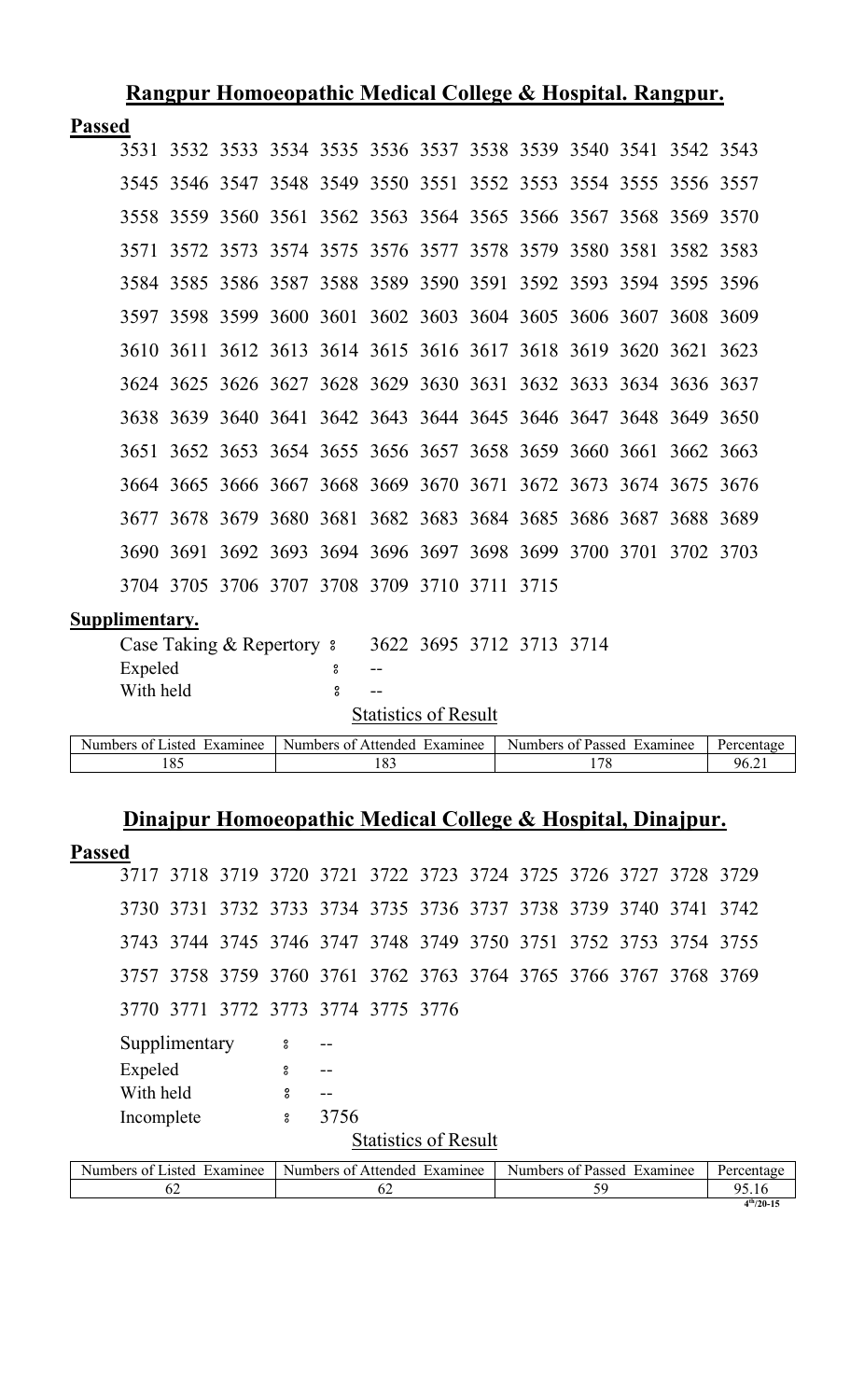|  | Syedpur Homoeopathic Medical College & Hospital, Sydepur, Nilphamari. |  |  |  |  |  |  |
|--|-----------------------------------------------------------------------|--|--|--|--|--|--|
|  |                                                                       |  |  |  |  |  |  |

| <b>Passed</b>  |           |                |                            |                    |                                              |  |                                                                  |                     |      |      |                     |
|----------------|-----------|----------------|----------------------------|--------------------|----------------------------------------------|--|------------------------------------------------------------------|---------------------|------|------|---------------------|
|                |           | 3778 3779      |                            |                    |                                              |  | 3780 3781 3782 3783 3784 3785 3786 3787 3788 3789 3790           |                     |      |      |                     |
|                |           |                |                            |                    | 3791 3792 3793 3794 3795 3796 3797 3798 3799 |  |                                                                  | 3800 3801 3802 3803 |      |      |                     |
|                |           | 3804 3805      |                            |                    |                                              |  | 3806 3807 3808 3809 3810 3811 3812 3813 3814 3815 3816           |                     |      |      |                     |
|                |           | 3817 3818 3819 |                            |                    |                                              |  | 3820 3821 3822 3823 3824 3825 3826 3827 3828 3829                |                     |      |      |                     |
|                |           |                |                            |                    |                                              |  | 3830 3831 3832 3833 3834 3835 3836 3837 3838 3839 3840 3841 3844 |                     |      |      |                     |
|                |           | 3845 3846 3847 |                            |                    |                                              |  |                                                                  |                     |      |      |                     |
|                |           | Supplimentary  |                            | $\boldsymbol{S}$   |                                              |  |                                                                  |                     |      |      |                     |
|                | Expeled   |                |                            | 8                  |                                              |  |                                                                  |                     |      |      |                     |
|                | With held |                |                            | $_{\rm 8}^{\rm o}$ |                                              |  |                                                                  |                     |      |      |                     |
|                |           |                |                            |                    | <b>Statistics of Result</b>                  |  |                                                                  |                     |      |      |                     |
|                |           |                | Numbers of Listed Examinee |                    | Numbers of Attended Examinee                 |  | Numbers of Passed Examinee                                       |                     |      |      |                     |
|                |           |                |                            |                    | 88                                           |  |                                                                  | 68                  |      |      | Percentage<br>97.14 |
|                |           |                |                            |                    |                                              |  |                                                                  |                     |      |      |                     |
|                |           | 90             |                            |                    |                                              |  | Nilphamari Homoeopathic Medical College & Hospital. Nilphamari.  |                     |      |      |                     |
| <b>Passed</b>  |           |                |                            |                    |                                              |  |                                                                  |                     |      |      |                     |
|                |           |                |                            |                    |                                              |  | 3848 3850 3851 3853 3856 3858 3859 3860 3861 3862 3863 3864 3865 |                     |      |      |                     |
|                | 3866      | 3867           | 3868                       | 3869               | 3870 3871 3872 3873                          |  | 3874 3875                                                        |                     | 3876 | 3877 | 3878                |
|                | 3879      | 3880           |                            |                    |                                              |  | 3881 3882 3883 3884 3887 3888 3889 3892 3893 3894 3896           |                     |      |      |                     |
|                |           | 3897 3898      |                            |                    |                                              |  |                                                                  |                     |      |      |                     |
| Supplimentary. |           |                |                            |                    |                                              |  |                                                                  |                     |      |      |                     |

| Medical Jurisprudence 8 | 3857  |                                    |  |  |                                         |  |
|-------------------------|-------|------------------------------------|--|--|-----------------------------------------|--|
| Expeled                 | $- -$ |                                    |  |  |                                         |  |
| With held               |       |                                    |  |  | 3849 3852 3854 3855 3885 3886 3890 3895 |  |
| Incomplete              |       | 3899 3900 3901 3902 3903 3904 3905 |  |  |                                         |  |
|                         |       |                                    |  |  |                                         |  |

Statistics of Result

| xamınee!<br><b>Numbers</b><br>usted.<br>വ <del>പ</del> | Numbers of<br>Examinee<br>. Affended | Examinee<br>Numbers of<br>-Passed | <b>Percentage</b> |
|--------------------------------------------------------|--------------------------------------|-----------------------------------|-------------------|
| ັບ                                                     |                                      |                                   | $40^{\circ}$      |

# **Panchagarh Homoeopathic Medical College & Hospital, Panchagarh.**

| <b>Passed</b>                                                    |                          |    |                              |                            |    |  |            |
|------------------------------------------------------------------|--------------------------|----|------------------------------|----------------------------|----|--|------------|
| 3906 3907 3908 3909 3910 3911 3912 3913 3914 3915 3916 3917 3918 |                          |    |                              |                            |    |  |            |
| 3919 3920 3921 3922 3923 3924 3925 3926 3927 3928 3929 3930 3931 |                          |    |                              |                            |    |  |            |
| 3932 3933 3934 3935 3936                                         |                          |    |                              |                            |    |  |            |
| Supplimentary                                                    | $\overline{\phantom{0}}$ |    |                              |                            |    |  |            |
| Expeled                                                          | 8                        |    |                              |                            |    |  |            |
| With held                                                        | ႙                        |    |                              |                            |    |  |            |
|                                                                  |                          |    | <b>Statistics of Result</b>  |                            |    |  |            |
| Numbers of Listed Examinee                                       |                          |    | Numbers of Attended Examinee | Numbers of Passed Examinee |    |  | Percentage |
| 31                                                               |                          | 31 |                              |                            | 31 |  | 100.00     |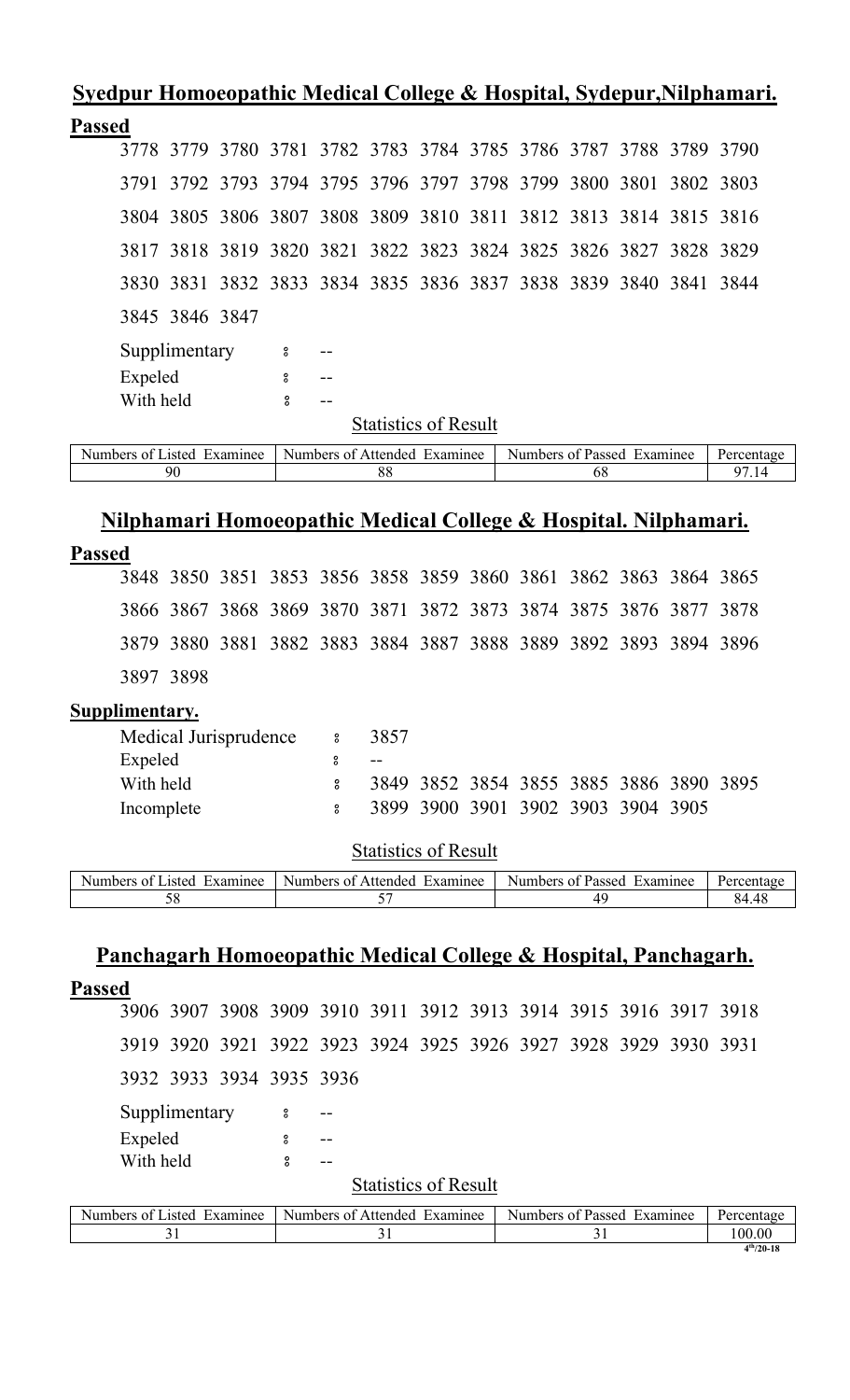|               |                      |              |                            |                    | $\frac{1}{2}$           |                                     |              | $\sim$ 0.10 $\sim$ |                                                             |              |              | -----------  |                     |
|---------------|----------------------|--------------|----------------------------|--------------------|-------------------------|-------------------------------------|--------------|--------------------|-------------------------------------------------------------|--------------|--------------|--------------|---------------------|
| <b>Passed</b> |                      |              |                            |                    |                         |                                     |              |                    |                                                             |              |              |              |                     |
|               | 3937                 | 3938         | 3939                       | 3940               | 3941                    | 3942                                | 3943         | 3944               | 3945                                                        | 3946         | 3947         | 3948         | 3949                |
|               | 3950                 | 3951         | 3952                       | 3953               | 3954                    | 3955                                | 3956         | 3958               | 3960                                                        | 3961         | 3962         | 3963         | 3964                |
|               | 3965                 | 3966         | 3967                       | 3968               | 3969                    | 3970                                | 3971         | 3972               | 3973                                                        | 3974         | 3975         | 3976         | 3977                |
|               | 3978                 | 3979         | 3980                       | 3981               | 3982                    | 3983                                | 3985         | 3986               | 3987                                                        | 3988         | 3989         | 3990         | 3991                |
|               | 3992                 | 3994         | 3995                       | 3996               | 3997                    | 3998                                | 3999         | 4000               | 4001                                                        | 4002         | 4003         | 4004         | 4005                |
|               | 4006                 | 4007         | 4008                       | 4009               | 4010                    | 4011                                | 4012         | 4013               | 4014                                                        | 4015         | 4016         | 4017         | 4018                |
|               | 4019                 | 4020         | 4021                       | 4022               | 4023                    | 4024                                | 4025         | 4026               | 4027                                                        | 4028         | 4029         | 4030         | 4031                |
|               | 4032                 | 4033         | 4034                       | 4035               | 4036                    | 4037                                | 4038         | 4039               | 4040                                                        | 4041         | 4042         | 4043         | 4044                |
|               | 4045                 | 4046         | 4047                       | 4048               | 4049                    | 4051                                | 4052         | 4053               | 4054                                                        | 4055         | 4056         | 4057         | 4059                |
|               | 4060                 | 4061         | 4062                       | 4063               | 4064                    | 4065                                | 4066         | 4067               | 4068                                                        | 4069         | 4070         | 4071         | 4072                |
|               | 4073                 | 4074         | 4075                       | 4076               | 4077                    | 4078                                | 4079         | 4080               | 4081                                                        | 4082         | 4083         | 4084         | 4085                |
|               | 4086                 | 4087         | 4088                       | 4089               | 4090                    | 4091                                | 4092         | 4093               | 4094                                                        | 4095         | 4096         | 4097         | 4098                |
|               | 4099                 | 4100         | 4101                       | 4103               | 4104                    | 4105                                | 4106         | 4107               | 4108                                                        | 4110         | 4111         | 4112         | 4113                |
|               | 4114                 | 4115         | 4116                       | 4117               | 4118                    | 4119                                | 4120         | 4121               | 4122                                                        | 4123         | 4124         | 4125         | 4126                |
|               | 4127                 | 4128         | 4129                       | 4130               | 4131                    | 4133                                | 4134         | 4135               | 4136                                                        | 4137         | 4138         | 4139         | 4140                |
|               | 4141                 | 4142         | 4143                       | 4144               | 4145                    | 4146                                | 4147         | 4148               | 4149                                                        | 4150         | 4151         | 4152         | 4153                |
|               | 4154                 | 4155         | 4156                       | 4157               | 4158                    | 4159                                | 4161         | 4162               | 4163                                                        | 4164         | 4165         | 4166         | 4167                |
|               | 4168                 | 4169         | 4170                       | 4171               | 4172                    | 4173                                | 4174         | 4175               | 4176                                                        | 4177         | 4178         | 4179         | 4180                |
|               | 4181                 |              |                            |                    |                         |                                     |              |                    |                                                             |              |              |              |                     |
|               | Supplimentary.       |              |                            |                    |                         |                                     |              |                    |                                                             |              |              |              |                     |
|               |                      |              | Medical Jurisprudence      |                    | $\bf{S}$                | 4109                                |              |                    |                                                             |              |              |              |                     |
|               | Surgery              |              |                            |                    | ိ                       | 3993                                | 4058 4160    |                    |                                                             |              |              |              |                     |
|               | Expeled<br>With held |              |                            |                    | °<br>$_{\rm 8}^{\rm o}$ | --                                  |              |                    |                                                             |              |              |              |                     |
|               |                      |              |                            |                    |                         | <b>Statistics of Result</b>         |              |                    |                                                             |              |              |              |                     |
|               |                      |              | Numbers of Listed Examinee |                    |                         | Numbers of Attended Examinee        |              |                    | Numbers of Passed Examinee                                  |              |              |              | Percentage          |
|               |                      | 245          |                            |                    |                         | 240                                 |              |                    |                                                             | 236          |              |              | 96.32               |
|               |                      |              |                            |                    |                         |                                     |              |                    | D B Khan Homoeopathic Medical College & Hospital, Satkhira. |              |              |              |                     |
| <b>Passed</b> |                      |              |                            |                    |                         |                                     |              |                    |                                                             |              |              |              |                     |
|               | 4182                 | 4183         | 4184                       | 4185               |                         | 4186 4187                           | 4188         | 4189               | 4190                                                        | 4191         | 4192         | 4193         | 4194                |
|               | 4195                 | 4196         | 4197                       | 4198               | 4199                    | 4200                                | 4201         | 4203               | 4204                                                        | 4205         | 4206         | 4207         | 4208                |
|               | 4209                 | 4210         | 4211                       | 4212               | 4213                    | 4214                                | 4215         | 4216               | 4217                                                        | 4218         | 4219         | 4220         | 4222                |
|               | 4223                 | 4224         | 4225                       | 4226               | 4227                    | 4228                                | 4229         | 4230               | 4231                                                        | 4232         | 4233         | 4234         | 4235                |
|               |                      |              |                            |                    |                         |                                     |              |                    | 4244                                                        | 4245         | 4246         | 4247         | 4248                |
|               |                      |              |                            |                    |                         |                                     |              |                    |                                                             |              |              |              |                     |
|               | 4236<br>4249         | 4237         | 4238                       | 4239               | 4240                    | 4241                                | 4242         | 4243               |                                                             |              |              |              |                     |
|               | 4264                 | 4250<br>4265 | 4251<br>4266               | 4253<br>4267       | 4254<br>4268            | 4255<br>4269                        | 4256<br>4270 | 4257<br>4271       | 4258<br>4272                                                | 4259<br>4273 | 4260<br>4274 | 4262<br>4275 | 4263<br>4276        |
|               |                      |              |                            |                    |                         |                                     |              |                    |                                                             |              |              |              |                     |
|               | 4277<br>4291         | 4279<br>4292 | 4280<br>4293               | 4281<br>4294       | 4282<br>4295            | 4283                                | 4284         | 4285<br>4298       | 4286<br>4300                                                | 4287         | 4288         | 4289         | 4290                |
|               |                      |              |                            |                    |                         |                                     | 4296 4297    |                    |                                                             |              |              |              |                     |
|               | Supplimentary.       |              |                            | °                  | 4278                    |                                     |              |                    |                                                             |              |              |              |                     |
|               | Surgery<br>Expeled   |              |                            | 8                  | $- -$                   |                                     |              |                    |                                                             |              |              |              |                     |
|               | With held            |              |                            | $_{\rm o}^{\rm o}$ |                         |                                     |              |                    |                                                             |              |              |              |                     |
|               |                      |              |                            |                    |                         | <b>Statistics of Result</b>         |              |                    |                                                             |              |              |              |                     |
|               |                      | 119          | Numbers of Listed Examinee |                    |                         | Numbers of Attended Examinee<br>115 |              |                    | Numbers of Passed Examinee                                  | 113          |              |              | Percentage<br>94.95 |

# **Khulna Homoeopathic Medical College & Hospital, Khulna.**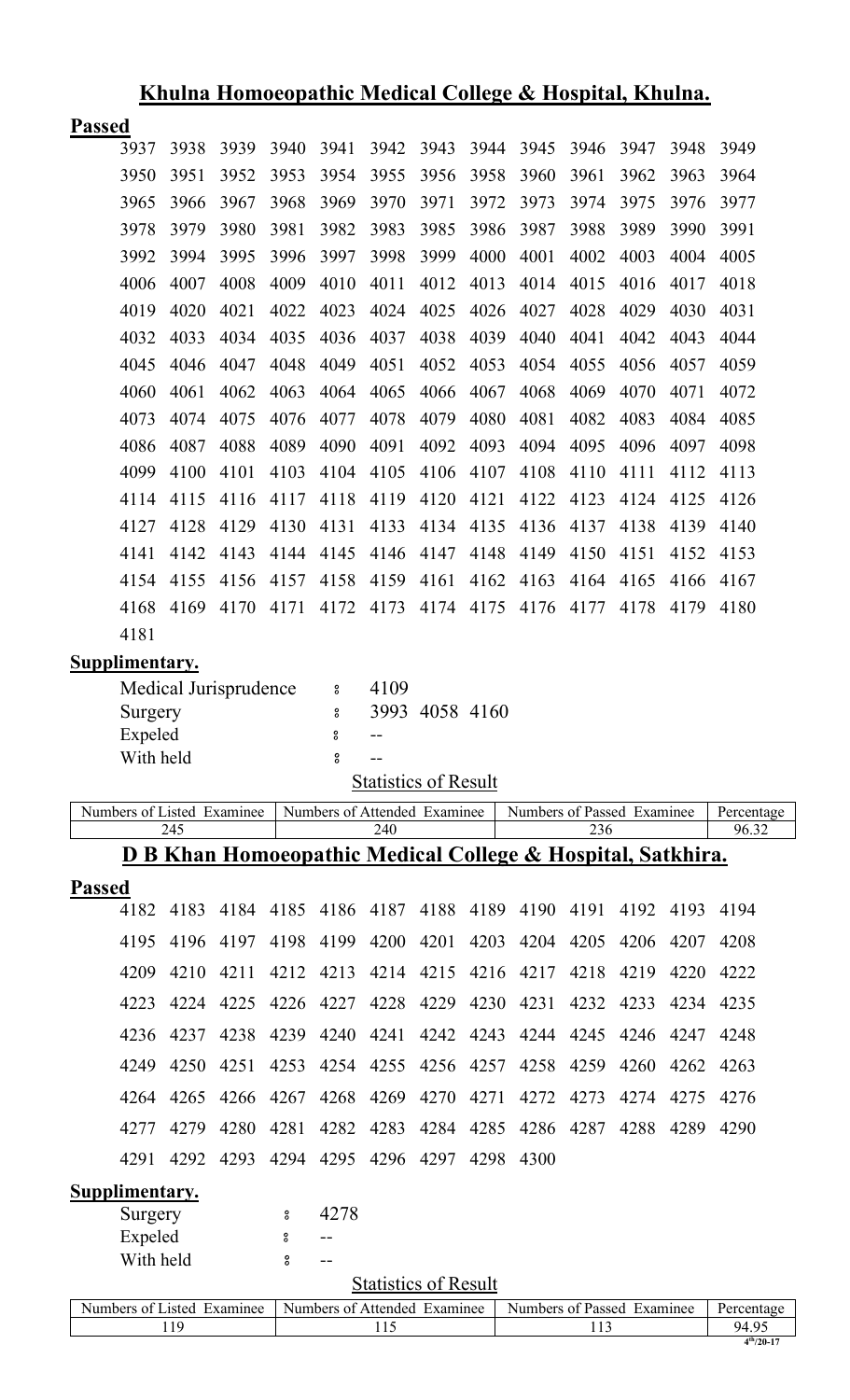|               |                |                            |  |   | Bagerhat Homoeopathic Medical College & Hospital, Bagerhat.      |  |                            |    |  |            |
|---------------|----------------|----------------------------|--|---|------------------------------------------------------------------|--|----------------------------|----|--|------------|
| <b>Passed</b> |                |                            |  |   |                                                                  |  |                            |    |  |            |
|               |                |                            |  |   | 4301 4302 4303 4305 4306 4307 4308 4309 4310 4311 4312 4313 4314 |  |                            |    |  |            |
|               |                |                            |  |   | 4315 4317 4318 4319 4320 4321 4322 4324 4325 4326 4327 4328 4329 |  |                            |    |  |            |
|               |                |                            |  |   | 4330 4331 4332 4333 4334 4335 4336 4337 4339 4340 4342 4343 4344 |  |                            |    |  |            |
|               |                |                            |  |   | 4345 4346 4347 4348 4349 4350 4351 4352                          |  |                            |    |  |            |
|               | Supplimentary. |                            |  |   |                                                                  |  |                            |    |  |            |
|               |                | Medical Jurisprudence      |  |   | $\approx$ 4304 4316 4326 4338 4341                               |  |                            |    |  |            |
|               | Expeled        |                            |  | 8 |                                                                  |  |                            |    |  |            |
|               | With held      |                            |  | 8 | $- -$                                                            |  |                            |    |  |            |
|               |                |                            |  |   | <b>Statistics of Result</b>                                      |  |                            |    |  |            |
|               |                | Numbers of Listed Examinee |  |   | Numbers of Attended Examinee                                     |  | Numbers of Passed Examinee |    |  | Percentage |
|               |                | 52                         |  |   | 52                                                               |  |                            | 47 |  | 90.38      |

# **Jeshore Homoeopathic Medical College & Hospital, Jeshore.**

| <b>Passed</b> |                |                       |                                                                  |          |      |                               |  |                                    |  |
|---------------|----------------|-----------------------|------------------------------------------------------------------|----------|------|-------------------------------|--|------------------------------------|--|
|               |                |                       | 4353 4354 4355 4356 4357 4358 4359 4360 4361 4362 4363 4364 4365 |          |      |                               |  |                                    |  |
|               |                |                       | 4366 4367 4368 4369 4370 4371 4372 4373 4375 4376 4378 4379 4381 |          |      |                               |  |                                    |  |
|               |                |                       | 4382 4383 4384 4385 4386 4387 4388 4389 4390 4391 4392 4393 4394 |          |      |                               |  |                                    |  |
|               |                |                       | 4395 4396 4397 4398 4399 4401 4402 4403 4404 4405 4406 4407 4408 |          |      |                               |  |                                    |  |
|               |                |                       | 4409 4410 4411 4412 4413 4414 4415 4416 4417 4418 4419 4420 4421 |          |      |                               |  |                                    |  |
|               |                |                       | 4423 4425 4426 4427 4429 4430 4431 4432 4433 4434 4435 4436 4437 |          |      |                               |  |                                    |  |
|               |                |                       | 4438 4439 4440 4441 4442 4443 4444 4446 4447 4448 4449 4450 4451 |          |      |                               |  |                                    |  |
|               |                |                       | 4452 4453 4454 4455 4456 4457 4458 4460 4461 4462 4463 4464 4465 |          |      |                               |  |                                    |  |
|               |                |                       | 4467 4468 4469 4470 4471 4472 4473 4474 4475 4476 4477 4478 4479 |          |      |                               |  |                                    |  |
|               |                |                       | 4480 4481 4482 4483 4484 4486 4487 4488 4489 4490 4491 4493 4494 |          |      |                               |  |                                    |  |
|               |                |                       | 4495 4496 4497 4498 4499 4500 4501 4502 4503 4504 4505 4506 4507 |          |      |                               |  |                                    |  |
|               |                |                       | 4508 4509 4510 4511 4514 4516 4517 4518 4520 4521 4522 4523 4524 |          |      |                               |  |                                    |  |
|               |                |                       | 4525 4526 4528 4529 4530 4533 4534 4535 4536 4537 4538 4539 4541 |          |      |                               |  |                                    |  |
|               |                | 4542 4543 4546 4547   |                                                                  |          |      |                               |  |                                    |  |
|               | Supplimentary. |                       |                                                                  |          |      |                               |  |                                    |  |
|               |                | Medical Jurisprudence |                                                                  | $\rm ^o$ | 4485 |                               |  |                                    |  |
|               | Surgery        |                       |                                                                  | 8        | 4374 |                               |  |                                    |  |
|               | Expeled        |                       |                                                                  | 8        |      |                               |  |                                    |  |
|               | With held      |                       |                                                                  | ă        | 4400 |                               |  | 4422 4424 4428 4445 4459 4492 4512 |  |
|               |                |                       |                                                                  |          |      | 4513 4515 4531 4532 4540 4545 |  |                                    |  |

**Statistics of Result** 

| Numbers of Listed<br>Examinee | Numbers of Attended<br>Examinee | Numbers of Passed<br>Examinee | Percentage     |
|-------------------------------|---------------------------------|-------------------------------|----------------|
| .95                           |                                 |                               | 95.89          |
|                               |                                 |                               | $4^{th}/20-18$ |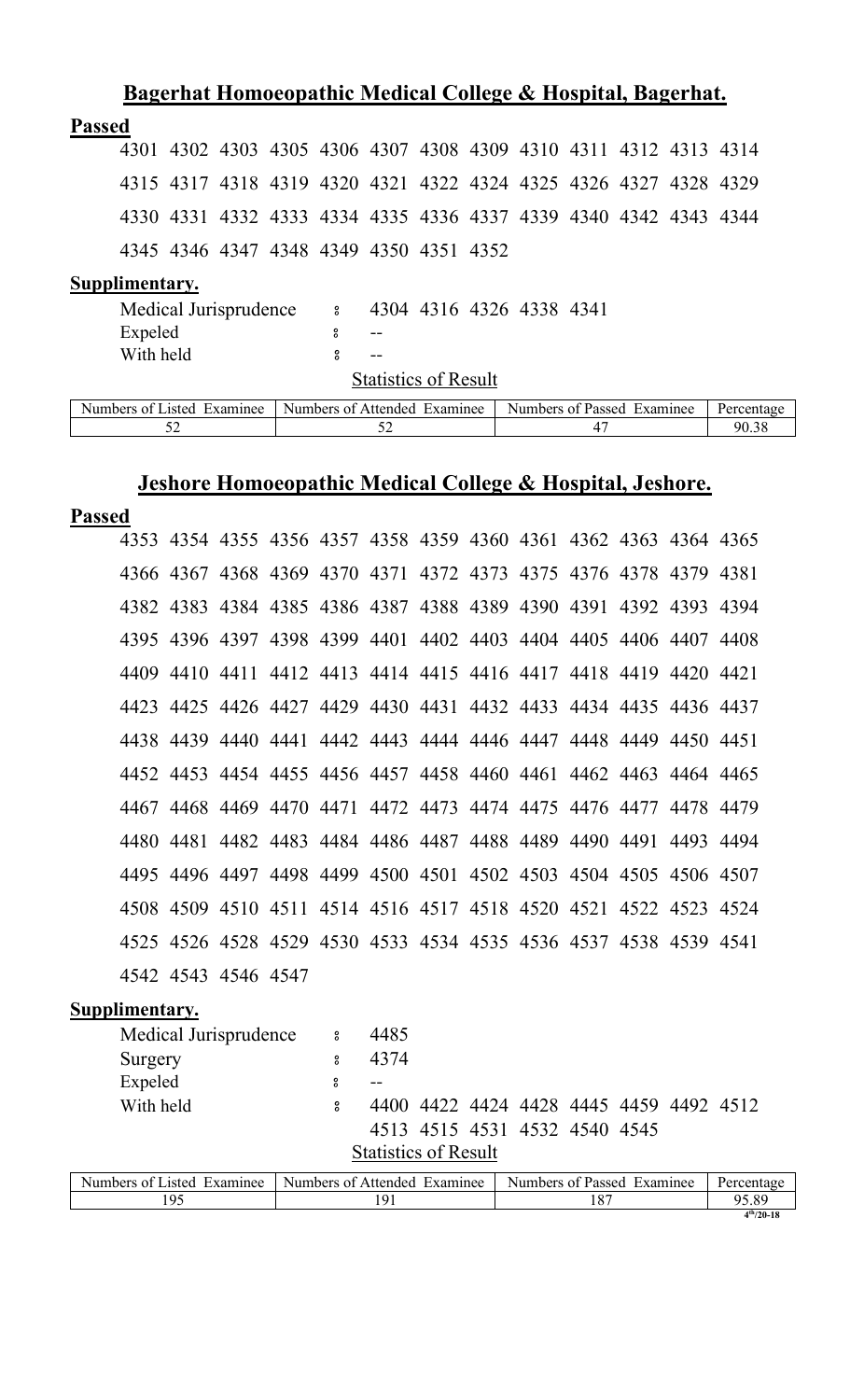#### **Kushtia Homoeopathic Medical College & Hospital, Kushtia.**

#### **Passed**

|  |                     |  |  |  | 4548 4549 4550 4551 4552 4553 4554 4555 4556 4557 4558 4559 4560 |  |  |
|--|---------------------|--|--|--|------------------------------------------------------------------|--|--|
|  |                     |  |  |  | 4561 4562 4563 4564 4565 4566 4567 4568 4569 4570 4571 4572 4573 |  |  |
|  |                     |  |  |  | 4574 4576 4577 4578 4579 4580 4581 4583 4584 4585 4586 4587 4588 |  |  |
|  |                     |  |  |  | 4589 4590 4591 4592 4593 4594 4595 4596 4598 4599 4600 4601 4602 |  |  |
|  |                     |  |  |  | 4603 4604 4605 4606 4607 4608 4609 4610 4611 4612 4613 4614 4616 |  |  |
|  |                     |  |  |  | 4617 4618 4619 4620 4621 4622 4623 4624 4625 4626 4627 4628 4629 |  |  |
|  |                     |  |  |  | 4631 4633 4634 4635 4636 4637 4638 4639 4640 4641 4642 4643 4645 |  |  |
|  |                     |  |  |  | 4646 4647 4648 4649 4651 4652 4653 4654 4655 4656 4657 4658 4659 |  |  |
|  |                     |  |  |  | 4660 4661 4662 4663 4664 4665 4666 4667 4668 4669 4670 4672 4674 |  |  |
|  |                     |  |  |  | 4676 4677 4678 4679 4680 4681 4682 4683 4684 4685 4686 4687 4688 |  |  |
|  |                     |  |  |  | 4689 4690 4691 4692 4693 4694 4695 4696 4699 4700 4701 4702 4703 |  |  |
|  |                     |  |  |  | 4705 4706 4707 4708 4709 4710 4711 4712 4713 4715 4716 4717 4718 |  |  |
|  |                     |  |  |  | 4719 4720 4722 4723 4724 4725 4726 4727 4728 4729 4730 4734 4735 |  |  |
|  | 4739 4740 4742 4744 |  |  |  |                                                                  |  |  |

#### **Supplimentary.**

| <b>Chronic Diseases</b>                                                                                   | 8 | 4630                        |  |  |                            |                                         |              |  |
|-----------------------------------------------------------------------------------------------------------|---|-----------------------------|--|--|----------------------------|-----------------------------------------|--------------|--|
| Case Taking & Repertory 8                                                                                 |   |                             |  |  |                            | 4597 4632 4644 4650 4671 4673 4675 4697 |              |  |
|                                                                                                           |   |                             |  |  |                            | 4704 4714 4731 4732 4733 4736 4737 4738 |              |  |
| Expeled                                                                                                   | 8 |                             |  |  |                            |                                         |              |  |
| With held                                                                                                 |   | 4723                        |  |  |                            |                                         |              |  |
|                                                                                                           |   | <b>Statistics of Result</b> |  |  |                            |                                         |              |  |
| $\Delta$ by $\Delta$ of Light $\Delta$ Expresses $\Delta$ Munkage of $\Delta$ than dad Expresses $\Delta$ |   |                             |  |  | Munkang of Doggad Examings |                                         | $D_{\alpha}$ |  |

| Numbers of<br>Examinee<br>usted. | <b>Numbers</b><br>Examinee<br>Attended<br>Ωt | Numbers<br>Examinee<br>Passed<br>$\Delta$ |                |
|----------------------------------|----------------------------------------------|-------------------------------------------|----------------|
| $\alpha$ c                       |                                              |                                           | $\Omega$<br>∍− |
|                                  |                                              |                                           |                |

## **Narail Homoeopathic Medical College & Hospital, Narail.**

#### **Passed**

 4747 4748 4749 4750 4751 4752 4753 4754 4755 4756 4757 4758 4760 4761 4762 4763 4764 4765 4766 4767 4768 4769 4771 4772 4774 4775 4776 4777 4778 4779 4780 4781 4782 4783 4784 4785 4787 4788 4789 4790 4791 4792 4793 4794 4795 4796 4797 4799 4802 4804

| <b>Chronic Diseases</b> |              | 4800                        |  |
|-------------------------|--------------|-----------------------------|--|
| Surgery                 | $\mathbf{S}$ | 4770 4803                   |  |
| Expeled                 | ႙            |                             |  |
| With held               | ႙            |                             |  |
|                         |              | <b>Statistics of Result</b> |  |

| $\sim$ $\sim$<br>$\blacksquare$<br>Numbers<br>Examinee<br>usted.<br>nt. | $\overline{\phantom{0}}$<br>Attended<br>Numbers of .<br>Examinee | $\overline{\phantom{0}}$<br><sup>•</sup> Passed<br>Numbers of<br>Examinee | Percentage                |
|-------------------------------------------------------------------------|------------------------------------------------------------------|---------------------------------------------------------------------------|---------------------------|
|                                                                         | ر ب                                                              | $\widetilde{\phantom{a}}$                                                 | $\sim$<br>$\Omega$<br>ے … |
|                                                                         |                                                                  |                                                                           | $4^{th}/20-19$            |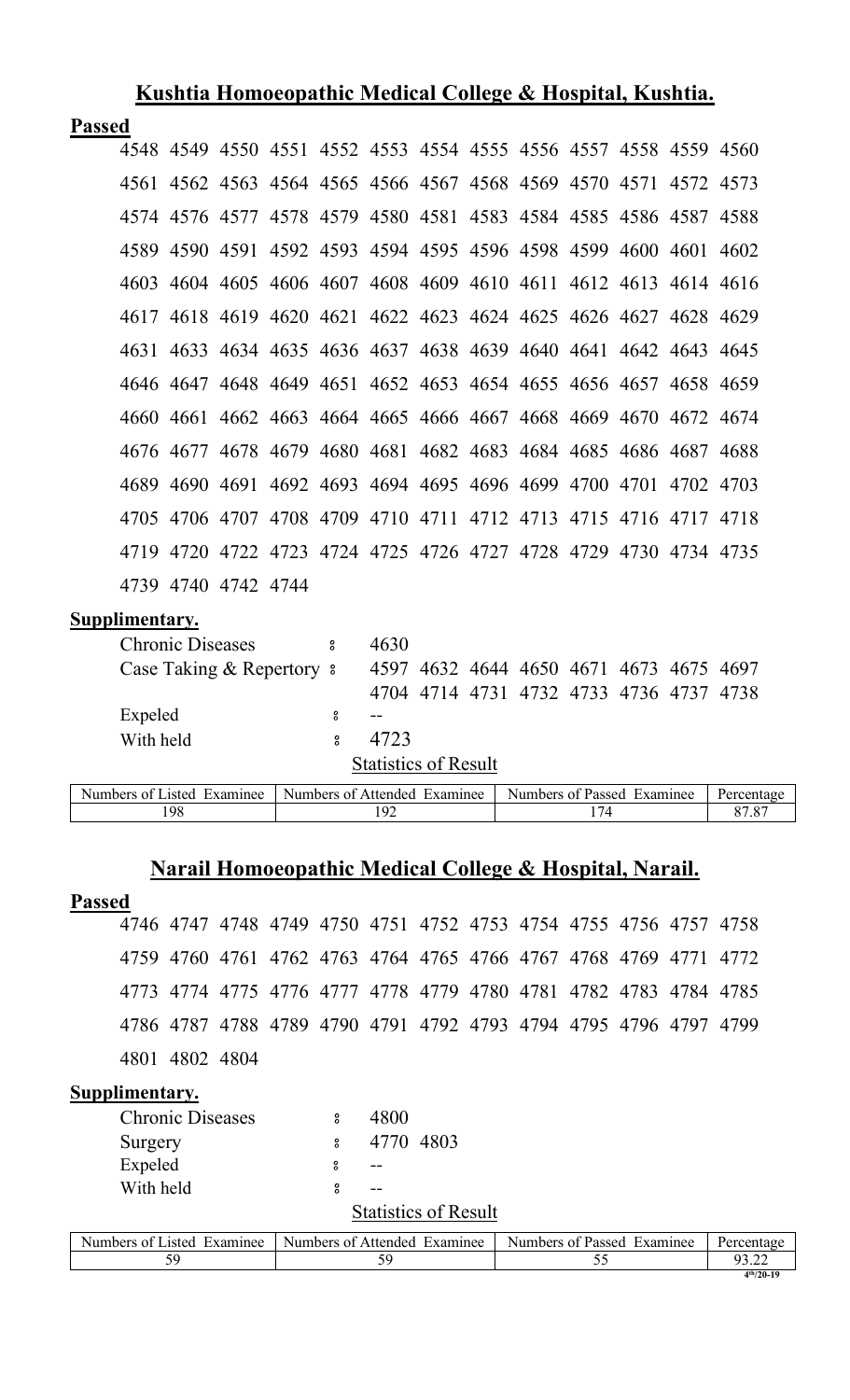|                            | <u>Chuadanga Homoeopathic Medical College &amp; Hospital, Chuadanga.</u> |      |      |          |                                    |      |      |                                                       |           |                     |      |                     |
|----------------------------|--------------------------------------------------------------------------|------|------|----------|------------------------------------|------|------|-------------------------------------------------------|-----------|---------------------|------|---------------------|
| <b>Passed</b>              |                                                                          |      |      |          |                                    |      |      |                                                       |           |                     |      |                     |
| 1255                       | 1256                                                                     | 1257 | 1258 | 1259     | 1260                               | 1261 | 1262 | 1263                                                  | 1264      | 1265                | 1267 | 1268                |
| 1269                       | 1270                                                                     | 1271 | 1272 | 1273     | 1274                               | 1275 | 1276 | 1277                                                  | 1278      | 1279                | 1281 | 1282                |
| 1283                       | 1285                                                                     | 1286 | 1287 | 1288     | 1289                               | 1290 | 1291 | 1292                                                  | 1293      | 1294                | 1295 | 1296                |
| 1297                       | 1298                                                                     | 1299 | 1300 | 1301     | 1302                               | 1303 | 1304 | 1305                                                  | 1306      | 1307                | 1308 | 1309                |
| 1310                       | 1311                                                                     | 1312 | 1313 | 1314     | 1315                               | 1316 | 1317 | 1318                                                  | 1319      | 1320                | 1321 | 1322                |
| 1323                       | 1324                                                                     | 1325 | 1326 | 1327     | 1328                               | 1329 | 1331 | 1332                                                  | 1333      | 1334                | 1335 | 1336                |
| 1337                       | 1338                                                                     | 1339 | 1340 | 1341     | 1342                               | 1343 | 1344 |                                                       |           |                     |      |                     |
| Supplimentary.             |                                                                          |      |      |          |                                    |      |      |                                                       |           |                     |      |                     |
|                            | Case Taking & Repertory                                                  |      |      | $\rm ^o$ | 1280                               |      |      |                                                       |           |                     |      |                     |
|                            | Medical Jurisprudence                                                    |      |      | °        | 1330                               |      |      |                                                       |           |                     |      |                     |
|                            | Expeled                                                                  |      |      | 8        | --                                 |      |      |                                                       |           |                     |      |                     |
|                            | With held                                                                |      |      | 8        |                                    |      |      |                                                       |           |                     |      |                     |
|                            |                                                                          |      |      |          | <b>Statistics of Result</b>        |      |      |                                                       |           |                     |      |                     |
| Numbers of Listed Examinee |                                                                          |      |      |          | Numbers of Attended Examinee       |      |      | Numbers of Passed Examinee                            |           |                     |      | Percentage          |
|                            | 90                                                                       |      |      |          | 89                                 |      |      |                                                       | 86        |                     |      | 95.55               |
|                            | <u> Apex Homoeopathic Medical College &amp; Hospital, Barishal.</u>      |      |      |          |                                    |      |      |                                                       |           |                     |      |                     |
| <b>Passed</b>              |                                                                          |      |      |          |                                    |      |      |                                                       |           |                     |      |                     |
| 4805                       | 4806                                                                     | 4807 | 4808 | 4809     | 4810                               | 4811 | 4812 | 4813                                                  | 4814      | 4815                | 4816 | 4817                |
| 4818                       | 4819                                                                     | 4820 | 4821 | 4822     | 4823                               | 4824 | 4825 | 4826                                                  | 4827      | 4828                | 4829 | 4830                |
| 4831                       | 4832                                                                     | 4833 | 4834 | 4835     | 4836                               | 4837 | 4838 | 4839                                                  | 4840      | 4841                | 4842 | 4843                |
| 4844                       | 4845                                                                     | 4846 | 4848 | 4849     | 4850                               | 4851 | 4852 | 4853                                                  | 4854      | 4855                | 4856 | 4858                |
| 4859                       | 4860                                                                     | 4861 | 4862 | 4863     | 4864                               | 4865 | 4866 | 4867                                                  | 4868      | 4869                | 4870 | 4872                |
| 4873                       | 4874                                                                     | 4875 | 4876 | 4877     | 4878                               | 4879 | 4880 | 4881                                                  |           | 4882 4883 4884 4885 |      |                     |
| 4886                       | 4887                                                                     | 4888 | 4889 | 4891     | 4892                               | 4893 | 4894 | 4895                                                  |           |                     |      |                     |
|                            | Supplimentary                                                            |      | 8    |          |                                    |      |      |                                                       |           |                     |      |                     |
|                            | Expeled                                                                  |      | 8    |          |                                    |      |      |                                                       |           |                     |      |                     |
|                            | With held                                                                |      | 8    | $-1$     |                                    |      |      |                                                       |           |                     |      |                     |
|                            |                                                                          |      |      |          | <b>Statistics of Result</b>        |      |      |                                                       |           |                     |      |                     |
| Numbers of Listed Examinee | 91                                                                       |      |      |          | Numbers of Attended Examinee<br>90 |      |      | Numbers of Passed Examinee                            | 87        |                     |      | Percentage<br>95.60 |
|                            |                                                                          |      |      |          |                                    |      |      | Lions Homoeopathic Medical College & Hospital, Bhola. |           |                     |      |                     |
|                            |                                                                          |      |      |          |                                    |      |      |                                                       |           |                     |      |                     |
| <b>Passed</b><br>4896      | 4898                                                                     | 4899 | 4900 | 4901     | 4902                               | 4903 | 4904 | 4905                                                  | 4906      | 4908                | 4909 | 4911                |
| 4912                       | 4913                                                                     | 4914 | 4915 | 4916     | 4917                               | 4918 | 4919 | 4920                                                  | 4921      | 4922                | 4923 | 4924                |
| 4925                       | 4926                                                                     | 4927 | 4928 | 4929     | 4931                               | 4932 | 4933 | 4934                                                  | 4935      | 4936                | 4937 | 4938                |
| 4939                       | 4941                                                                     | 4942 | 4943 | 4944     | 4945                               | 4946 | 4947 | 4948                                                  | 4949      | 4950                | 4951 | 4952                |
| 4953                       | 4955                                                                     | 4956 | 4957 | 4958     | 4959                               | 4960 | 4961 | 4962                                                  | 4963      | 4964                | 4965 | 4966                |
| 4967                       | 4969                                                                     | 4970 | 4971 | 4972     | 4973                               | 4975 | 4977 |                                                       |           |                     |      |                     |
|                            |                                                                          |      |      |          |                                    |      |      |                                                       |           |                     |      |                     |
| <b>Supplimentary.</b>      | Materia Medica                                                           |      |      |          | 4978                               |      |      |                                                       |           |                     |      |                     |
|                            | <b>Chronic Diseases</b>                                                  |      |      | 8        |                                    |      |      |                                                       |           |                     |      |                     |
|                            | Expeled                                                                  |      |      | °<br>8   | 4907<br>$-$                        |      |      |                                                       |           |                     |      |                     |
|                            | With held                                                                |      |      | 8        | 4897                               |      |      | 4930 4910 4940                                        | 4954 4976 |                     |      |                     |
|                            |                                                                          |      |      |          | <b>Statistics of Result</b>        |      |      |                                                       |           |                     |      |                     |
| Numbers of Listed Examinee |                                                                          |      |      |          | Numbers of Attended Examinee       |      |      | Numbers of Passed Examinee                            |           |                     |      | Percentage          |
|                            | 83                                                                       |      |      |          | 82                                 |      |      |                                                       | 79        |                     |      | 95.18               |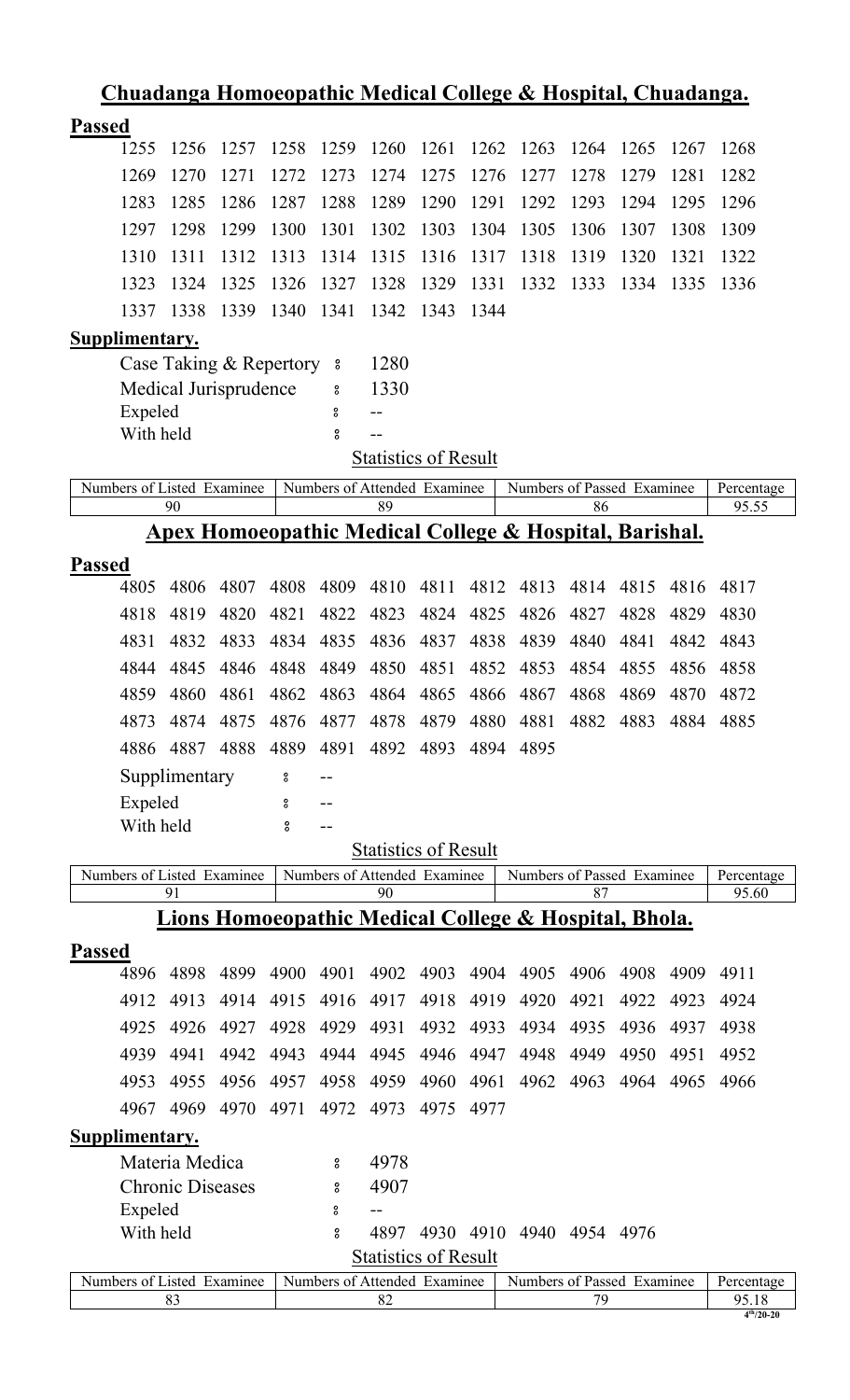### **Patuakhali Homoeopathic Medical College & Hospital, Patuakhali.**

#### **Passed**

4979 4981 4982 4983 4984 4985 4986 4987 4988 4989 4990 4991 4992 4993 4994 4995 4996 4997 4998 4999 5000 5001 5002 5003 5004 5005 5006 5007

#### **Supplimentary.**

| Surgery   | ႙   | 4980 |
|-----------|-----|------|
| Expeled   | ဂ္ဂ |      |
| With held | ႙   |      |

Statistics of Result

| <b>Numbers</b><br>txaminee<br>.1sted<br>. റ* | Examinee<br>Attended<br>Numbers of | Numbers<br>Examinee<br>Passed<br>. nt | Percentage |
|----------------------------------------------|------------------------------------|---------------------------------------|------------|
| J7                                           | ה ר                                | $\ddot{\,}$<br>∠                      | 96.5c      |

#### **Barguna Homoeopathic Medical College & Hospital, Barguna.**

| <b>Passed</b>  |           |                                        |                           |                                                                                          |                             |  |                                                                  |  |                           |
|----------------|-----------|----------------------------------------|---------------------------|------------------------------------------------------------------------------------------|-----------------------------|--|------------------------------------------------------------------|--|---------------------------|
|                |           |                                        |                           |                                                                                          |                             |  | 5009 5011 5012 5013 5014 5015 5016 5018 5019 5020 5022 5024 5026 |  |                           |
|                |           |                                        |                           |                                                                                          |                             |  | 5027 5030 5031 5032 5033 5034 5035 5036 5037 5038 5040 5041 5042 |  |                           |
|                |           |                                        |                           |                                                                                          |                             |  | 5043 5044 5045 5046 5047 5048 5050 5051 5052 5053 5054 5055 5056 |  |                           |
|                |           |                                        |                           |                                                                                          |                             |  | 5057 5061 5063 5064 5069 5070 5071 5072 5073 5076 5077 5079 5080 |  |                           |
|                | 5081 6161 |                                        |                           |                                                                                          |                             |  |                                                                  |  |                           |
|                |           | Supplimentary                          | $\boldsymbol{\mathsf{s}}$ |                                                                                          |                             |  |                                                                  |  |                           |
|                | Expeled   |                                        | 8                         | $- -$                                                                                    |                             |  |                                                                  |  |                           |
|                | With held |                                        | $\mathbf{S}$              |                                                                                          |                             |  | 5008 5010 5021 5023 5025 5029 5049 5058 5059                     |  |                           |
|                |           |                                        |                           |                                                                                          |                             |  | 5060 5066 5067 5068 5074 5075 5076 5078                          |  |                           |
|                |           |                                        |                           |                                                                                          | <b>Statistics of Result</b> |  |                                                                  |  |                           |
| $\mathbf{M}$ 1 |           | $C_{\mathbf{I}}$ , 1 $\mathbf{\Gamma}$ |                           | $\mathbf{M}$ 1 $\mathbf{C}$ $\mathbf{A}$ 1 1 $\mathbf{\Gamma}$ $\mathbf{C}$ $\mathbf{C}$ |                             |  | $\mathbf{M}$ 1 $\mathbf{C}$ 1 $\mathbf{D}$ 1 $\mathbf{D}$        |  | $\mathbf{D}$ $\mathbf{D}$ |

Numbers of Listed Examinee | Numbers of Attended Examinee | Numbers of Passed Examinee | Percentage 75 75 73 97.33

# **Shariatpur Homoeopathic Medical College & Hospital, Naria, Shariatpur.**

| <b>Passed</b> |                                                                  |  |  |  |  |  |  |
|---------------|------------------------------------------------------------------|--|--|--|--|--|--|
|               | 5082 5083 5084 5085 5086 5087 5088 5089 5090 5091 5092 5093 5094 |  |  |  |  |  |  |
|               | 5095 5096 5097 5098 5099 5100 5101 5102 5103 5104 5105 5107 5108 |  |  |  |  |  |  |
|               | 5110 5111 5112 5115 5116 5117 5118 5119 5120 5121 5122 5123 5124 |  |  |  |  |  |  |
|               | 5125 5126 5127 5129 5130 5131 5132 5133 5134                     |  |  |  |  |  |  |
|               |                                                                  |  |  |  |  |  |  |

| Practice of Medicine                                                      | ႙ | 5114                        |  |
|---------------------------------------------------------------------------|---|-----------------------------|--|
| Expeled                                                                   |   |                             |  |
| With held                                                                 |   | 5128                        |  |
|                                                                           |   | <b>Statistics of Result</b> |  |
| $\alpha$ $\mathbf{r}$ $\mathbf{r}$ $\mathbf{r}$ $\mathbf{r}$ $\mathbf{r}$ |   | $0.11 \pm 1.1$              |  |

| Examinee<br>Listed<br>Numbers of | Numbers of Attended<br>Examinee | Numbers of Passed<br>Examinee | Percentage       |
|----------------------------------|---------------------------------|-------------------------------|------------------|
| ັ                                |                                 |                               |                  |
|                                  |                                 |                               | $4^{th}/20 - 21$ |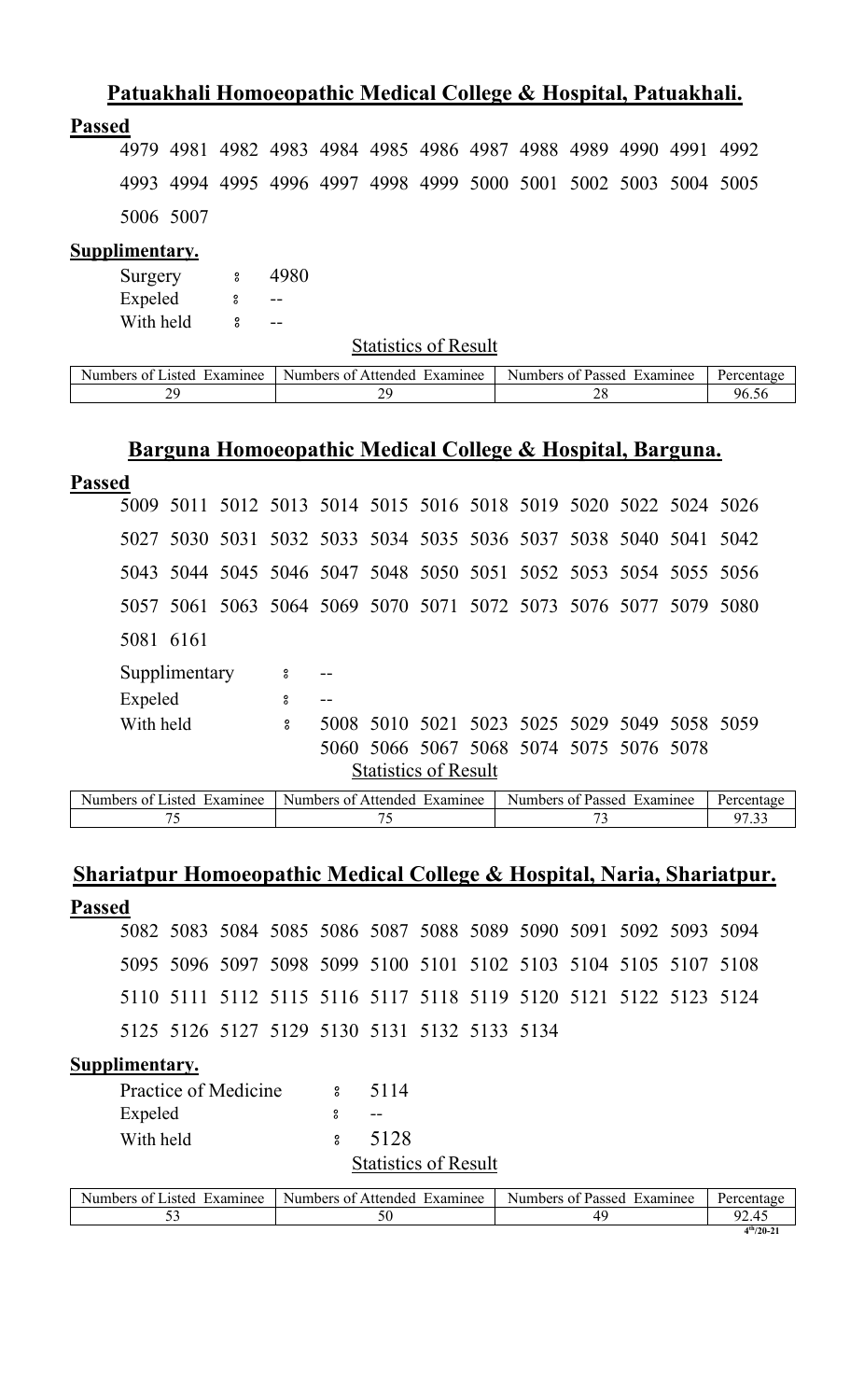|                                                                                        |                                                  |      |      |           |                                                             |           |      | <u>Kurigram Homoeopathic Medical College &amp; Hospital, Kurigram.</u> |           |      |      |                     |
|----------------------------------------------------------------------------------------|--------------------------------------------------|------|------|-----------|-------------------------------------------------------------|-----------|------|------------------------------------------------------------------------|-----------|------|------|---------------------|
| <b>Passed</b>                                                                          |                                                  |      |      |           |                                                             |           |      |                                                                        |           |      |      |                     |
| 5135                                                                                   | 5136                                             | 5137 | 5138 |           | 5139 5140                                                   | 5141      |      | 5142 5143                                                              | 5144 5145 |      | 5146 | 5147                |
| 5148                                                                                   | 5149                                             | 5150 | 5151 | 5154      | 5155                                                        | 5159      | 5160 | 5161                                                                   | 5162      | 5165 | 5166 | 5168                |
| 5170                                                                                   | 5171                                             | 5173 | 5174 | 5176      | 5179                                                        | 5180      | 5181 | 5182                                                                   | 5183      | 5185 | 5186 | 5187                |
| 5188                                                                                   | 5190                                             | 5191 | 5192 | 5193      |                                                             |           |      |                                                                        |           |      |      |                     |
|                                                                                        | Supplimentary                                    |      | °    | $-$ -     |                                                             |           |      |                                                                        |           |      |      |                     |
| Expeled                                                                                |                                                  |      | 8    |           |                                                             |           |      |                                                                        |           |      |      |                     |
| With held                                                                              |                                                  |      | °    | 5152      | 5153                                                        | 5156      |      | 5157 5158 5163 5164 5169                                               |           |      |      | 5172                |
|                                                                                        |                                                  |      |      | 5175      | 5178                                                        | 5184      |      |                                                                        |           |      |      |                     |
|                                                                                        |                                                  |      |      |           | <b>Statistics of Result</b>                                 |           |      |                                                                        |           |      |      |                     |
| Numbers of Listed Examinee                                                             | 61                                               |      |      |           | Numbers of Attended Examinee<br>58                          |           |      | Numbers of Passed Examinee                                             | 56        |      |      | Percentage<br>91.80 |
| <u>Thakurgaon Homoeopathic Medical College &amp; Hospital, Thakurgaon.</u>             |                                                  |      |      |           |                                                             |           |      |                                                                        |           |      |      |                     |
|                                                                                        |                                                  |      |      |           |                                                             |           |      |                                                                        |           |      |      |                     |
| <b>Passed</b><br>5196                                                                  | 5197                                             | 5198 | 5199 | 5200 5201 |                                                             | 5202      | 5203 | 5204                                                                   | 5205      | 5206 | 5207 | 5208                |
|                                                                                        |                                                  |      |      |           |                                                             |           |      |                                                                        |           |      |      |                     |
| 5209                                                                                   | 5210                                             | 5211 | 5212 | 5213      | 5214                                                        | 5215      | 5216 | 5217                                                                   | 5218      | 5219 | 5220 | 5221                |
| 5222                                                                                   | 5223                                             | 5224 | 5225 | 5226      | 5227                                                        | 5228      | 5229 | 5230                                                                   | 5231      | 5232 | 5233 | 5235                |
| 5236                                                                                   | 5237                                             | 5238 | 5239 | 5240      | 5242                                                        | 5243      | 5244 | 5245                                                                   | 5246      | 5247 | 5248 | 5249                |
| 5250                                                                                   |                                                  |      |      |           |                                                             |           |      |                                                                        |           |      |      |                     |
|                                                                                        | Supplimentary                                    |      | 8    |           |                                                             |           |      |                                                                        |           |      |      |                     |
| Expeled                                                                                |                                                  |      | 8    | --        |                                                             |           |      |                                                                        |           |      |      |                     |
| With held                                                                              |                                                  |      | 8    | $-$       |                                                             |           |      |                                                                        |           |      |      |                     |
|                                                                                        |                                                  |      |      |           |                                                             |           |      |                                                                        |           |      |      |                     |
|                                                                                        |                                                  |      |      |           | <b>Statistics of Result</b>                                 |           |      |                                                                        |           |      |      |                     |
| Numbers of Listed Examinee                                                             | 55                                               |      |      |           | Numbers of Attended Examinee<br>54                          |           |      | Numbers of Passed Examinee                                             | 53        |      |      | Percentage<br>96.36 |
| <u>Laxmipur Rokeya N. Islam Homoeopathic Medical College &amp; Hospital. Laxmipur.</u> |                                                  |      |      |           |                                                             |           |      |                                                                        |           |      |      |                     |
|                                                                                        |                                                  |      |      |           |                                                             |           |      |                                                                        |           |      |      |                     |
| <b>Passed</b><br>5251                                                                  | 5253                                             | 5254 | 5256 | 5257      | 5258                                                        | 5259      | 5260 | 5261                                                                   | 5262      | 5263 | 5264 | 5265                |
| 5266                                                                                   | 5267                                             | 5268 | 5269 | 5270      | 5271                                                        | 5272      | 5273 | 5274                                                                   | 5275      | 5276 | 5277 | 5278                |
| 5279                                                                                   | 5280                                             | 5281 | 5282 | 5283      | 5284                                                        | 5285      | 5286 | 5287                                                                   | 5288      | 5289 | 5290 | 5291                |
| 5292                                                                                   | 5293                                             | 5294 | 5295 | 5296      | 5297                                                        | 5298      | 5299 | 5300                                                                   | 5301      | 5302 | 5303 | 5304                |
| 5306                                                                                   | 5307                                             | 5308 | 5310 | 5312      | 5313                                                        | 5314      | 5316 | 5317                                                                   | 5318      | 5320 | 5321 | 5323                |
| 5324                                                                                   | 5327                                             | 5328 | 5329 | 5330      | 5331                                                        | 5332      | 5333 | 5334                                                                   | 5335      | 5336 | 5337 | 5338                |
| 5339                                                                                   | 5340                                             | 5341 | 5343 | 5344      | 5345                                                        | 5346      | 5347 | 5350                                                                   | 5351      | 5352 | 5353 | 5354                |
| 5355                                                                                   | 5356                                             | 5357 | 5358 | 5359      | 5360                                                        | 5361      | 5363 | 5364                                                                   | 5366      | 5368 | 5369 | 5370                |
| 5371                                                                                   | 5372                                             | 5373 | 5374 | 5375      | 5377                                                        | 5378      | 5380 | 5381                                                                   | 5383      | 5384 | 5385 | 5386                |
| 5387                                                                                   | 5388                                             | 5389 | 5390 | 5391      | 5392                                                        | 5395      | 5396 | 5397                                                                   | 5398      | 5399 | 5401 | 5403                |
| 6165                                                                                   |                                                  |      |      |           |                                                             |           |      |                                                                        |           |      |      |                     |
|                                                                                        |                                                  |      |      |           |                                                             |           |      |                                                                        |           |      |      |                     |
| Supplimentary.                                                                         | <b>Chronic Diseases</b>                          |      |      | °         |                                                             | 5252 5255 |      |                                                                        |           |      |      |                     |
|                                                                                        |                                                  |      |      | 8         |                                                             | 5342 5362 |      |                                                                        |           |      |      |                     |
|                                                                                        | Case Taking & Repertory<br>Medical Jurisprudence |      |      | °         |                                                             |           |      | 5311 5315 5322 5379 5394                                               |           |      |      |                     |
| Expeled                                                                                |                                                  |      |      | °         | --                                                          |           |      |                                                                        |           |      |      |                     |
| With held                                                                              |                                                  |      |      | 8         | 5402                                                        |           |      |                                                                        |           |      |      |                     |
| Numbers of Listed Examinee                                                             |                                                  |      |      |           | <b>Statistics of Result</b><br>Numbers of Attended Examinee |           |      | Numbers of Passed Examinee                                             |           |      |      | Percentage          |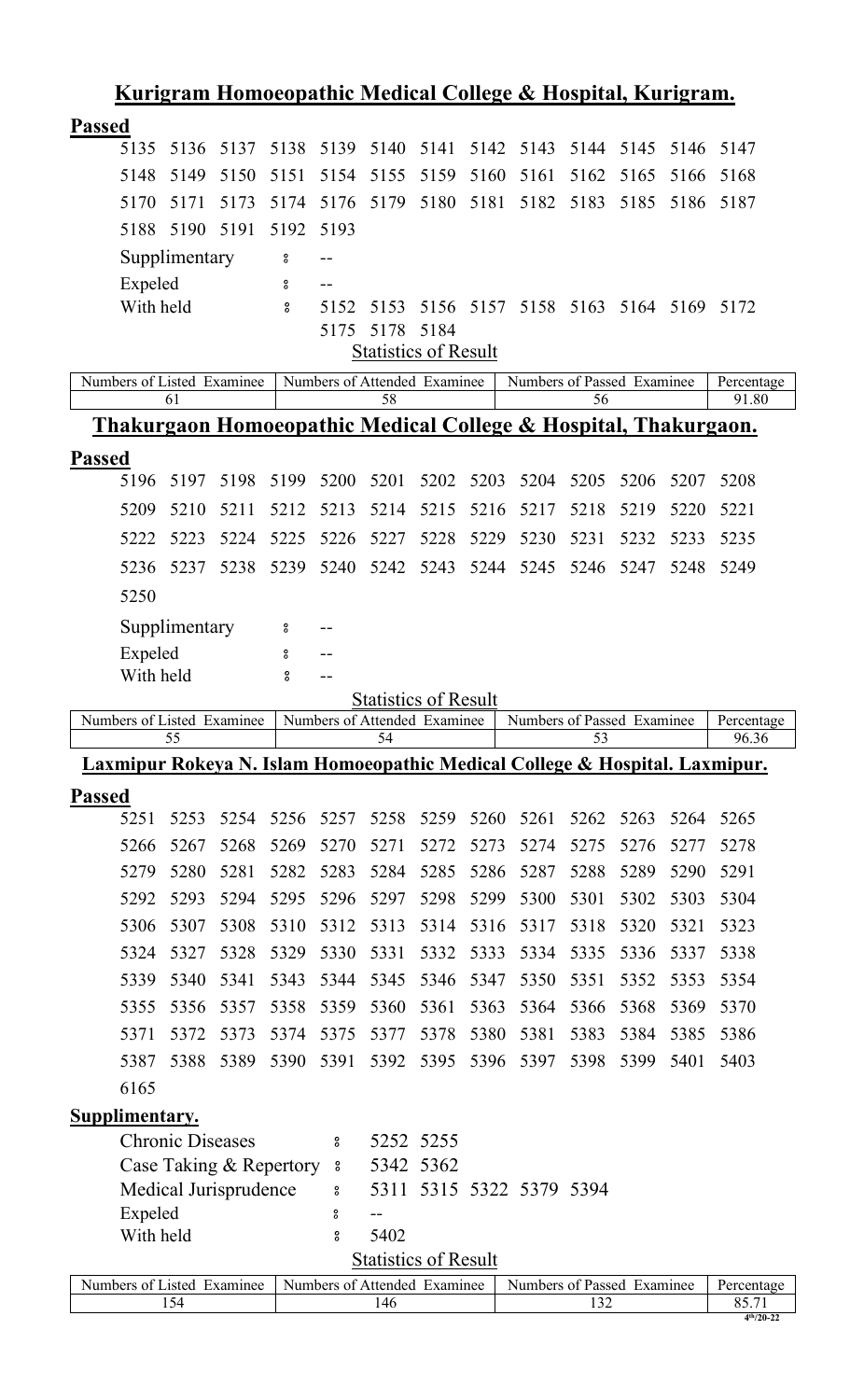### **H M Parbotto Homoeopathic Medical College & Hospital. Khagrachhari.**

#### **Passed**

5404 5405 5406 5407 5408 5409 5410 5411 5412 5414 5415 5416 5418 5419 5420 5421 5423 5425 5426 5428 5429 5430 5431 5432 5433 5435 5436 5438 5440

#### **Supplimentary.**

|           | Chronic Diseases 8 5417 5424 5442 (Conditional) |
|-----------|-------------------------------------------------|
| Expeled   | $- -$                                           |
| With held | 5437 5441                                       |
|           | <b>Statistics of Result</b>                     |

| Numbers<br>Examinee<br>Listed.<br>0Ť | Examinee<br>Numbers of<br>Attended | Examinee<br><b>Numbers</b><br>s of Passed | Percentage    |
|--------------------------------------|------------------------------------|-------------------------------------------|---------------|
|                                      |                                    |                                           | 70 AS<br>フ・コロ |

# **Manikganj Homoeopathic Medical College & Hospital, Manikganj.**

#### **Passed**

| 5446 5448 5449 5450 5451 5452 5453 5454 5455 5456 5458 5460 5461 |
|------------------------------------------------------------------|
| 5462 5463 5464 5465 5466 5468 5469 5470 5472 5473 5474 5475 5478 |
| 5479 5480 5481 5483 5484 5485 5486 5487 5488 5490 5491 5492 5493 |
| 5495 5496 5497 5498 5499 5500 5501 5502 5503 5504 5505 5506 5507 |
| 5508 5509 5510 5511 5512 5513 5514 5515 5516 5517 5518 5519 5520 |
| 5521 5522 5524 5525 5526 5528 5529 5530 5531 5532 5533 5534 5535 |
|                                                                  |
|                                                                  |

#### **Supplimentary.**

| $\mathbf{r}$<br>$\alpha$ $\tau$ $\alpha$ $\alpha$ $\tau$<br>$\mathbf{v}$ |   |                             |                     | $\mathbf{v}$ | $\sim$ $\sim$ | $\sim$                                      | $\sim$ |
|--------------------------------------------------------------------------|---|-----------------------------|---------------------|--------------|---------------|---------------------------------------------|--------|
|                                                                          |   | <b>Statistics of Result</b> |                     |              |               |                                             |        |
| With held                                                                |   |                             | 5482 5489 5523 5527 |              |               |                                             |        |
| Expeled                                                                  |   | $ -$                        |                     |              |               |                                             |        |
|                                                                          |   |                             | 5477 5494 5537 5541 |              |               |                                             |        |
| Medical Jurisprudence                                                    | 8 |                             |                     |              |               | 5447 5457 5459 5467 5471 5476 (Conditional) |        |

| Examinee<br>.1sted<br><b>Numbers</b><br><u>ດ1</u> | Numbers<br>Examinee<br>Attended<br>$\cdot$ $\alpha^*$ | Examinee<br>Numbers <b>Numbers</b><br>Passed<br>ΩŤ | Percent<br><u>היה הי</u><br>чаяс |
|---------------------------------------------------|-------------------------------------------------------|----------------------------------------------------|----------------------------------|
| 100                                               | QC                                                    | $\Omega$                                           | 89.00                            |

### **Swarupkathi Homoeopathic Medical College & Hospital, Nesarabad, Pirojpur.**

**Passed**  5546 5547 5548 5549 5550 5551 5552 5553 5554 5555 5556 5557 5559 5560 5561 5562 5563 5564 5565 5566 5567 5568 5569 5570 5573 5574 5575 5576 5577 5578 5579 5581 5582 5583 5584 5585 5587 5588 5589 5590 5592 5593 5594 5595

| <b>Chronic Diseases</b> | 5572                        |  |
|-------------------------|-----------------------------|--|
| Expeled                 | --                          |  |
| With held               | --                          |  |
|                         | <b>Statistics of Result</b> |  |

| Examinee<br>.1sted<br>Numbers of | $\mathbf{v}$<br>Attended<br>Examinee<br>Numbers of $\lambda$ | $\blacksquare$<br><b>Numbers</b><br>Examinee<br>0Ť.<br>Passed | Percentage       |
|----------------------------------|--------------------------------------------------------------|---------------------------------------------------------------|------------------|
| ັ້                               | 40                                                           | 48                                                            | 94.1.            |
|                                  |                                                              |                                                               | $4^{th}/20 - 23$ |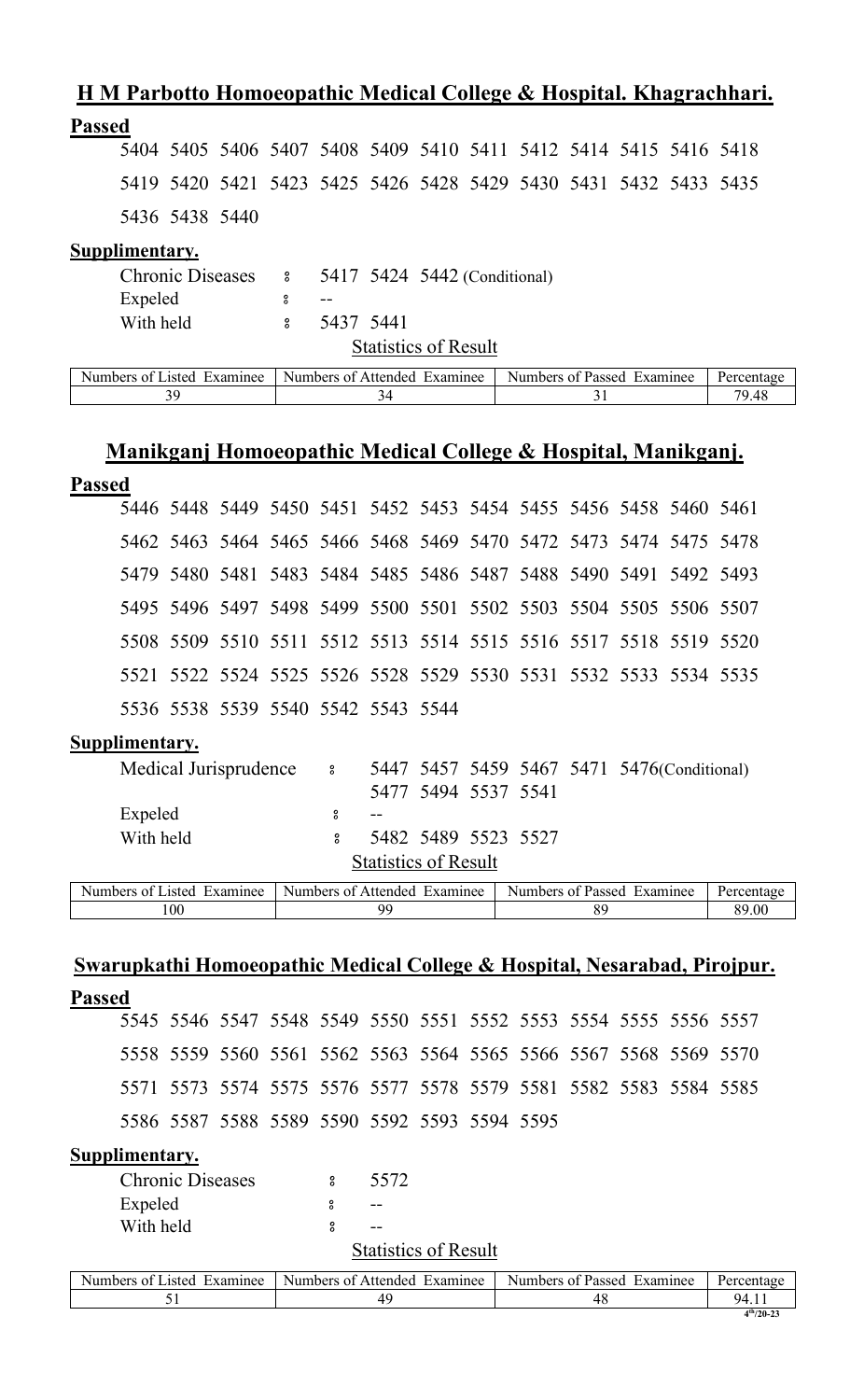|                            |                         |                                    |        |                    |      |                                                             |      | <u>Uttara Homoeopathic Medical College &amp; Hospital, Dhaka.</u> |      |      |      |                     |
|----------------------------|-------------------------|------------------------------------|--------|--------------------|------|-------------------------------------------------------------|------|-------------------------------------------------------------------|------|------|------|---------------------|
| <b>Passed</b>              |                         |                                    |        |                    |      |                                                             |      |                                                                   |      |      |      |                     |
| 5596                       | 5598                    | 5599                               | 5600   | 5601               | 5602 | 5603                                                        | 5604 | 5605                                                              | 5606 | 5607 | 5608 | 5610                |
| 5611                       | 5612                    | 5613                               | 5614   | 5615               | 5616 | 5617                                                        | 5618 | 5619                                                              | 5620 | 5621 | 5622 | 5623                |
| 5624                       | 5626                    | 5628                               | 5629   | 5630               | 5631 | 5632                                                        | 5633 | 5634                                                              | 5635 | 5636 | 5637 | 5638                |
| 5639                       | 5640                    | 5641                               | 5642   | 5645               | 5647 | 5648                                                        | 5649 | 5650                                                              | 5651 | 5652 | 5653 | 5654                |
| 5656                       | 5657                    | 5658                               | 5660   | 5661               | 5662 | 5663                                                        | 5664 | 5665                                                              | 5666 | 5669 | 5670 | 5671                |
| 5672                       | 5673                    | 5676                               | 5677   | 5678               | 5679 | 5680                                                        | 5681 | 5682                                                              | 5683 | 5684 | 5685 | 5686                |
| 5687                       | 5688                    | 5689                               | 5690   | 5691               | 5692 | 5693                                                        | 5694 | 5695                                                              | 5696 | 5697 | 5698 | 5699                |
| 5700                       | 5701                    | 5702                               | 5703   | 5704               | 5705 | 5706                                                        | 5707 | 5708                                                              | 5709 | 5710 | 5711 | 5712                |
| 5713                       | 5714                    | 5716                               | 5717   | 5718               | 5719 | 5720                                                        | 5721 | 5722                                                              | 5724 |      |      |                     |
| Supplimentary.             |                         |                                    |        |                    |      |                                                             |      |                                                                   |      |      |      |                     |
|                            |                         | Case Taking & Repertory            |        | °                  | 5675 |                                                             |      |                                                                   |      |      |      |                     |
|                            |                         | Practice of Medicine               |        | 8                  | 5609 | 5715                                                        |      |                                                                   |      |      |      |                     |
|                            |                         | Medical Jurisprudence              |        | °                  | 5597 | 5625                                                        | 5644 | 5667                                                              | 5668 | 5723 |      |                     |
| Expeled                    |                         |                                    |        | 8                  |      |                                                             |      |                                                                   |      |      |      |                     |
| With held                  |                         |                                    |        | o<br>0             | 5655 | 5674                                                        |      |                                                                   |      |      |      |                     |
|                            |                         |                                    |        |                    |      | <b>Statistics of Result</b>                                 |      |                                                                   |      |      |      |                     |
| Numbers of Listed Examinee | 129                     |                                    |        |                    | 127  | Numbers of Attended Examinee                                |      | Numbers of Passed Examinee                                        | 116  |      |      | Percentage<br>89.92 |
|                            |                         |                                    |        |                    |      |                                                             |      | Sheikh Kamal Homoeopathic Medical College & Hospital, Madaripur.  |      |      |      |                     |
| <b>Passed</b>              |                         |                                    |        |                    |      |                                                             |      |                                                                   |      |      |      |                     |
| 5725                       | 5726                    | 5727                               | 5728   | 5729               | 5730 | 5731                                                        | 5732 | 5733                                                              | 5734 | 5735 | 5736 | 5737                |
| 5738                       | 5739                    | 5740                               | 5741   | 5742               | 5743 | 5744                                                        | 5745 | 5746                                                              | 5747 | 5748 | 5749 | 5750                |
| 5751                       | 5752                    | 5753                               | 5754   | 5755               | 5756 | 5757                                                        | 5758 | 5759                                                              | 5760 | 5761 | 5762 | 5763                |
|                            |                         | 5764 5765 5766 5767 5768 5769 5771 |        |                    |      |                                                             |      | 5772 5773 5774 5775 5776                                          |      |      |      |                     |
|                            |                         |                                    |        |                    |      |                                                             |      |                                                                   |      |      |      | 5777                |
| 5778                       | 5779                    | 5780                               | 5781   | 5782               | 5784 | 5785                                                        | 5786 | 5787                                                              | 5788 | 5789 | 5790 | 5792                |
| Supplimentary.             |                         |                                    |        |                    |      |                                                             |      |                                                                   |      |      |      |                     |
| Surgery<br>Expeled         |                         |                                    | 8<br>8 | 5783               |      |                                                             |      |                                                                   |      |      |      |                     |
| With held                  |                         |                                    | 8      |                    |      |                                                             |      |                                                                   |      |      |      |                     |
|                            |                         |                                    |        |                    |      | <b>Statistics of Result</b>                                 |      |                                                                   |      |      |      |                     |
| Numbers of Listed Examinee |                         |                                    |        |                    |      | Numbers of Attended Examinee                                |      | Numbers of Passed Examinee                                        |      |      |      | Percentage          |
|                            | 68                      |                                    |        |                    | 66   |                                                             |      |                                                                   | 65   |      |      | 95.59               |
|                            |                         |                                    |        |                    |      |                                                             |      | Naogaon Homoeopathic Medical College & Hospital, Naogaon.         |      |      |      |                     |
| <b>Passed</b>              |                         |                                    |        |                    |      |                                                             |      |                                                                   |      |      |      |                     |
| 5793                       | 5794                    | 5795                               | 5796   | 5797               | 5798 | 5799                                                        | 5800 | 5801                                                              | 5802 | 5803 | 5804 | 5805                |
| 5806                       | 5807                    | 5808                               | 5809   | 5810               | 5811 | 5812                                                        | 5814 | 5815                                                              | 5816 | 5817 | 5818 | 5819                |
| 5820                       | 5821                    | 5822                               | 5823   | 5824               | 5825 | 5826                                                        | 5827 | 5828                                                              | 5829 | 5830 | 5831 | 5832                |
| 5833                       | 5834                    | 5835                               | 5836   | 5837               | 5838 | 5839                                                        | 5840 | 5841                                                              | 5842 | 5843 | 5844 | 5846                |
| 5847                       | 5848                    | 5849                               | 5850   | 5851               | 5852 | 5853                                                        | 5854 | 5855                                                              | 5856 | 5857 | 5858 | 5859                |
| 5860                       | 5861                    | 5862                               | 5863   | 5864               | 5865 | 5866                                                        | 5867 | 5868                                                              | 5871 | 5872 | 5873 | 5874                |
| 5875                       | 5876                    | 5877                               | 5878   | 5880               | 5881 | 5882                                                        | 5883 | 5885                                                              | 5886 | 5887 | 5888 | 5889                |
| 5890                       | 5891                    | 5892                               | 5893   | 5894               | 5895 | 5896                                                        | 5897 | 5898                                                              | 5899 | 5900 | 5903 | 5904                |
| 5905                       |                         |                                    |        |                    |      |                                                             |      |                                                                   |      |      |      |                     |
| <b>Supplimentary.</b>      |                         |                                    |        |                    |      |                                                             |      |                                                                   |      |      |      |                     |
|                            | <b>Chronic Diseases</b> |                                    |        | 8                  | 5813 | 5845                                                        | 5870 | 5879                                                              | 5884 | 5901 |      |                     |
| Expeled                    |                         |                                    |        | $_{\rm o}^{\rm o}$ |      |                                                             |      |                                                                   |      |      |      |                     |
| With held                  |                         |                                    |        | $^{\circ}_{\circ}$ |      |                                                             |      |                                                                   |      |      |      |                     |
| Numbers of Listed Examinee |                         |                                    |        |                    |      | <b>Statistics of Result</b><br>Numbers of Attended Examinee |      | Numbers of Passed Examinee                                        |      |      |      |                     |
|                            | 113                     |                                    |        |                    | 111  |                                                             |      |                                                                   | 105  |      |      | Percentage<br>92.92 |

 $4^{th}/20-24$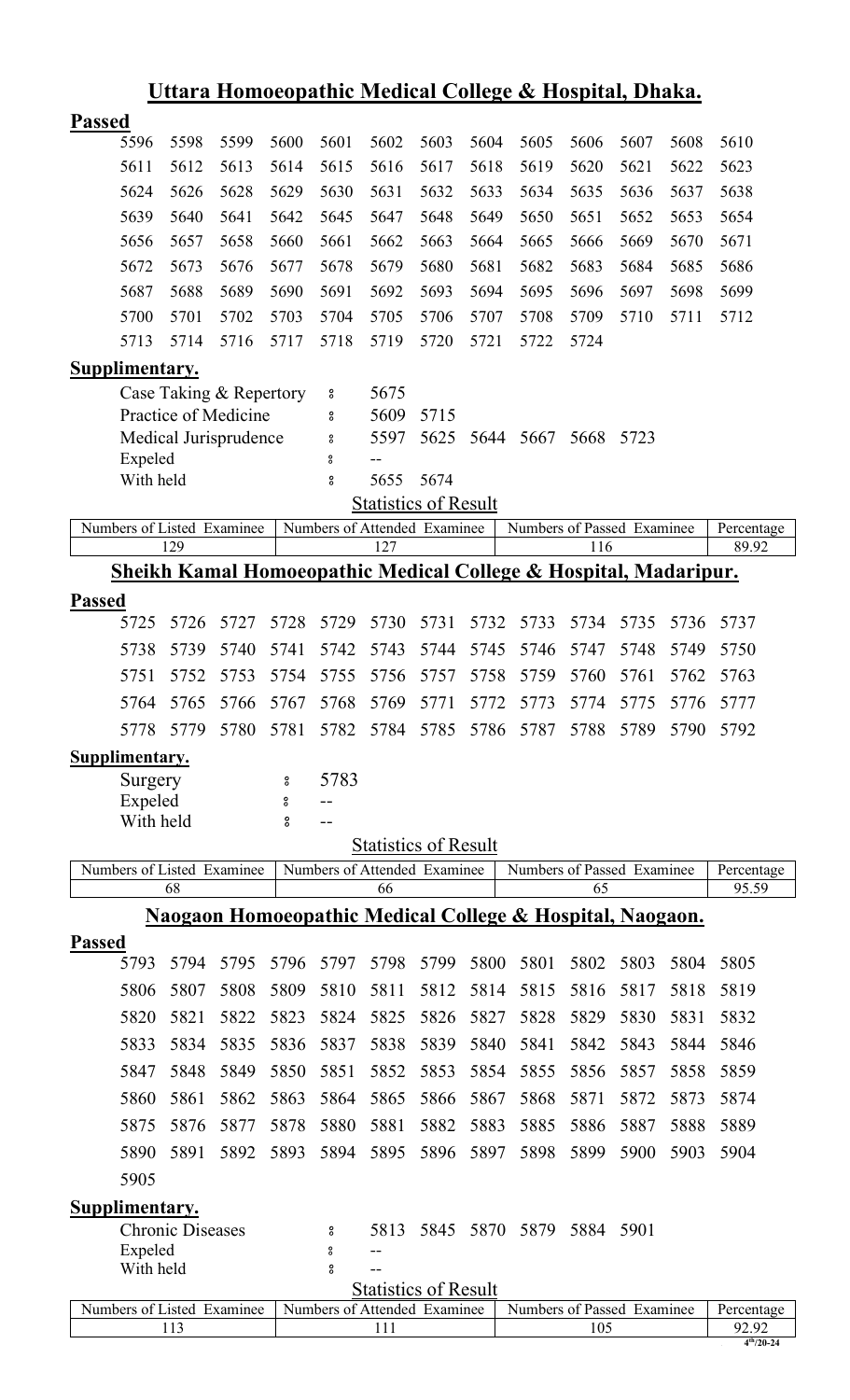| <b>Passed</b><br>5960 5961 5962 5963 5964 5965 5966<br>Supplimentary<br>$\overline{8}$<br>Expeled<br>8<br>With held<br>႙ | FIFOZA AMU HOMOCOPAUNE MEGICAI CONC2C & HOSPIUAI, JNAIKAUN.      |
|--------------------------------------------------------------------------------------------------------------------------|------------------------------------------------------------------|
|                                                                                                                          |                                                                  |
|                                                                                                                          | 5906 5907 5908 5909 5910 5911 5912 5913 5914 5915 5916 5917 5918 |
|                                                                                                                          | 5919 5920 5922 5923 5924 5925 5926 5927 5928 5929 5930 5931 5932 |
|                                                                                                                          | 5933 5934 5935 5936 5937 5938 5939 5940 5942 5943 5944 5945 5946 |
|                                                                                                                          | 5947 5948 5949 5950 5951 5952 5953 5954 5955 5956 5957 5958 5959 |
|                                                                                                                          |                                                                  |
|                                                                                                                          |                                                                  |
|                                                                                                                          |                                                                  |
|                                                                                                                          |                                                                  |
|                                                                                                                          | <b>Statistics of Result</b>                                      |

**Firoza Amu Homoeopathic Medical College & Hospital, Jhalkathi.**

| Examinee<br>usted.<br>Numbers<br>ി | Numbers of<br>Examinee<br>Affended | Examinee<br>Numbers of<br>Passed |              |
|------------------------------------|------------------------------------|----------------------------------|--------------|
|                                    |                                    |                                  | $\sim$<br>۵۷ |

### **Savar Homoeopathic Medical College & Hospital, Dhaka.**

| <b>Passed</b>  |           |                            |                  |                              |                             |  |                                                                  |     |  |            |
|----------------|-----------|----------------------------|------------------|------------------------------|-----------------------------|--|------------------------------------------------------------------|-----|--|------------|
|                | 5967      |                            |                  |                              |                             |  | 5968 5969 5970 5971 5972 5973 5974 5975 5977 5978 5979 5980      |     |  |            |
|                |           |                            |                  |                              |                             |  | 5981 5982 5984 5985 5986 5987 5988 5989 5990 5991 5993 5994 5995 |     |  |            |
|                |           |                            |                  |                              |                             |  | 5996 5997 5998 5999 6000 6001 6002 6003 6004 6005 6006 6007 6008 |     |  |            |
|                |           |                            |                  |                              |                             |  | 6009 6010 6011 6012 6013 6014 6015 6016 6017 6018 6019 6020 6021 |     |  |            |
|                |           |                            |                  |                              |                             |  | 6022 6023 6024 6025 6026 6027 6028 6029 6030 6031 6032 6033 6034 |     |  |            |
|                |           |                            |                  |                              |                             |  | 6035 6036 6037 6038 6040 6041 6042 6043 6044 6045 6046 6047 6048 |     |  |            |
|                |           |                            |                  |                              |                             |  | 6049 6050 6051 6052 6053 6054 6055 6056 6057 6058 6059 6060 6062 |     |  |            |
|                |           |                            |                  |                              |                             |  | 6063 6065 6066 6067 6069 6070 6071 6073 6074 6075                |     |  |            |
| Supplimentary. |           |                            |                  |                              |                             |  |                                                                  |     |  |            |
|                | Surgery   |                            | $\boldsymbol{S}$ |                              |                             |  | 5983 5992 6039 6061 6064 6072                                    |     |  |            |
|                | Expeled   |                            | 8                | --                           |                             |  |                                                                  |     |  |            |
|                | With held |                            | 8                | $- -$                        |                             |  |                                                                  |     |  |            |
|                |           |                            |                  |                              | <b>Statistics of Result</b> |  |                                                                  |     |  |            |
|                |           | Numbers of Listed Examinee |                  | Numbers of Attended Examinee |                             |  | Numbers of Passed Examinee                                       |     |  | Percentage |
|                |           | 109                        |                  |                              | 107                         |  |                                                                  | 101 |  | 92.66      |
|                |           |                            |                  |                              |                             |  |                                                                  |     |  |            |

# **Feni Homoeopathic Medical College & Hospital, Feni.**

#### **Passed**

6076 6077 6078 6079 6080 6081 6082 6083 6084 6085 6086 6087 6088 6089 6090 6091 6092 6093 6094 6095 6096 6097 6098 6099 6100 6101 6102 Supplimentary 8 --

Expeled 8 --With held  $\frac{1}{2}$   $\frac{1}{2}$   $\frac{1}{2}$   $\frac{1}{2}$ 

#### **Statistics of Result**

| Numbers of 1<br>Examinee<br>asted - | Numbers of Attended<br>Examinee | Numbers of Passed<br>Examinee | Percentage  |
|-------------------------------------|---------------------------------|-------------------------------|-------------|
| ∼<br>-                              | ⌒~<br>∸                         | ∼                             | 100         |
|                                     |                                 |                               | $4th/20-25$ |